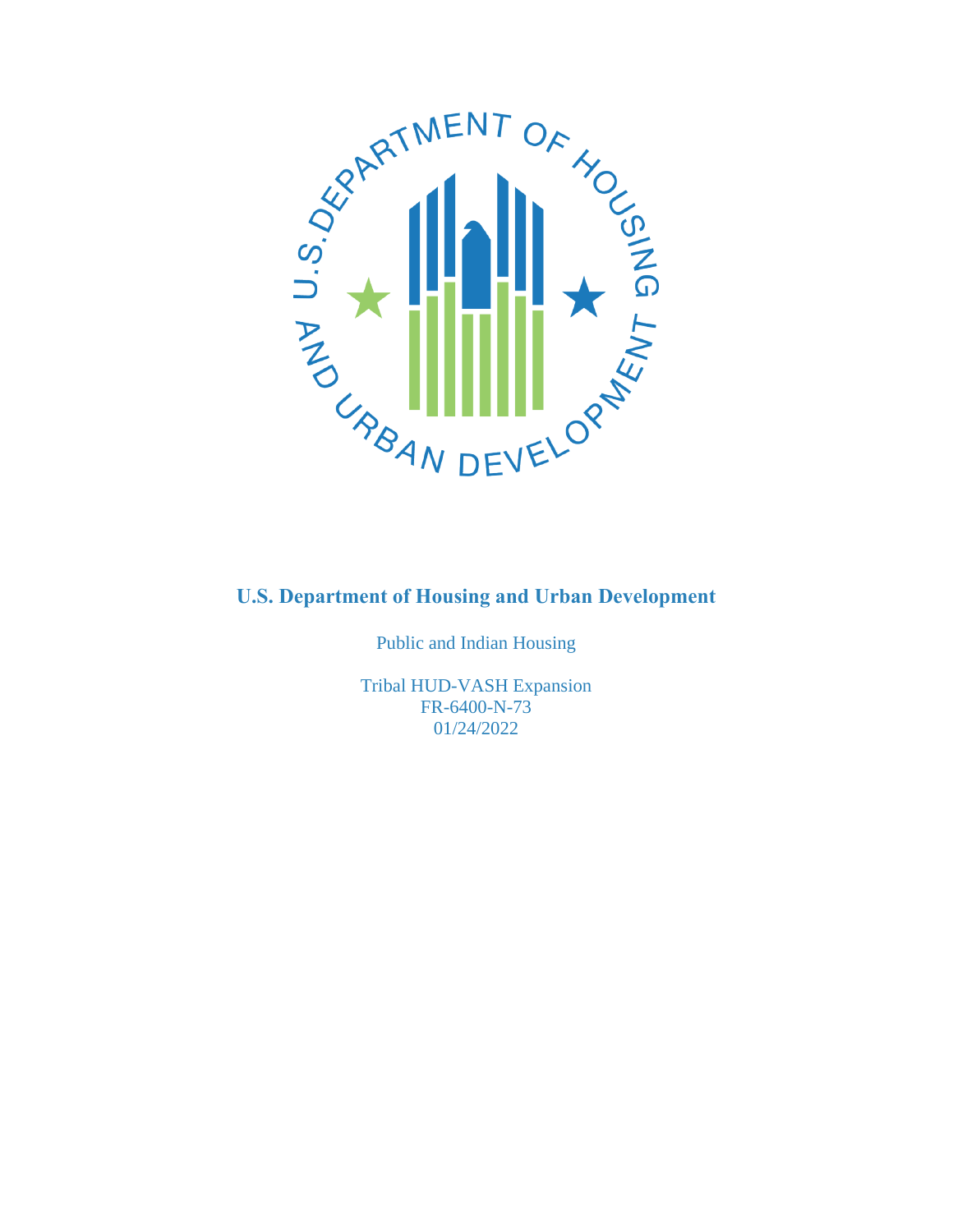# **Table of Contents**

| C. System for Award Management (SAM) and Dun and Bradstreet Universal Numbering      |  |
|--------------------------------------------------------------------------------------|--|
|                                                                                      |  |
|                                                                                      |  |
|                                                                                      |  |
|                                                                                      |  |
|                                                                                      |  |
|                                                                                      |  |
|                                                                                      |  |
|                                                                                      |  |
|                                                                                      |  |
| B. Administrative, National and Department Policy Requirements for HUD recipients 54 |  |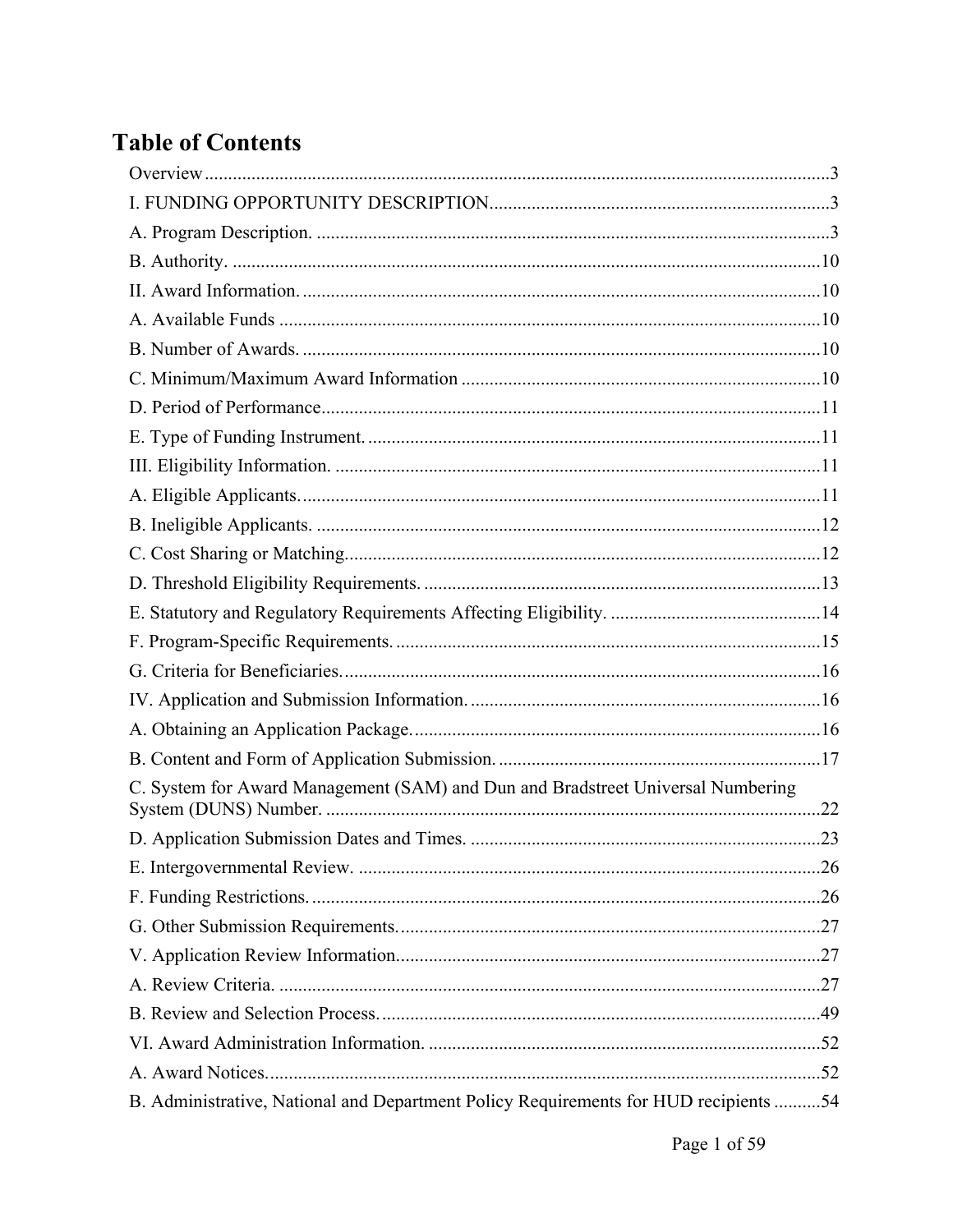**Program Office:**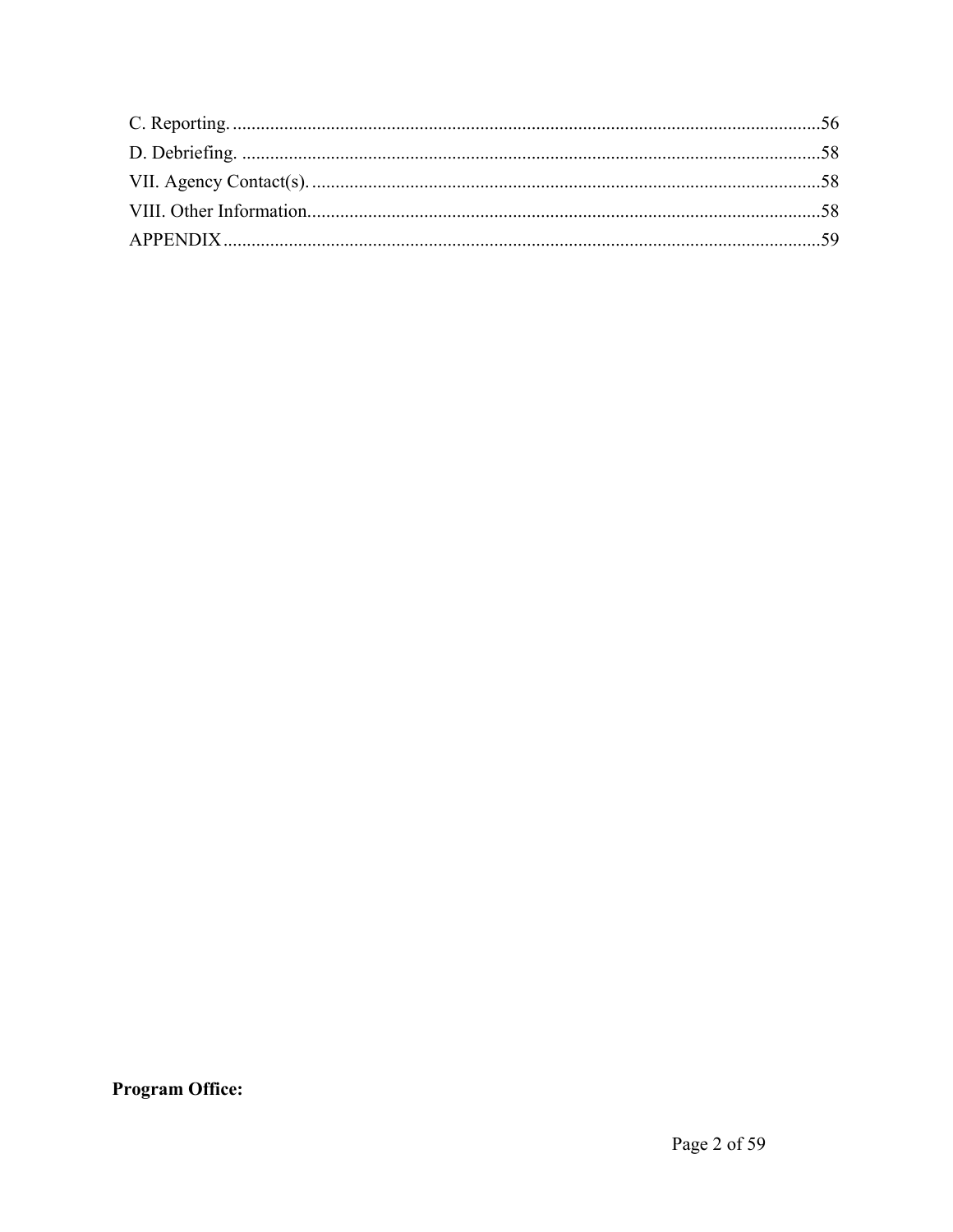Public and Indian Housing **Funding Opportunity Title:** Tribal HUD-VASH Expansion **Funding Opportunity Number:** FR-6400-N-73 **Primary CFDA Number:**

14.899

**Due Date for Applications:** 01/24/2022

#### <span id="page-3-0"></span>**Overview**

The U.S. Department of Housing and Urban Development (HUD) issues this Notice of Funding Opportunity (NOFO) to invite applications from eligible applicants for the program and purpose described within this NOFO. Prospective applicants should carefully read all instructions in all sections to avoid sending an incomplete or ineligible application. HUD funding is highly competitive. Failure to respond accurately to any submission requirement could result in an incomplete or noncompetitive proposal.

During the selection process HUD is prohibited from disclosing 1) information regarding any applicant's relative standing, 2) the amount of assistance requested by an applicant, and 3) any information contained in the application. Prior to the application deadline, HUD may not disclose the identity of any applicant or the number of applicants that have applied for assistance.

For Further Information Regarding this NOFO: Please direct questions regarding the specific requirements of this Notice of Funding Opportunity (NOFO) to the office contact identified in Section VII.

*Paperwork Reduction Act Statement. The information collection requirements in this notice have been approved by OMB under the Paperwork Reduction Act of 1995 (44 U.S.C. 3501- 3520). In accordance with the Paperwork Reduction Act, HUD may not conduct or sponsor, and a person is not required to respond to, a collection of information unless the collection displays a valid OMB control number. Each NOFO will identify its applicable OMB control number unless its collection of information is excluded from these requirements under 5 CFR part 1320.*

# **OMB Approval Number(s):** 2577-0169

#### <span id="page-3-1"></span>**I. FUNDING OPPORTUNITY DESCRIPTION.**

#### <span id="page-3-2"></span>**A. Program Description.**

#### **1. Purpose**

The Tribal HUD-VA Supportive Housing (Tribal HUD-VASH) demonstration program was established under the Consolidated and Further Continuing Appropriations Act, 2015 (Public Law 113-235, approved December 16, 2014) (2015 Appropriations Act), and provides grants to Indian Tribes and Tribally Designated Housing Entities (TDHEs) eligible to receive block grants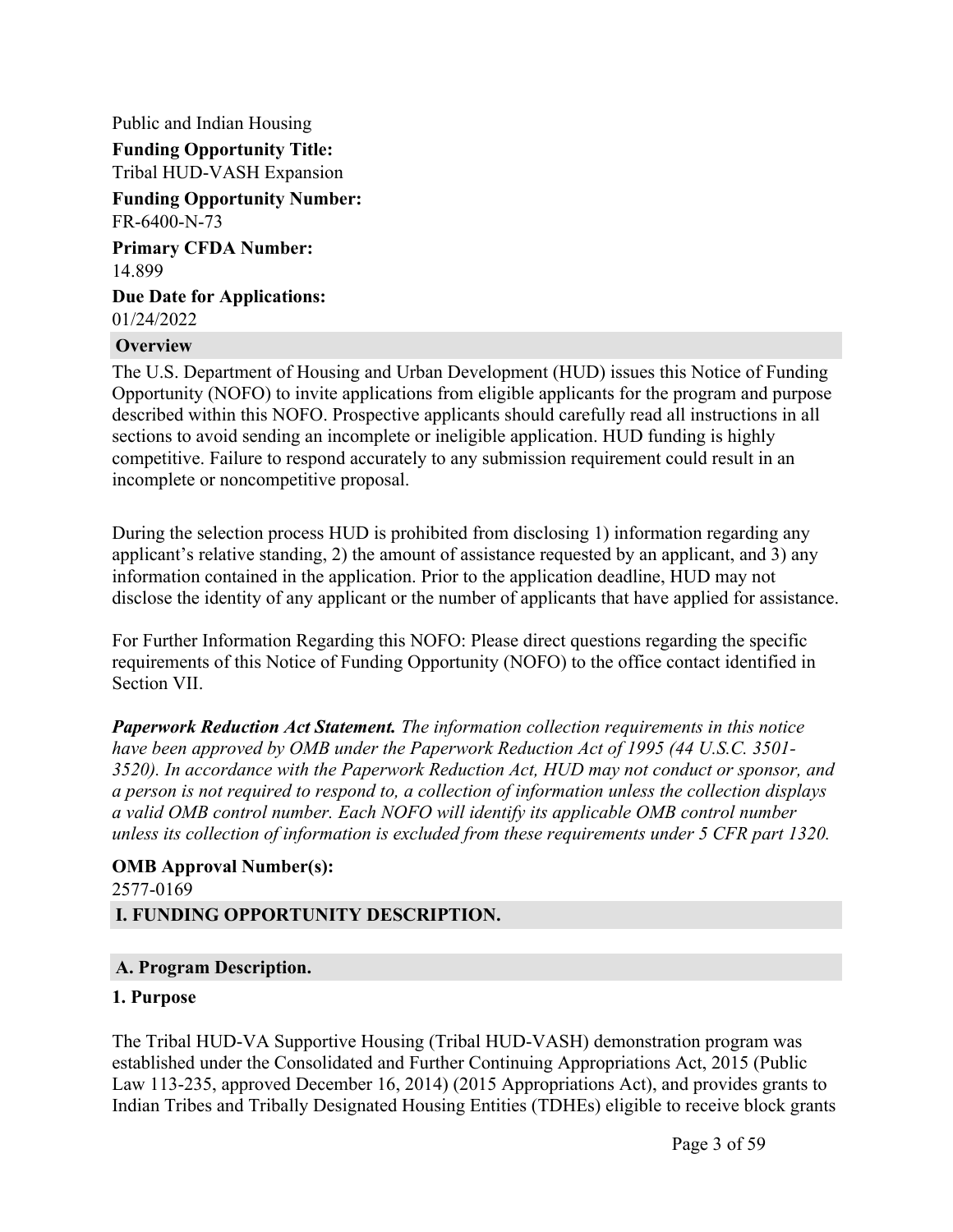under the Native American Housing Assistance and Self-Determination Act of 1996 (NAHASDA). Grantees use HUD funding towards rental assistance for Native American Veterans who are homeless or at risk of homelessness, living on or near a reservation or other Indian areas. Under Tribal HUD-VASH, Indian Tribes and TDHEs must partner with the Department of Veterans Affairs (VA) to provide case management and supportive services, including healthcare assistance, to eligible Native American Veterans. On March 2, 2016, HUD published a Federal Register Notice (81 FR [10880\)](https://www.govinfo.gov/content/pkg/FR-2016-03-02/pdf/2016-04627.pdf) entitled "Tribal HUD–VA Supportive Housing Program Awards, Fiscal Year 2015" notifying the public regarding HUD's funding decisions under the Tribal HUD-VASH program for Fiscal Year 2015. In total, 26 Indian Tribes and TDHEs were selected to participate in the demonstration program.

The Consolidated Appropriations Act, 2017 (Pub. L. 115-31, approved May 5, 2017) (2017 Appropriations Act) provided HUD with \$7 million for the Tribal HUD-VASH demonstration program. Congress directed HUD to use this funding to provide renewal grants to the original Indian Tribes and TDHEs that received funding under the demonstration program. After awarding renewal funding, Congress authorized HUD to use any remaining amounts appropriated to fund new grants. In September 2018, HUD provided the original 26 Indian Tribes and TDHEs participating in the program with \$3,765,568 of the \$7 million in renewal funding. In accordance with the 2017 Appropriations Act, this NOFO establishes the criteria HUD will use to award the remaining \$2,212,614 for new grants.

The 2017 Appropriations Act requires HUD to make awards based on need and administrative capacity. On June 3, 2019, HUD issued a "Dear Tribal [Leader](https://www.hud.gov/sites/dfiles/PIH/documents/Tribal%20Vash%20Expansion%20June%203.pdf)" letter ([https://www.hud.gov/sites/dfiles/PIH/documents/Tribal%20Vash%20Expansion%20June%203.](https://www.hud.gov/sites/dfiles/PIH/documents/Tribal%20Vash%20Expansion%20June%203.pdf) [pdf\)](https://www.hud.gov/sites/dfiles/PIH/documents/Tribal%20Vash%20Expansion%20June%203.pdf) to all tribal leaders and TDHEs. The letter sought tribal feedback on how HUD should assess need and administrative capacity. HUD proposed awarding new grants to some of the original Indian Tribes/TDHEs already participating in the program that demonstrated the capacity to administer the program effectively and that have unmet need for housing and supportive services for eligible Veterans. HUD also proposed awarding new grants through a competition to expand the Tribal HUD-VASH program to new Indian Tribes and TDHEs.

HUD recognizes the overall, severe affordable housing shortage and the extent of homelessness and near homelessness in Indian Country. In January 2017, HUD released a study entitled "Housing Needs of [American](https://www.huduser.gov/portal/publications/HNAIHousingNeeds.html) Indians and Alaska Natives in Tribal Areas: A Report From the [Assessment](https://www.huduser.gov/portal/publications/HNAIHousingNeeds.html) of American Indian, Alaska Native, and Native Hawaiian Housing Needs." Among the findings, the study found that tribal households are substantially worse than other U.S. households, with overcrowding in tribal areas being especially severe. The study noted that in the 2013-2015 period alone, 68,000 new units would have been necessary to help eliminate overcrowding and replace physically deteriorating units (Executive Summary p. xlx). Additionally, the study found that of those surveyed, "a substantial majority of respondents (88 percent) said that their reservation had literal homelessness" and that "based on an estimated 399,400 households . . . 67,900 households include a near homeless member" (p. 82, 85). The study also specifies that "American Indian veterans nationwide tend to be overrepresented among the homeless veteran population" (p. 83). Additional information and subsequent reports are available at: [https://www.huduser.gov/portal/pdredge/pdr-edge-research-022117.html.](https://www.huduser.gov/portal/pdredge/pdr-edge-research-022117.html)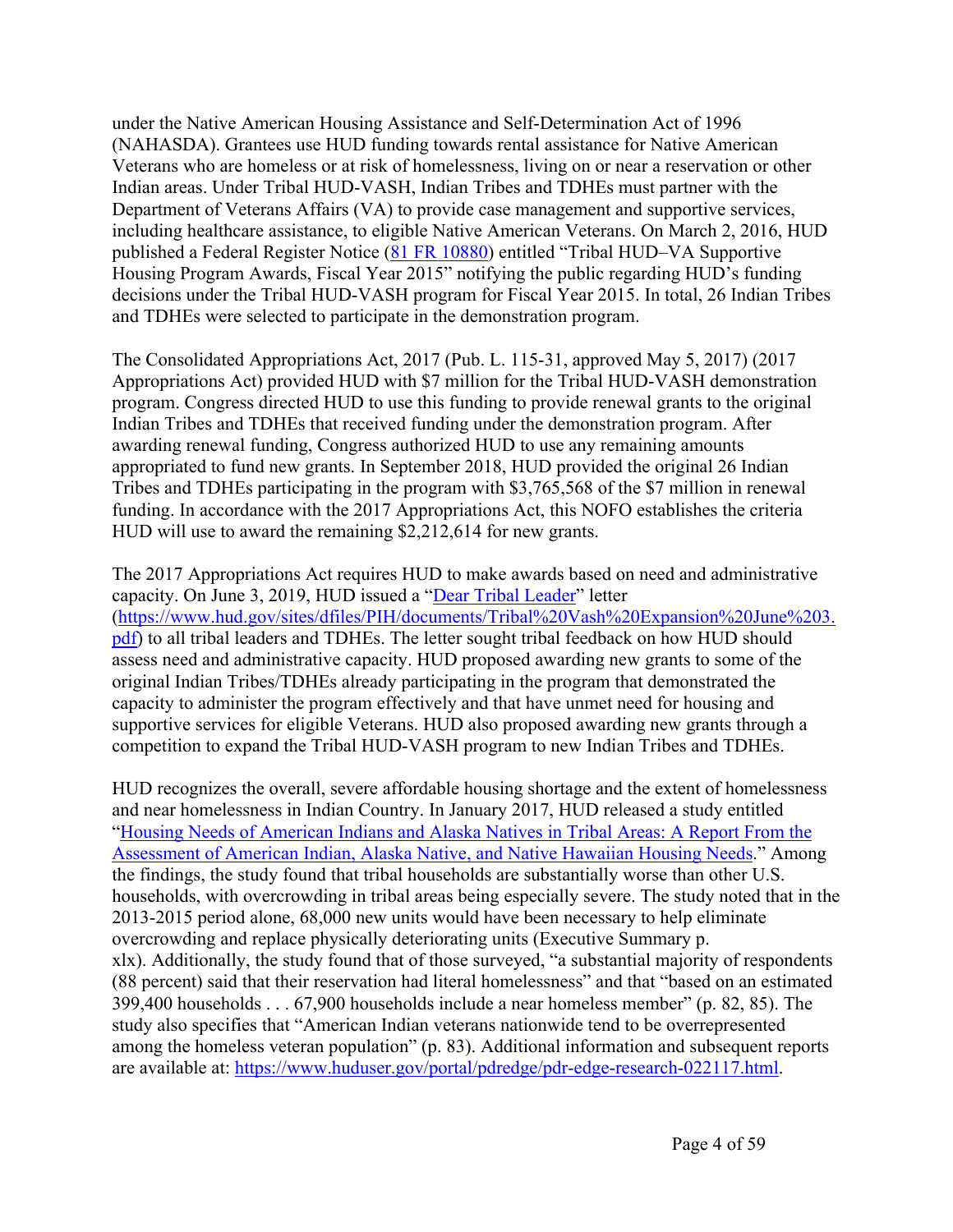Given these considerations and based on feedback received from the "Dear Tribal Leader" letter, HUD is using this opportunity to award new Tribal HUD-VASH grants to address both the concerns identified in the study and to provide housing assistance and supportive services to Native American Veterans who are homeless or at risk of homelessness. Rather than following the invitation and selection process used for the original Tribal HUD-VASH awards, HUD reconsidered this original methodology and decided to compete these new grants as discussed in Section IV of the Tribal HUD-VASH Consolidation Notice (83 FR [23710](https://www.hud.gov/sites/dfiles/PIH/documents/2018-05-Tribal_HUD-VASH_Consolidated_Notice.pdf), May 22, 2018) ("Consolidation Notice"). HUD determined that conducting a competition to award new Tribal HUD-VASH grants is the most effective and appropriate method to award this funding. The vast majority of Tribal respondents to the "Dear Tribal Leader" letter favored the competition, with overwhelming support for allowing both existing grantees and new applicants to request funding. Doing so provides tribes/TDHEs with the opportunity to demonstrate administrative capacity and need in a fair and equitable manner, and allows HUD to more effectively target and award funding to recipients that have demonstrated upfront that they have a sufficient number of homeless Native American Veterans that need assistance, have available housing stock to house these Veterans, have VA support, and have the requisite administrative capacity to effectively administer this program.

Since the 2017 Appropriations Act also requires HUD to coordinate with the VA when awarding new grants under the program, the Departments met throughout the planning process and jointly established the rating factors and requirements detailed in this NOFO. These were driven based on HUD and VA's experiences to-date, including assessing the demonstration program's achievements, areas for improvement, delays for program implementation for some grantees, and feedback from both HUD-Office of Native American Programs (ONAP) and VA case managers. Both Departments also discussed feedback received from the "Dear Tribal Leader" letter, and developed criteria to assess an applicant's need and program readiness such as availability of housing stock, number of veterans who are homeless or at-risk of homelessness, and coordination with the local VA medical center and other community members. HUD and VA believe that in stressing these topics upfront, new expansion grants will help target tribal communities with the capacity and need to quickly assist its homeless veteran population, while providing critical case management services and technical assistance.

This NOFO announces the availability of the remaining \$2,212,614 in FY 2017 funding for new Tribal HUD-VASH grants to both Indian Tribes and TDHEs currently participating in the demonstration program, and to eligible Indian Tribes and TDHEs that have not previously received a Tribal HUD-VASH grant. HUD will give priority to applicants that demonstrate the capacity to leverage other funding sources to increase the number of new housing units available for eligible Veterans under the program. HUD invites applicants to apply for this funding opportunity in accordance with the criteria established in this NOFO.

#### **2. Changes from Previous NOFO.**

Under the January 15, 2021 posting (Round I) of this NOFO, five awards were made totaling \$1,021,818. ONAP is now re-publishing this NOFO to award the remaining funds (\$2,212,614) in FY 2017 funding for the new Tribal HUD-VASH grants. Award recipients from Round I are not eligible to submit an applicantion for this NOFO.

**On page 52 of 56 of the January 15, 2021 posting of this NOFO, Section VI. B., has been**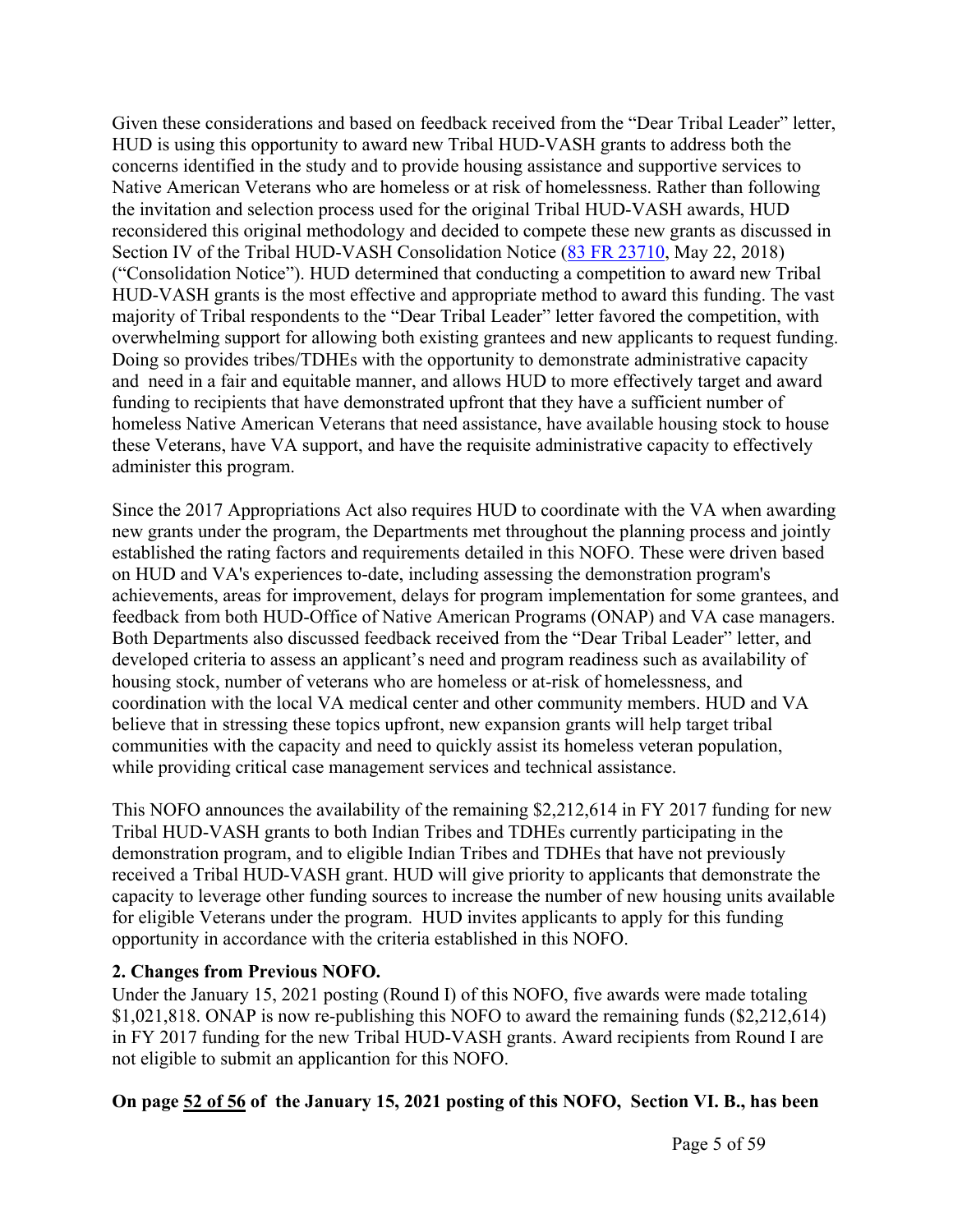#### **modified to remove the following**:

In accordance with the Office of Management and Budget's guidance located at 2 CFR part 200, all applicable Federal laws, and relevant Executive guidance, the Federal awarding agency will review and consider applications for funding pursuant to this notice of funding opportunity in accordance with the:

- Guidance for Grants and Agreement in Title 2 of the Code of Federal Regulations (2) CFR), as updated in the Federal Register's 85 FR 49506 on August 13, 2020, particularly on:
	- o Selecting recipients most likely to be successful in delivering results based on the program objectives through an objective process of evaluating Federal award applications (2CFR part 200.205),
	- o Prohibiting the purchase of certain telecommunication and video surveillance services or equipment in alignment with section 889 of the National Defense Authorization Act of 2019 (Pub. L. No. 115—232) (2 CRD part 200.216),
	- o Promoting the freedom of speech and religious liberty in alignment with *Promoting Free Speech and Religious Liberty* (E.O. 13798) *and Improving Free Inquiry, Transparency, and Accountability at Colleges and Universities* (E.O. 13864) (§§ 200.300, 200.303, 200.339, and 200.341),
	- o Providing a preference, to the extent permitted by law, to maximize use of goods, products, and materials produced in the United States (2 CFR part 200.322), and
	- o Terminating agreements in whole or in part to the greatest extent authorized by law, if an award no longer effectuates the program goals or agency priorities (2 CFR part 200.340)

# **3. Definitions.**

a. Standard Definitions

**Affirmatively Furthering Fair Housing (AFFH).** Affirmatively Furthering Fair Housing (AFFH) means taking meaningful actions, in addition to combating discrimination, that overcome patterns of segregation and foster inclusive communities free from barriers that restrict access to opportunity based on protected characteristics. Specifically, affirmatively furthering fair housing means taking meaningful actions that, taken together, address significant disparities in housing needs and in access to opportunity, replacing segregated living patterns with truly integrated and balanced living patterns, transforming racially and ethnically concentrated areas of poverty into areas of opportunity, and fostering and maintaining compliance with civil rights and fair housing laws. The duty to affirmatively further fair housing extends to all of a program participant's activities and programs relating to housing and urban development.

**Assistance Listings** means a unique number assigned to identify a Federal Assistance Listing, formerly known as the CFDA Number.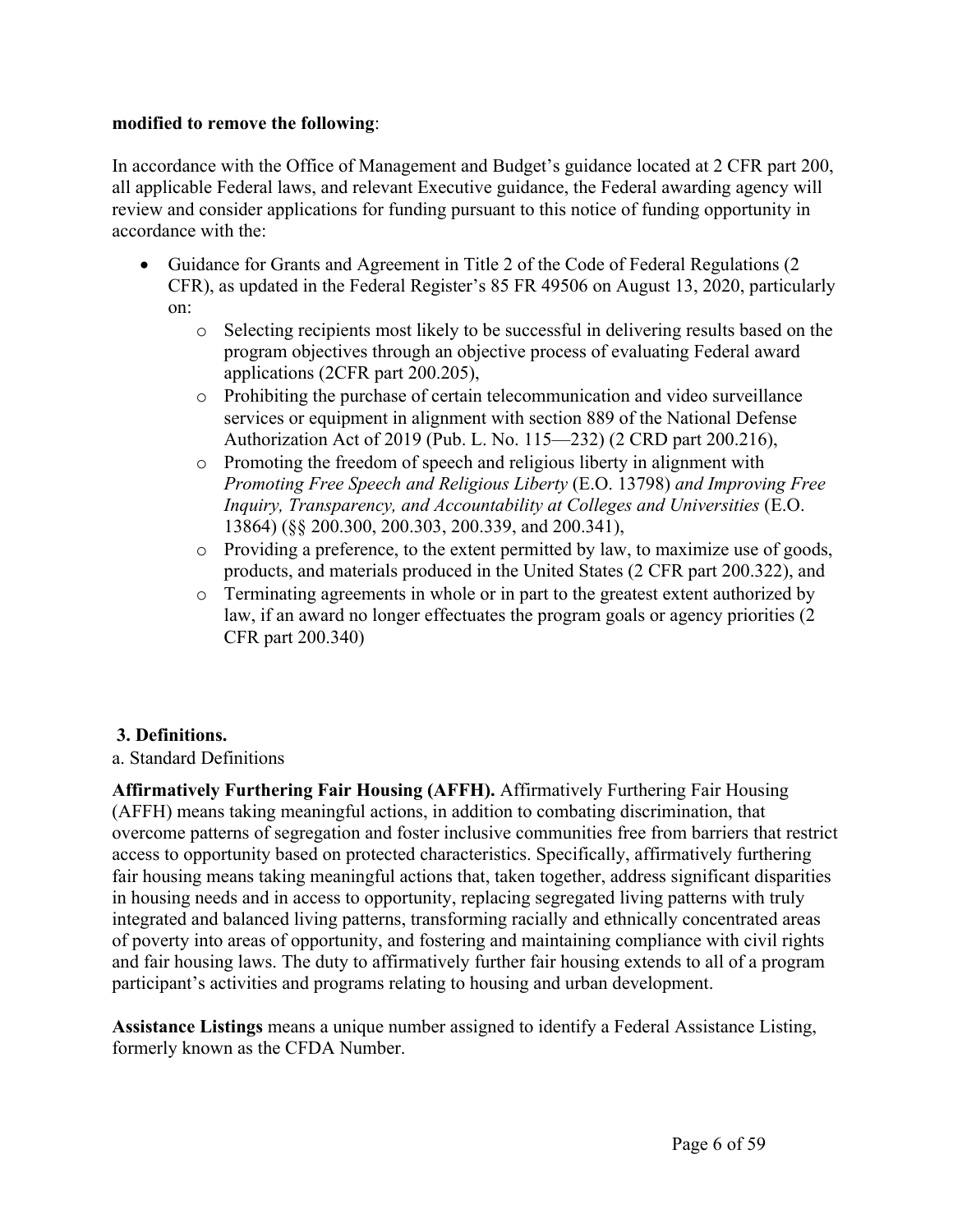**Federal Financial Assistance** means assistance that entities received or administer in the form of:

1) Grant;

- 2. Cooperative agreements (which does not include a cooperative research and development agreement pursuant to the Federal Technology Transfer Act of 1986, as amended (15 U.S.C. 3710a));
- 3. Loans;
- 4. Loan guarantees;
- 5. Subsidies;
- 6. Insurance;
- 7. Food commodities;
- 8. Direct appropriations;
- 9. Assessed or voluntary contributions; or
- 10. Any other financial assistance transaction that authorizes the non-Federal entity's expenditure of Federal funds.
- b. Federal Financial Assistancedoes not include:
	- 1. Technical assistance, which provides services in lieu of money; and
	- 2. A transfer of title to federally owned property provided in lieu of money, even if the award is called a grant.

**Authorized Organization Representative (AOR)** is the person authorized to submit applications on behalf of the organization via Grants.gov. The AOR is authorized by the E-Biz point of contact in the System for Award Management. The AOR is listed in item 21 on the SF-424.

**Consolidated Plan** is a document developed by states and local jurisdictions. This plan is completed by engaging in a participatory process to assess their affordable housing and community development needs and market conditions, and to make data-driven, place-based investment decisions with funding from formula grant programs. (See 24 CFR part 91 HUD's requirements regarding the Consolidated Plan and related Action Plan).

**Contract** means, for the purpose of Federal financial assistance, a legal instrument by which a recipient or subrecipient purchases property or services needed to carry out the project or program under a Federal award. For additional information on contractor and subrecipient determinations see 2 CFR 200.331.

**Contractor** means an entity that receives a contract as defined in 2 CFR 200.1.

**Deficiency** is information missing or omitted within a submitted application. Examples of deficiencies include missing documents, information on a form, or some other type of unsatisfied information requirement (e.g., an unsigned form, unchecked box.). Depending on specific criteria, deficiencies may be either curable or non-curable.

- *Curable Deficiencies* may be corrected by the applicant with timely action. To be curable the deficiency must:
- Not be a threshold requirement, except for documentation of applicant eligibility;
- Not influence how an applicant is ranked or scored versus other applicants; and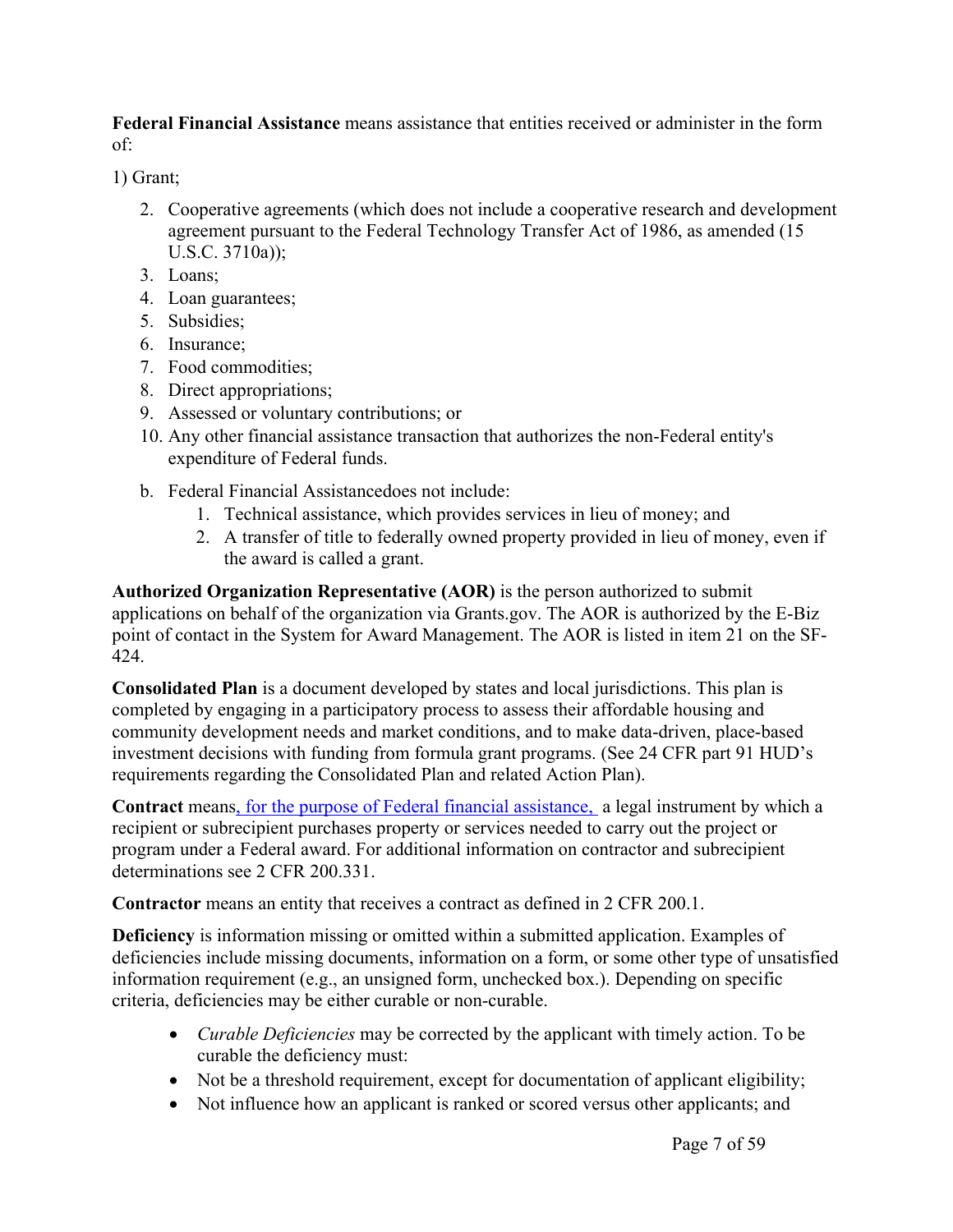- Be remedied within the time frame specified in the notice of deficiency.
- *Non-Curable Deficiencies* cannot be corrected by an applicant after the submission deadline.

Non-curable deficiencies are deficiencies that, if corrected, would change an applicant's score or rank versus other applicants. Non-curable deficiencies may result in an application being marked ineligible, or otherwise adversely affect an application's score and final determination.

**DUNS Number** is the nine-digit Dun and Bradstreet Data Universal Number

System identification number assigned to a business or organization by Dun & Bradstreet and provides a means of identifying business entities on a location-specific basis. OMB removed duplicate recipients based on recipient Data Universal Number System (DUNS) numbers, from Dun & Bradstreet (D&B). At this time all Federal financial assistance recipients are required to register for DUNS numbers.

**E-Business Point of Contact (E-Biz POC)** A user registered as an organization applicant who is responsible for the administration and management of grant activities for his or her organization. The E-Biz POC is likely to be an organization's chief financial officer or authorizing official. The E-Biz POC authorizes representatives of their organization to apply on behalf of the organization (see Standard AOR and Expanded AOR). There can only be one E-Biz POC per DUNS Number.)

**Eligibility requirements** are mandatory requirements for an application to be eligible for funding.

**Federal award**, has the meaning, depending on the context, in either paragraph (1) or (2) of this definition:

(1)(i) The Federal financial assistance that a recipient receives directly from a Federal awarding agency or a subrecipient receives indirectly from a pass-through entity, as described in 2 CFR §200.101; or

- 2. The cost-reimbursement contract under the Federal Acquisition Regulations that a non-Federal entity receives directly from a Federal awarding agency or indirectly from a passthrough entity, as described in 2 CFR §200.101.
- 2. The instrument setting forth the terms and conditions. The instrument is the grant agreement, cooperative agreement, other agreement for assistance covered in paragraph (2) of the definitions of Federal financial assistance in 2 CFR §200.1, or the costreimbursement contract awarded under the Federal Acquisition Regulations.
- 3. Federal award does not include other contracts that a Federal agency uses to buy goods or services from a contractor or a contract to operate Federal Government owned, contractor operated facilities (GOCOs).
- 4. See also definitions of Federal financial assistance, grant agreement, and cooperative agreement.

**Grants.gov** is the website serving as the Federal government's central portal for searching and applying for Federal financial assistance throughout the Federal government. Registration on Grants.gov is required for submission of applications to prospective agencies unless otherwise specified in this NOFO.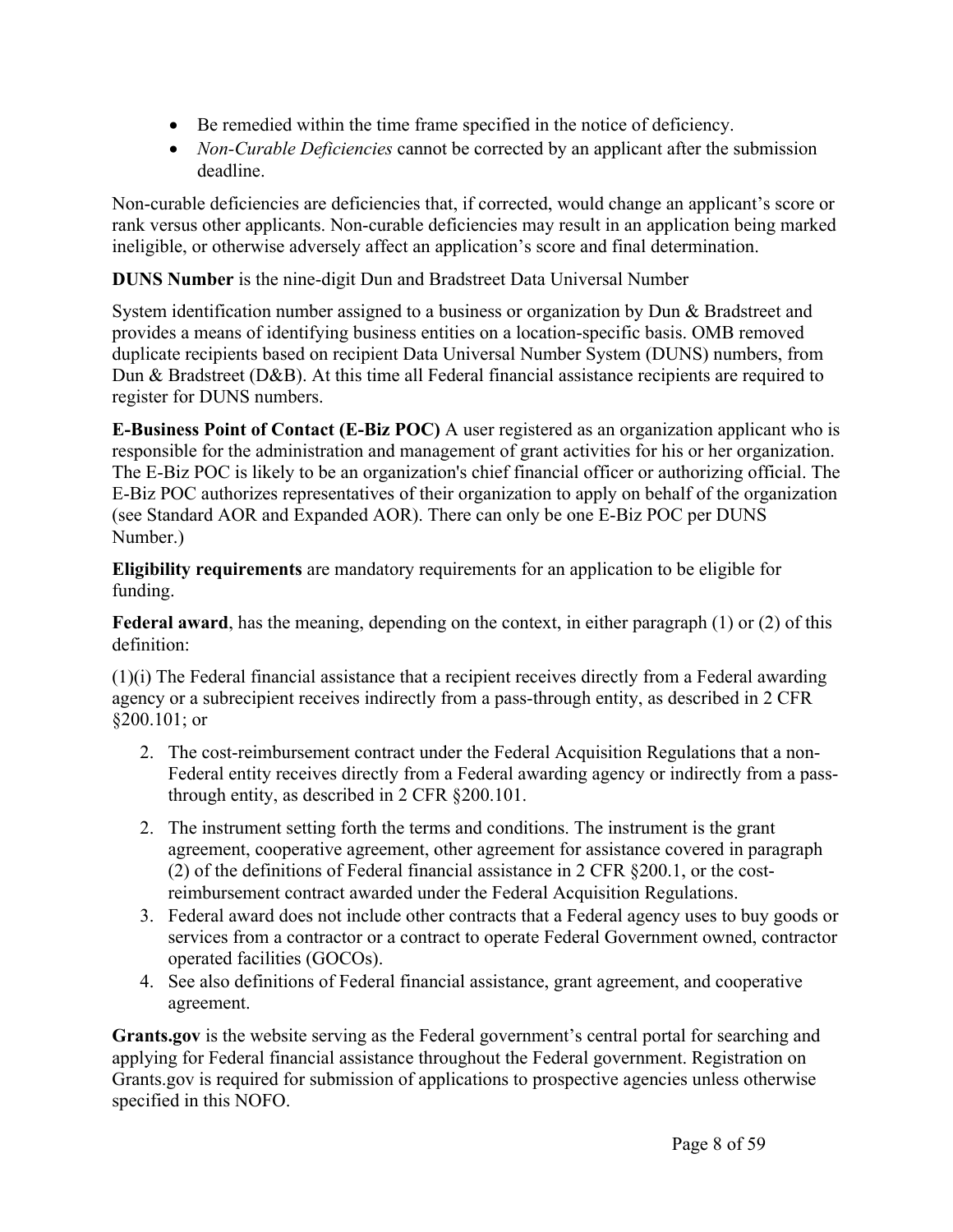**Non-Federal Entity (NFE)** means a state, local government, Indian tribe, Institution of Higher Education (IHE), or non-profit organization that carries out a Federal award as a recipient or subrecipient.

**Point of Contact (POC)** is the person who may be contacted with questions about the application submitted by the AOR. The POC is listed in item 8F on the SF-424.

**Recipient** means an entity, usually but not limited to non-Federal entities, that receives a Federal award directly from HUD. The term recipient does not include subrecipients or individuals that are beneficiaries of the award.

**Small business** is defined as a privately-owned corporation, partnership, or sole proprietorship that has fewer employees and less annual revenue than a corporation or regular-sized business. The definition of "small"—in terms of being able to apply for government support and qualify for preferential tax policy—varies by country and industry. The U.S. Small Business Administration defines a small business according to a set of standards based on specific industries.  ${e$ -CFR Title [13-Chapter](https://www.ecfr.gov/cgi-bin/text-idx?SID=0ff5f0839abff4eec707b4478ed733c6&mc=true&node=pt13.1.121&rgn=div5&se13.1.121_1101) I – Part 121}

**Subaward** means an award provided by a pass-through entity to a subrecipient for the subrecipient to carry out part of a Federal award received by the pass-through entity. It does not include payments to a contractor or payments to an individual that is a beneficiary of a Federal program. A subaward may be provided through any form of legal agreement, including an agreement that pass-through entity considers a contract.

**Subrecipient** means an entity, usually but not limited to non-Federal entities, that receives a subaward from a pass-through entity to carry out part of a Federal award but does not include an individual that is a beneficiary of such award. A subrecipient may also be a recipient of other Federal awards directly for a Federal awarding agency.

**System for Award Management (SAM)** means the Federal Repository into which an entity must provide information required for the conduct of business as a recipient. Registration with SAM is required for submission of applications via Grants.gov. You can access the website

at <https://www.sam.gov/SAM/>. There is no cost to use SAM.

**Threshold Requirements** are an eligibility requirement that must be met for an application to be reviewed. Threshold requirements are not curable, except for documentation of applicant eligibility and are listed in Section III.D Threshold Eligibility Requirements. Similarly, there are eligibility requirements under Section III.E, Statutory and Regulatory Requirements Affecting Eligibility.

**Unique Entity Identifier** means the identifier required for SAM registration to uniquely identify business entities.

# **4. Program Definitions**

The definitions in the Tribal HUD-VASH [Consolidation](https://www.hud.gov/sites/dfiles/PIH/documents/2018-05-Tribal_HUD-VASH_Consolidated_Notice.pdf) Notice (83 FR 23710, May 22, 2018, [https://www.hud.gov/sites/dfiles/PIH/documents/2018-05-Tribal\\_HUD-](https://www.hud.gov/sites/dfiles/PIH/documents/2018-05-Tribal_HUD-VASH_Consolidated_Notice.pdf)[VASH\\_Consolidated\\_Notice.pdf\)](https://www.hud.gov/sites/dfiles/PIH/documents/2018-05-Tribal_HUD-VASH_Consolidated_Notice.pdf) and in 24 CFR part 1000 apply to this program.

**Firm Commitment:** This term refers to a letter of commitment, memorandum of understanding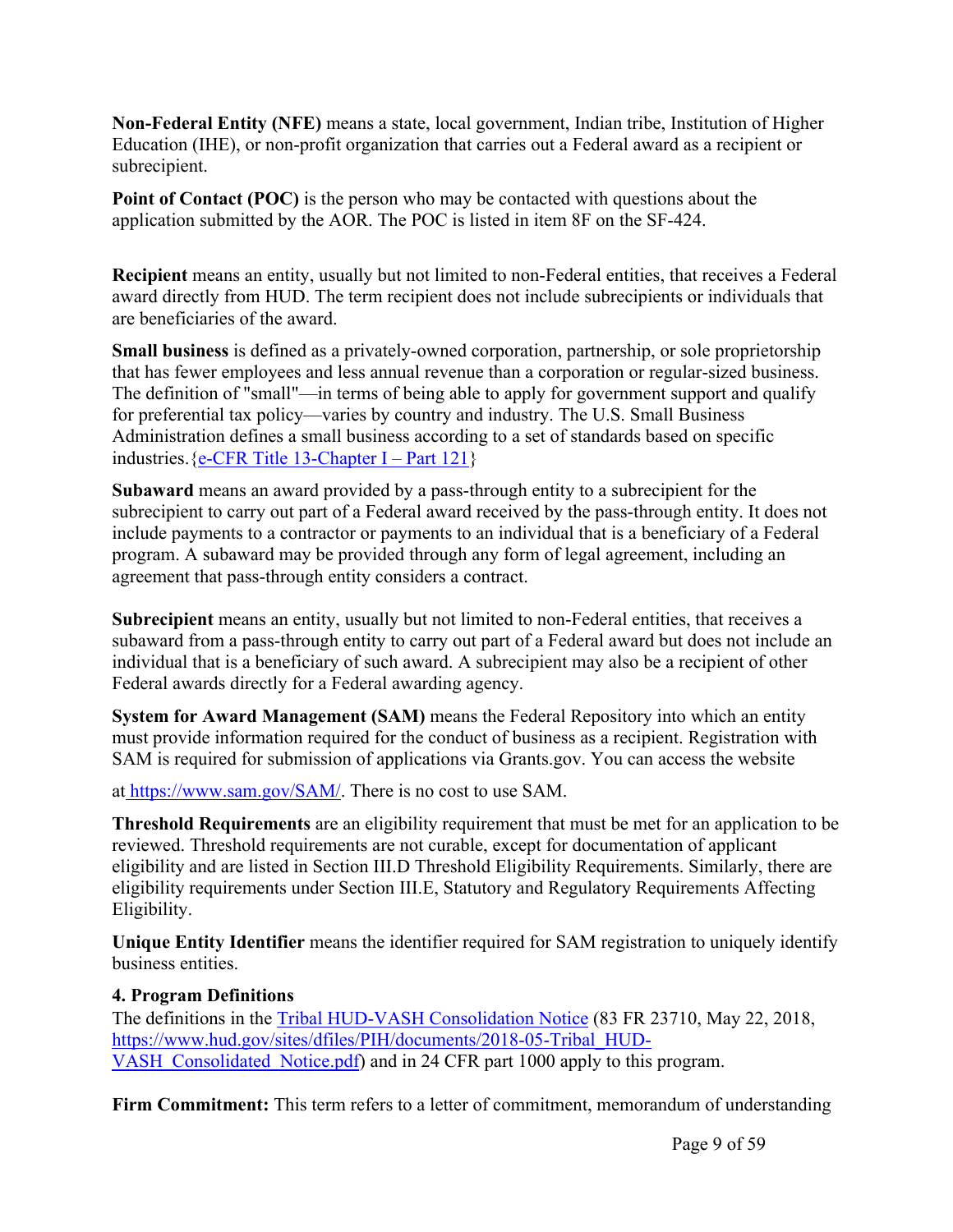or agreement to participate from an applicant's partner specifying that it agrees to perform and/or support an activity specified in the application. The firm commitment must demonstrate that the partner has the financial capacity to deliver the resources or skills necessary to implement the proposed activity, either in cash or through in-kind contributions, if HUD awards **Tribal HUD-VASH** IHBG competitive funds. Partners that may provide a firm commitment may be the tribal government, a public agency, foundation, or other private party resource provider.

#### <span id="page-10-0"></span>**B. Authority.**

Consolidated and Further Continuing Appropriations Act, 2015 (Public Law 113-235, approved December 16, 2014); Consolidated Appropriations Act, 2017 (Pub. L. 115-31, approved May 5, 2017)

# <span id="page-10-1"></span>**II. Award Information.**

### <span id="page-10-2"></span>**A. Available Funds**

Funding of approximately **\$2,212,614** is available through this NOFO.

Additional funds may become available for award under this NOFO, because of HUD's efforts to recapture funds, use carryover funds, or because of the availability of additional appropriated funds. Use of these funds is subject to statutory constraints. All awards are subject to the funding restrictions contained in this NOFO.

Of this total, HUD intends to award up to \$1,212,614 to eligible Indian Tribes and TDHEs that have not previously received a Tribal HUD-VASH grant. HUD intends to award up to \$1 million to Indian Tribes and TDHEs currently participating in the Tribal HUD-VASH program that have continued to demonstrate administrative capacity and need based on the funding criteria described in this NOFO.

HUD reserves the right to adjust the total amounts that will be awarded to new applicants and existing Tribal HUD-VASH recipients depending on demand and the results of its review of applications. All awards are subject to the applicable requirements established in this NOFO.

All applications received through this NOFO that pass the initial application screening and threshold requirements will be rated and ranked. Funds will be awarded in rank order based on the score received on the application submitted under this NOFO.

HUD reserves the right to issue a supplemental or independent NOFO if necessary (e.g., to ensure that all appropriated funds are awarded).

#### <span id="page-10-3"></span>**B. Number of Awards.**

HUD expects to make approximately 20 awards from the funds available under this NOFO.

The number of awards will be based on the number of proposals HUD reviews, approves, and funds.

# <span id="page-10-4"></span>**C. Minimum/Maximum Award Information**

There is no maximum number of units an applicant can request under this NOFO. However, HUD established the following minimum request criteria for new applicants only: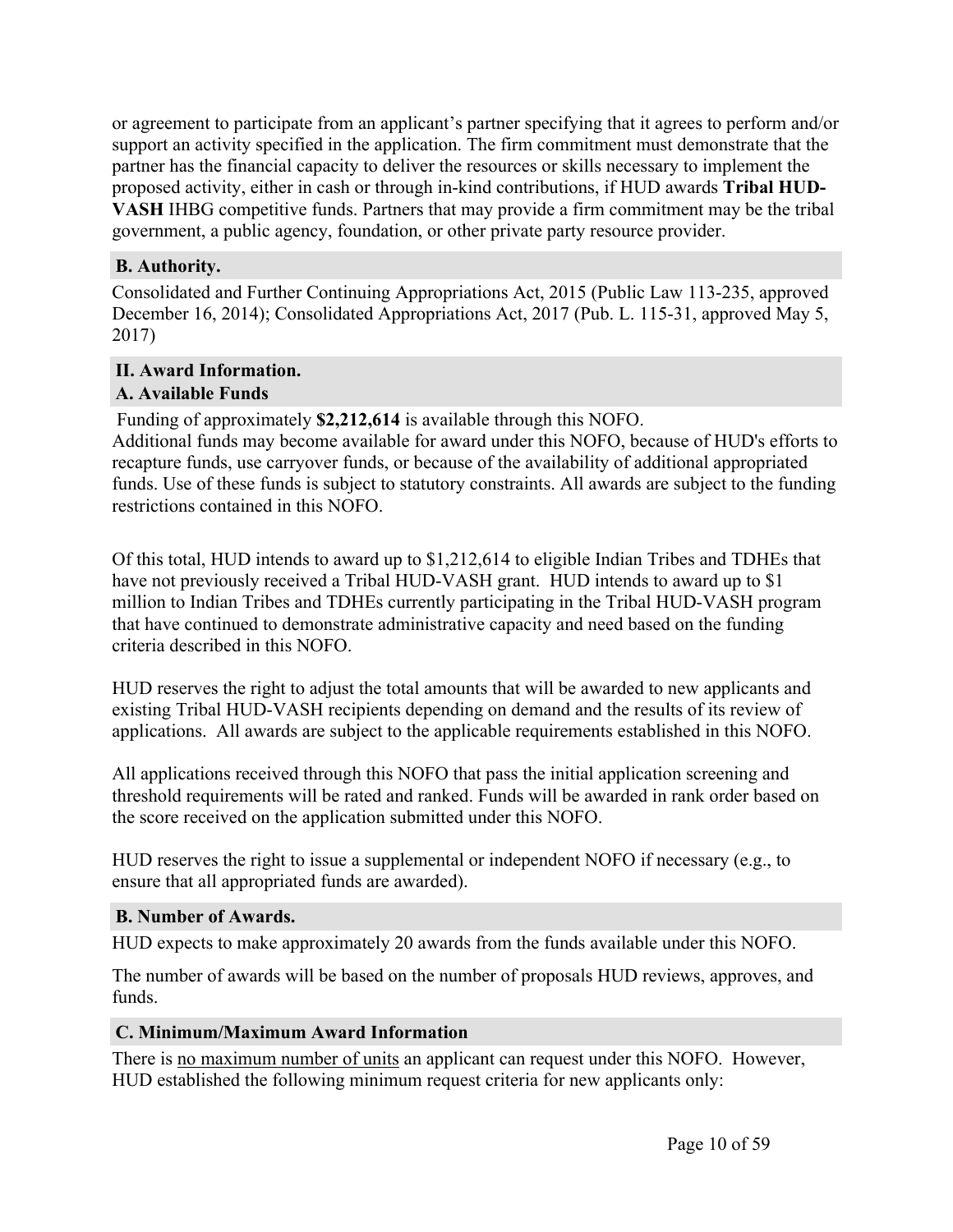#### **Minimum # of rental units for new recipients:** At least 15 units per award

**Administrative Fees for New Recipients:** Grants awarded to new recipients will include a flat administrative fee of \$92/month per unit, for a 12-month period, which can also be used for startup funding, including training.

**Administrative Fees for Existing Recipients**: Grants awarded to existing recipients will be calculated by taking the flat administrative fee of \$92/month per unit for a 12-month period minus the cumulative FY15 and FY17 unexpended administrative fee balance remaining in LOCCS on the application deadline.

Estimated Total Funding: \$2,212,614 Minimum Award Amount: \$0 Per Project Period

Maximum Award Amount: \$0 Per Project Period

#### <span id="page-11-0"></span>**D. Period of Performance**

Estimated Project Start Date: 05/30/2022 Estimated Project End Date: 05/30/2025 Length of Project Periods: **Other** 

Length of Periods Explanation of Other:

The period of performance and planned drawdowns for any grant awarded under this NOFO must be included on the SF-424, Application for Federal Assistance, and approved by HUD. The period of performance will vary, depending on the nature of the Tribal HUD-VASH program activities proposed by the applicant. Costs must be incurred during the period of performance identified on the grant award.

#### <span id="page-11-1"></span>**E. Type of Funding Instrument.**

<span id="page-11-2"></span>Funding Instrument Type: G (Grant) **III. Eligibility Information.**

#### <span id="page-11-3"></span>**A. Eligible Applicants.**

25 (Others (see text field entitled "Additional Information on Eligibility" for clarification))

# **Additional Information on Eligibility**

The following are eligible: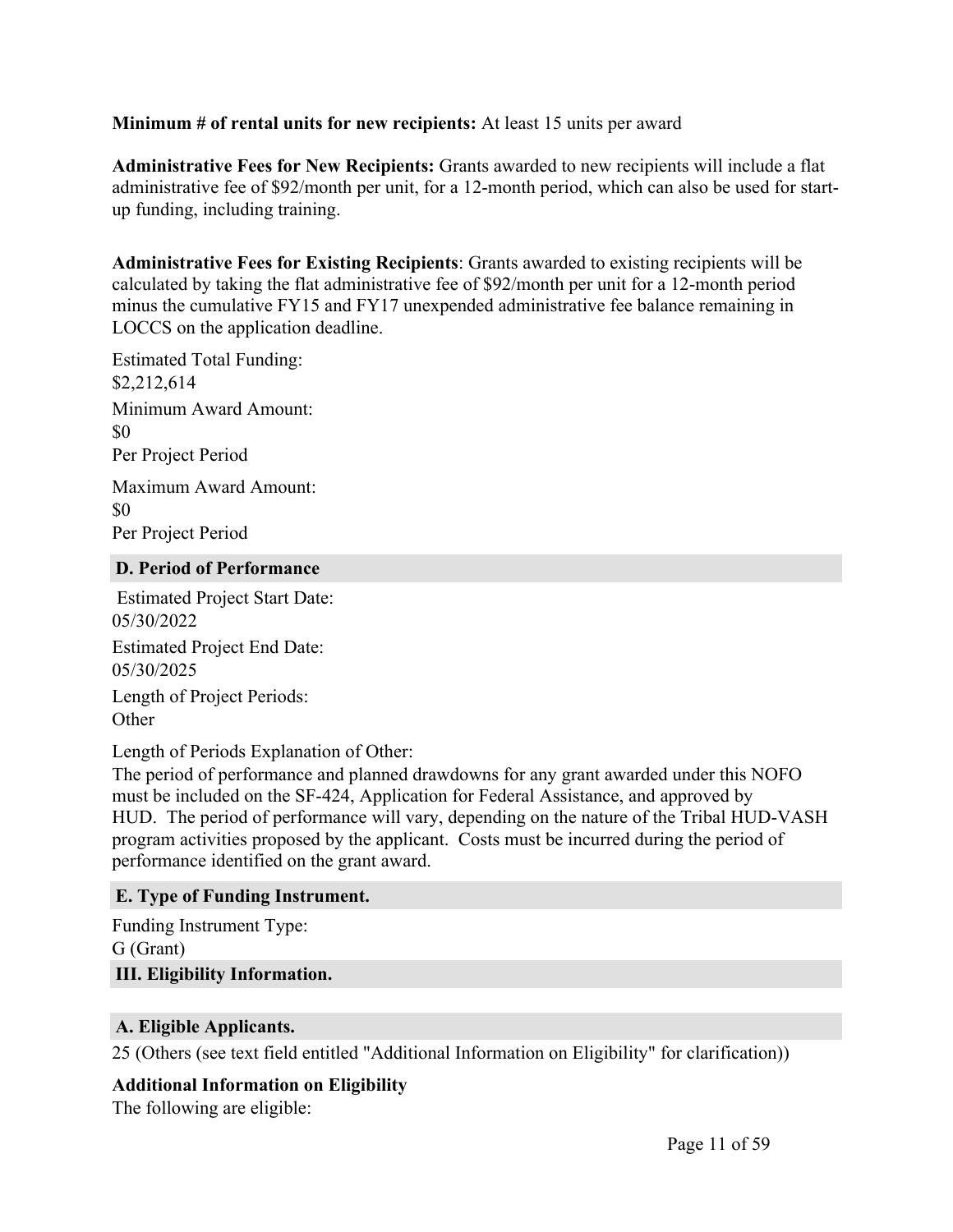Eligible applicants are Indian Tribes as defined in section 4(13) of NAHASDA and Tribally Designated Housing Entity (TDHE) authorized by one or more Tribes pursuant to section 4(22) of NAHASDA who have ever been allocated formula funding.

Applications submitted by a TDHE on behalf of an Indian tribe(s) must include a tribal resolution(s) **or tribal certification** on official letterhead authorizing the TDHE to apply on behalf of the tribe(s). The resolution(s) must be submitted with the application.

An Indian tribe that authorizes a TDHE to apply on its behalf may not also submit its own application for funding. Such application will not be evaluated.

Award recipients from the January 15, 2021 posting of this NOFO (Round I) are not eligible to submit applications for this NOFO.

HUD does not award grants to individuals. HUD will not evaluate applications from ineligible applicants.

**Subawards:** As described in Section IV, "Allocation of Assistance" of the Consolidation Notice, an eligible applicant may choose to enter into agreements with other eligible Indian tribes or TDHEs or directly serve eligible Tribal HUD-VASH recipients from the other tribe. The case manager assigned to the applicant must be able to provide case management services to eligible Veterans within the IHBG service area of the subaward tribe. An eligible applicant interested in such agreements will be eligible for only one grant award under this NOFO.

A subaward may be provided through any form of legal agreement, including an agreement that the pass-through entity considers a contract. In addition to the requirements in 2 CFR 200.331, the legal agreement must contain the subrecipient's assurance of compliance with program requirements, including but not limited to nondiscrimination and equal opportunity requirements.

# <span id="page-12-0"></span>**B. Ineligible Applicants.**

Award recipients from the January 15, 2021 posting of this NOFO (Round I) are not eligible to submit applications for this NOFO.

HUD does not award grants to individuals. HUD will not evaluate applications from ineligible applicants.

# <span id="page-12-1"></span>**C. Cost Sharing or Matching.**

Cost sharing, mandatory matching or leveraging is not required under this grant, but applicants are encouraged to leverage other Federal (including IHBG formula funds) and non-Federal sources. HUD will award maximum points for applications that propose a certain percentage of leverage and provide the required firm commitments and/or supporting documentation to support each source of leverage. (See Subfactor 3.2 of this NOFO). All leveraging must be secured and used by the end of the grant term. Other Federal sources are only allowed to be used as leveraging if permitted by a program's authorizing statute. Grantees will be required to show evidence that leveraging resources were actually received and used for their intended purposes through quarterly Federal Financial Reports (SF-425) as the project proceeds.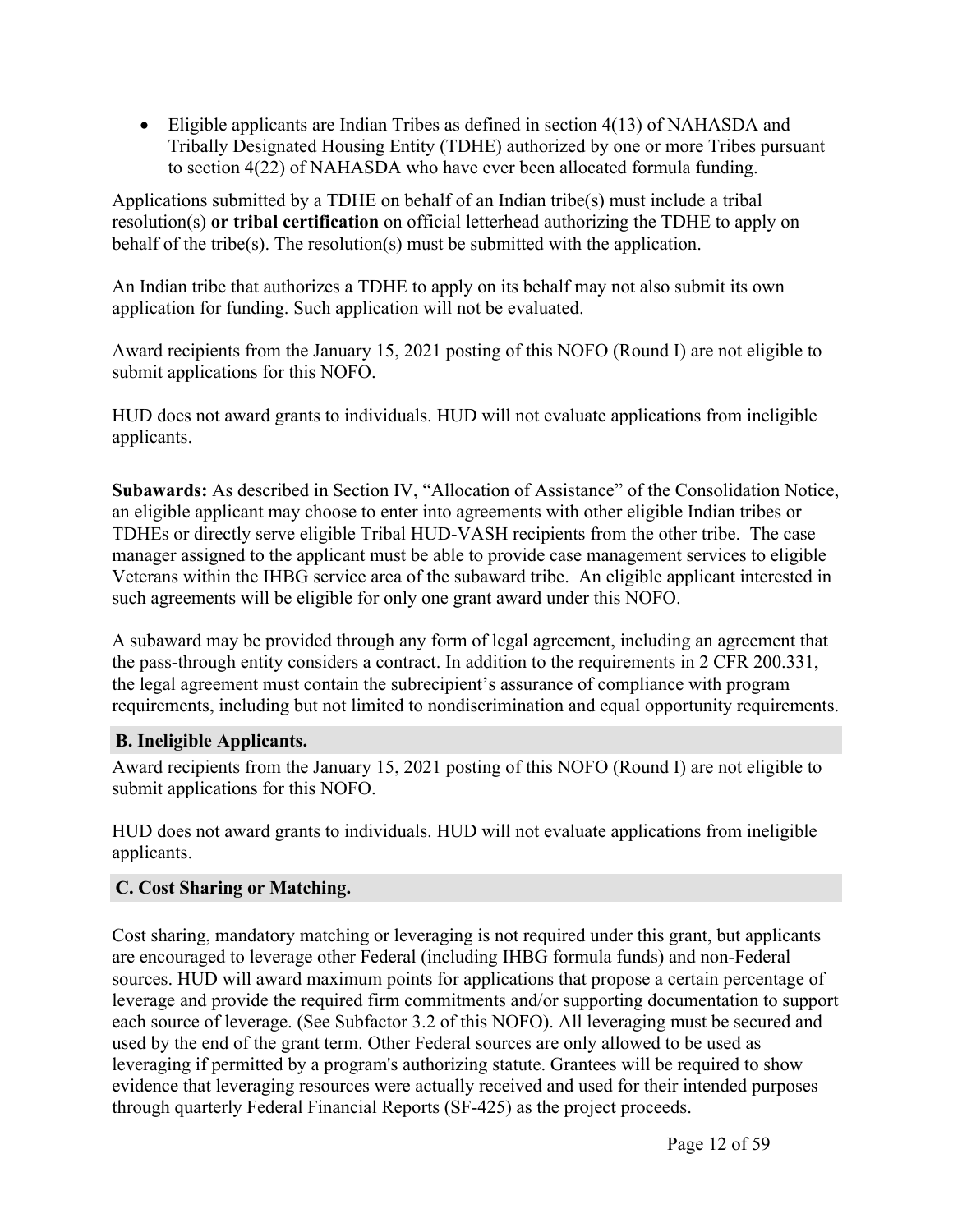#### <span id="page-13-0"></span>**D. Threshold Eligibility Requirements.**

Applicants who fail to meet any of the following threshold eligibility requirements will be deemed ineligible. Applications from ineligible applicants will not be evaluated.

**1. Resolution of Civil Rights Matters.** Outstanding civil rights matters must be resolved before the application deadline. Applicants, who after review are confirmed to have civil rights matters unresolved at the application deadline, will be deemed ineligible. Their applications will receive no further review, will not be rated and ranked, and they will not receive funding.

- a. Applicants having any of the charges, cause determinations, lawsuits, or letters of findings referenced in subparagraphs  $(1) - (5)$  that have not been resolved to HUD's satisfaction before or on the application deadline date are ineligible for funding. Such matters include:
	- 1. Charges from HUD concerning a systemic violation of the Fair Housing Act or receipt of a cause determination from a substantially equivalent state or local fair housing agency concerning a systemic violation of a substantially equivalent state or local fair housing law proscribing discrimination because of race, color, religion, sex, national origin, disability or familial status;
	- 2. Status as a defendant in a Fair Housing Act lawsuit filed by the Department of Justice alleging a pattern or practice of discrimination or denial of rights to a group of persons raising an issue of general public importance under 42 U.S.C. 3614(a);
	- 3. Status as a defendant in any other lawsuit filed or joined by the Department of Justice, or in which the Department of Justice has intervened, or filed an amicus brief or statement of interest, alleging a pattern or practice or systemic violation of Title VI of the Civil Rights Act of 1964, Section 504 of the Rehabilitation Act of 1973, Section 109 of the Housing and Community Development Act of 1974, the Americans with Disabilities Act or a claim under the False Claims Act related to fair housing, non-discrimination, or civil rights generally including an alleged failure to affirmatively further fair housing;
	- 4. Receipt of a letter of findings identifying systemic non-compliance with Title VI of the Civil Rights Act of 1964, Section 504 of the Rehabilitation Act of 1973, Section 109 of the Housing and Community Development Act of 1974; or the Americans with Disabilities Act; or
	- 5. Receipt of a cause determination from a substantially equivalent state or local fair housing agency concerning a systemic violation of provisions of a state or local law prohibiting discrimination in housing based on sexual orientation, gender identity, or lawful source of income.
- b. HUD will determine if actions to resolve the charge, cause determination, lawsuit, or letter of findings taken before the application deadline date will resolve the matter. Examples of actions that may be sufficient to resolve the matter include, but are not limited to:
	- 1. Current compliance with a voluntary compliance agreement signed by all the parties;
	- 2. Current compliance with a HUD-approved conciliation agreement signed by all the parties;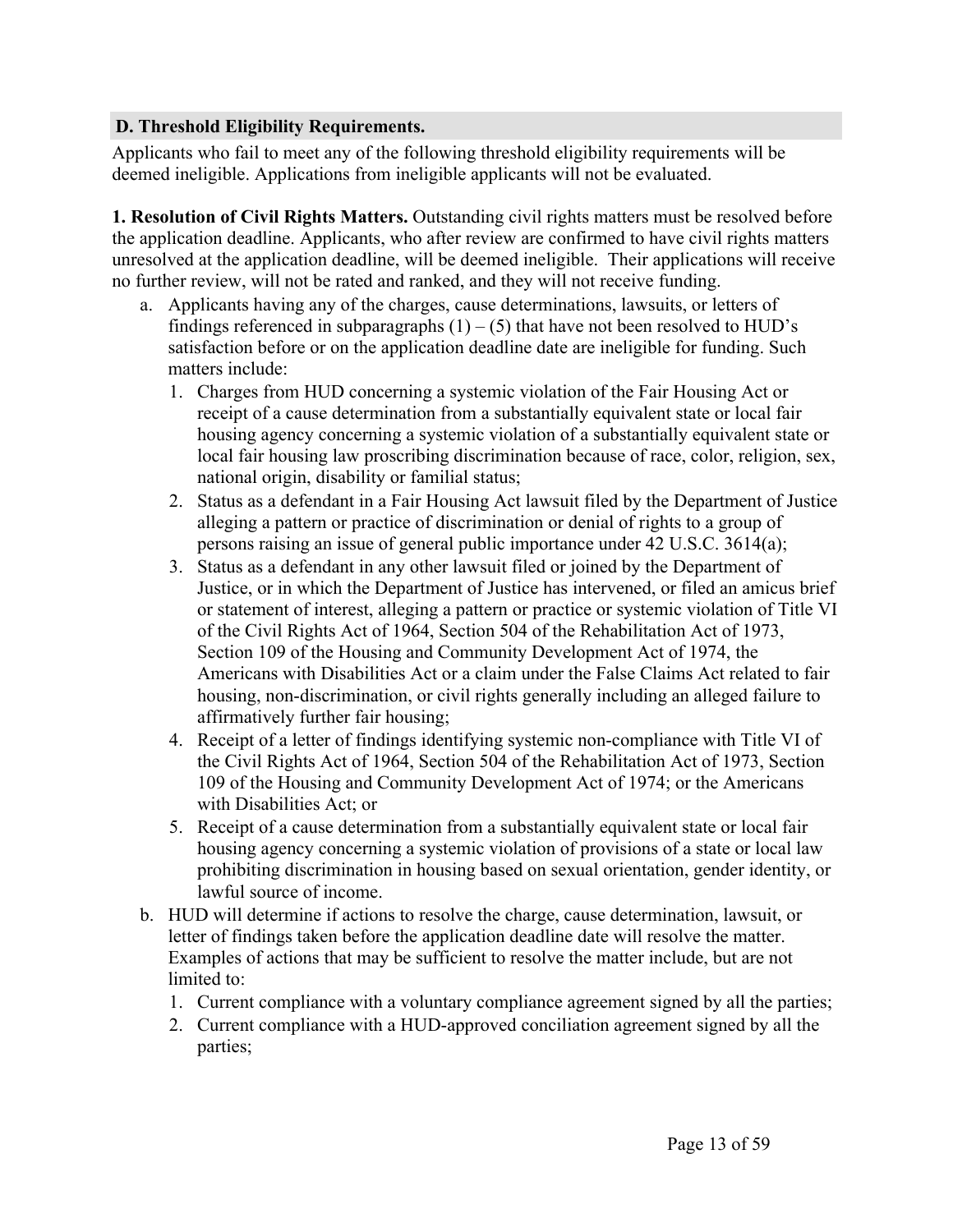- 3. Current compliance with a conciliation agreement signed by all the parties and approved by the state governmental or local administrative agency with jurisdiction over the matter;
- 4. Current compliance with a consent order or consent decree;
- 5. Current compliance with a final judicial ruling or administrative ruling or decision; or
- 6. Dismissal of charges.

**2. Timely Submission of Applications.** Applications submitted after the deadline stated within this NOFO that do not meet the requirements of the grace period policy will be marked late. Late applications are ineligible and will not be considered for funding. See Section IV. D. Application Submission Dates and Times.

# **3. Number of Applications**

Each eligible applicant may only submit one application under this NOFO. If an applicant submits more than one application under this NOFO, then HUD will only accept the last application submitted by the application deadline specified in Section IV.D.-Application Submission Dates and Times specified in this NOFO. An Indian tribe that authorizes a TDHE to apply on its behalf may not also submit its own application for funding. Such application will not be evaluated.

# **4. Verification of Partnership with the local U.S. Department of Veterans Affairs**

The applicant must include an official letter of support from its local VA Medical Center or VA Healthcare System's Director with its application. The letter must affirm that the tribe or TDHE has consulted with its local VA facility about its interest in establishing or expanding its own Tribal HUD-VASH program and that the VA commits to providing case management services for eligible Veterans, should the applicant succeed in receiving a Tribal HUD-VASH award. Information regarding Local VA facility information and Local VA Homeless Program Coordinators is available online at: [https://www.va.gov/find](https://www.va.gov/find-locations)[locations](https://www.va.gov/find-locations) and [https://www.va.gov/HOMELESS/docs/HCHV\\_Sites\\_ByState.pdf.](https://www.va.gov/HOMELESS/docs/HCHV_Sites_ByState.pdf)

# **5. Utilization Rate Criteria (Applicable to existing Tribal HUD-VASH grantees only)**

Applicants that currently administer the Tribal HUD-VASH program must have at least a 70% Tribal HUD-VASH unit utilization rate as of the application submission deadline date indicated in this NOFO. If an applicant is uncertain about whether they meet this threshold criteria, contact [TribalHUDVASH@hud.gov.](https://hudgov-my.sharepoint.com/personal/marco_c_santos_hud_gov/Documents/Tribal%20HUD-VASH/THV%20expansion/clearance%20comments/<a href=)

# **6. Threshold Rating Factors**

Applicants must receive minimum scores of 20 points for Rating Factor 1, Capacity of the Applicant and 35 points for Rating Factor 3, Capacity to Administer the Program. Applicants that do not meet the minimum score for each of these rating factors and an overall score of 75 points will be ineligible to receive a grant under this competition.

# <span id="page-14-0"></span>**E. Statutory and Regulatory Requirements Affecting Eligibility.**

# **Eligibility Requirements for Applicants of HUD's Grants Programs**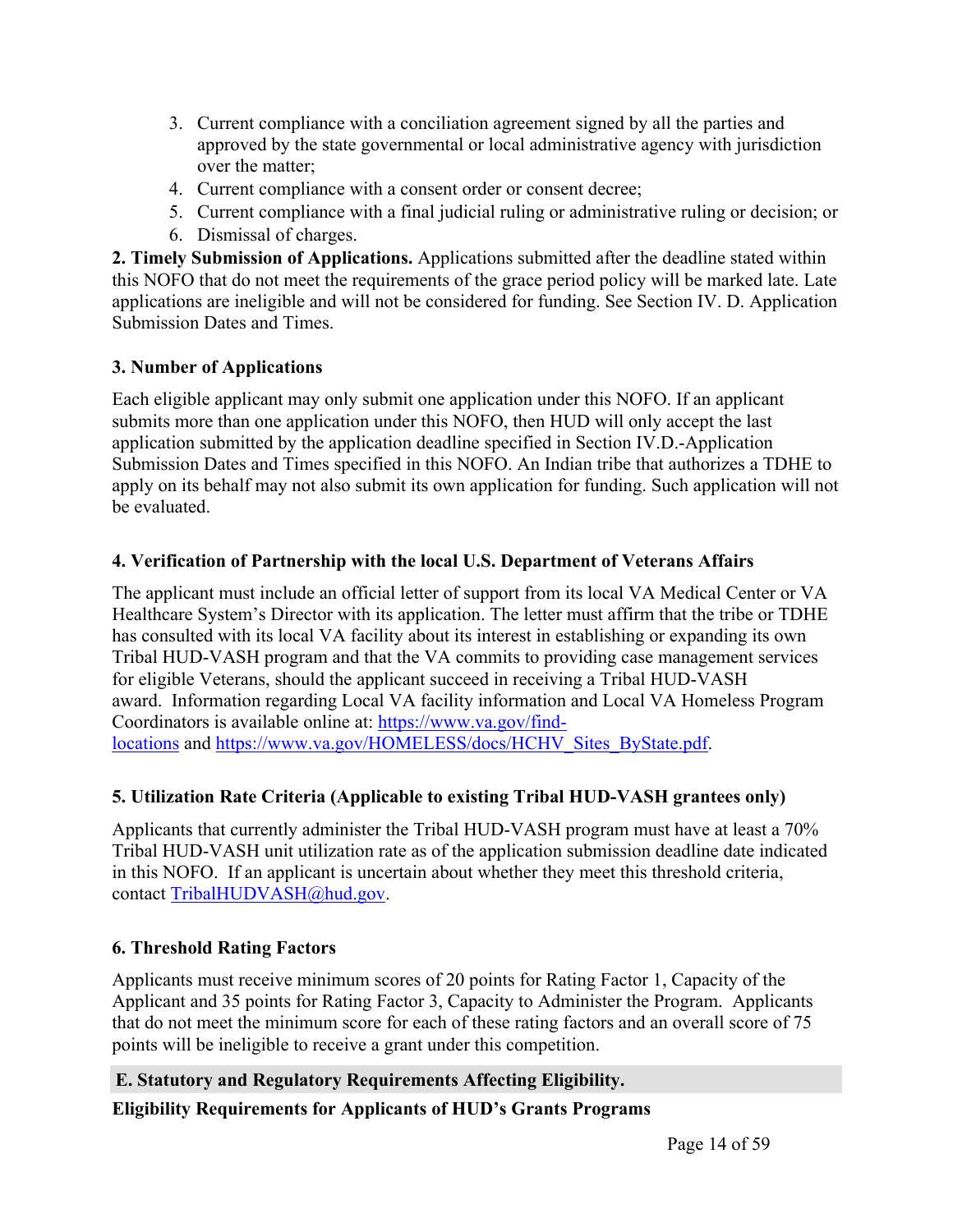The following requirements affect applicant eligibility. Detailed information on each requirement is posted on HUD's Funding [Opportunities](https://www.hud.gov/program_offices/spm/gmomgmt/grantsinfo/fundingopps) Page.

- Active Prime and Sub Recipient registration with SAM.gov
- Outstanding Delinquent Federal Debts
- Debarments and/or Suspensions
- Pre-selection Review of Performance
- Sufficiency of Financial Management System
- False Statements
- Mandatory Disclosure Requirement
- Prohibition Against Lobbying Activities
- Equal Participation of Faith-Based Organizations in HUD Programs and Activities

# <span id="page-15-0"></span>**F. Program-Specific Requirements.**

**General Program Requirements and Exceptions:** Rental assistance under the Tribal HUD-VASH program is subject to the requirements laid out in the Tribal HUD-VASH [Consolidation](https://www.hud.gov/sites/dfiles/PIH/documents/2018-05-Tribal_HUD-VASH_Consolidated_Notice.pdf) [Notice](https://www.hud.gov/sites/dfiles/PIH/documents/2018-05-Tribal_HUD-VASH_Consolidated_Notice.pdf) (83 FR 23710, May 22, 2018, [https://www.hud.gov/sites/dfiles/PIH/documents/2018-05-](https://www.hud.gov/sites/dfiles/PIH/documents/2018-05-Tribal_HUD-VASH_Consolidated_Notice.pdf) [Tribal\\_HUD-VASH\\_Consolidated\\_Notice.pdf](https://www.hud.gov/sites/dfiles/PIH/documents/2018-05-Tribal_HUD-VASH_Consolidated_Notice.pdf)) ("Consolidation Notice"), Public and Indian Housing Notices, and ONAP Program Guidances the pertain to the program, (as now in effect and may be amended from time to time). Generally, the Indian Housing Block Grant (IHBG) statutory and regulatory requirements applicable to rental assistance apply, as modified by the Consolidation Notice. Additionally, the Consolidation Notice establishes waivers and alternative requirements in order to effectively deliver and administer HUD-VASH assistance. Except as otherwise provided in this NOFO, new grants awarded under this NOFO will be subject to all of the requirements, waivers and alternative requirements specified in the Consolidation Notice. The requirements of the Consolidation Notice are being modified for grants awarded under this NOFO in the following ways:

- 1. Section IV, "Allocation of Assistance" will not apply, except for the provisions related to the tribe/TDHE's use of a subaward agreement to administer Tribal HUD-VASH award, which remains applicable;
- 2. Section V, "Application for Tribal HUD-VASH Program" will not apply;
- 3. Section VI, "Tribal HUD-VASH Program requirements, Waivers, and Alternative Requirements: O-Reporting Requirements" will not apply, except HUD Form 50058 reporting, which remains applicable; and
- 4. Section VI.T, "Reduction and Termination of HUD-VASH Grant Funds, Appeal of HUD Determinations, and Reallocation of Grant Funds" will apply, except that instead of the reallocation process specified in the Consolidation Notice, HUD will follow the process described in Section VII.B.4.b, of this NOFO, "Tribal HUD-VASH Expansion Progress and Performance" for grants awarded under this NOFO.

# **Use of Formula Current Assisted Stock**

As established in ONAP Program Guidance, "IHBG in the Tribal HUD-VASH Program" (No. 2018-01, published February 21, 2018, [https://www.hud.gov/sites/dfiles/PIH/documents/2018-](https://www.hud.gov/sites/dfiles/PIH/documents/2018-01ihbgtribalguidance.PDF) [01ihbgtribalguidance.PDF\)](https://www.hud.gov/sites/dfiles/PIH/documents/2018-01ihbgtribalguidance.PDF), Formula Current Assisted Stock (FCAS) units can be used to house Tribal HUD-VASH Veterans. However, if FCAS units are used for this purpose, then these units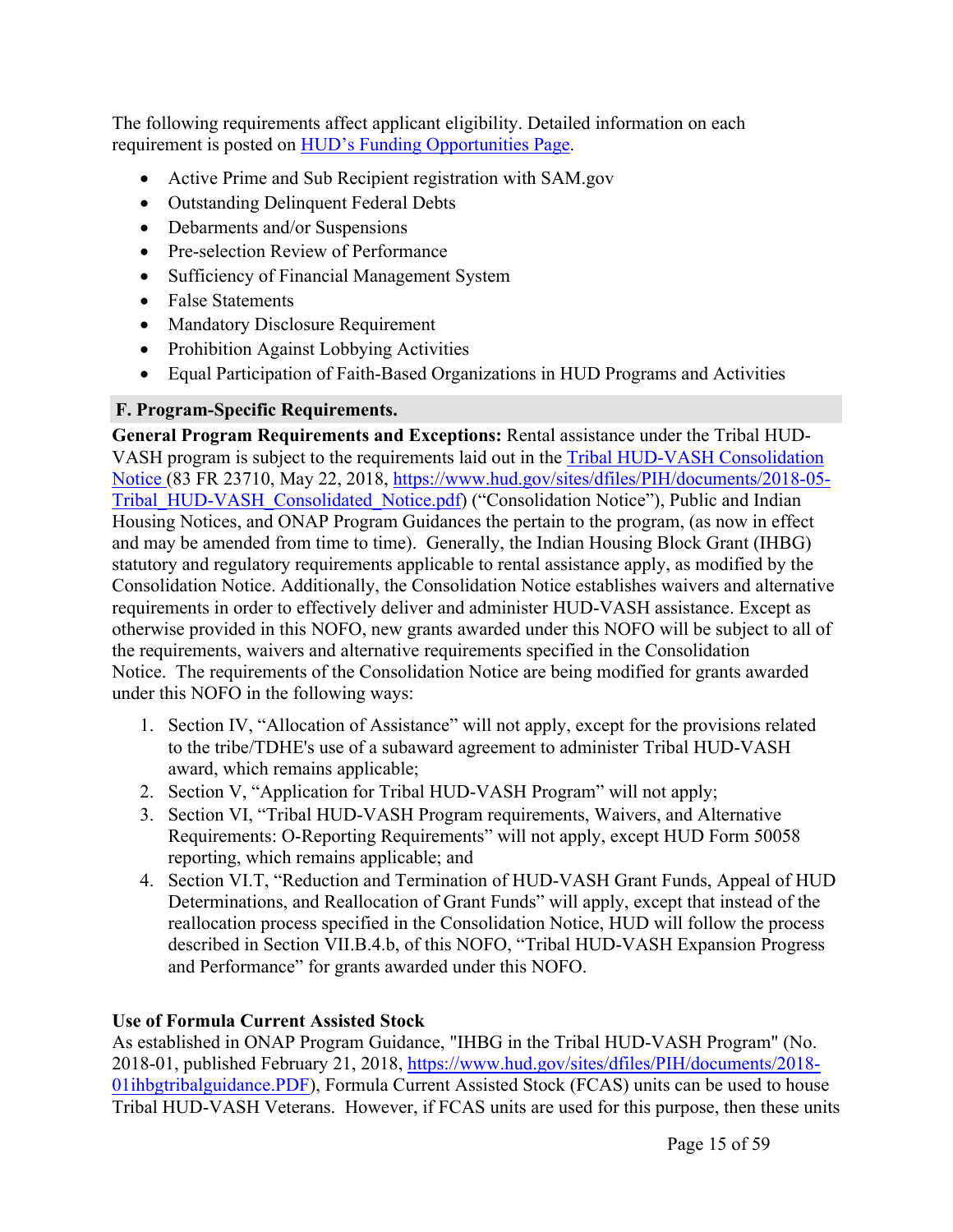will not be counted in the IHBG recipient's FCAS formula count during the period that Veterans are housed in these units. New grants awarded under this NOFO will be subject to this same requirement.

**Compliance with Fair Housing and Civil Rights Laws.** Nondiscrimination requirements are outlined in 24 CFR 1000.12. Actions under NAHASDA by Federally recognized Indian tribes and their instrumentalities are subject to the requirements of Title II of the Civil Rights Act of 1968, known as the Indian Civil Rights Act, in addition to the Age Discrimination Act of 1975 and Section 504 of the Rehabilitation Act of 1973. Title VI of the Civil Rights Act of 1964 and Title VIII of the Civil Rights Act of 1968 (the Fair Housing Act), including the obligation to Affirmatively Furthering Fair Housing apply to recipients that are not Federally recognized Indian tribes and their instrumentalities.

#### <span id="page-16-0"></span>**G. Criteria for Beneficiaries.**

The beneficiaries of funds awarded under the Tribal HUD-VASH program are Native American Veterans that are Homeless or At Risk of Homelessness and meet the Consolidation Notice requirements established in Section VI.B.-"Native American Veteran Eligibility."

# <span id="page-16-1"></span>**IV. Application and Submission Information.**

#### <span id="page-16-2"></span>**A. Obtaining an Application Package.**

#### **Instructions for Applicants.**

You must download both the Application Instructions and the Application Package from Grants.gov. You must verify that the Assistance Listing Number and Assistance Listing Description on the first page of the Application Package, and the Funding Opportunity Title and the Funding Opportunity Number match the Program and NOFO to which you are applying.

The Application Package contains the portable document forms (PDFs) available on Grants.gov, such as the SF-424 Family. The Instruction Download contains official copies of the NOFO and forms necessary for a complete application. The Instruction Download may include Microsoft Word, Microsoft Excel and additional documents.

An applicant demonstrating good cause may request a waiver from the requirement for electronic submission, for example, a lack of available Internet access in the geographic area in which your business offices are located. Lack of SAM registration or valid DUNS Number is not good cause. If you cannot submit your application electronically, you must ask in writing for a waiver of the electronic grant submission requirements. HUD will not grant a waiver if HUD does not receive your written mailed, shipped, or emailed request at least 15 calendar days before the application deadline and if you do not demonstrate good cause. If HUD waives the requirement, HUD must receive your paper application before the deadline of this NOFO. To request a waiver, you must contact:

Name: Director-Grants Mgmt Email: TribalHUDVASH@hud.gov HUD Organization: PIH-ONAP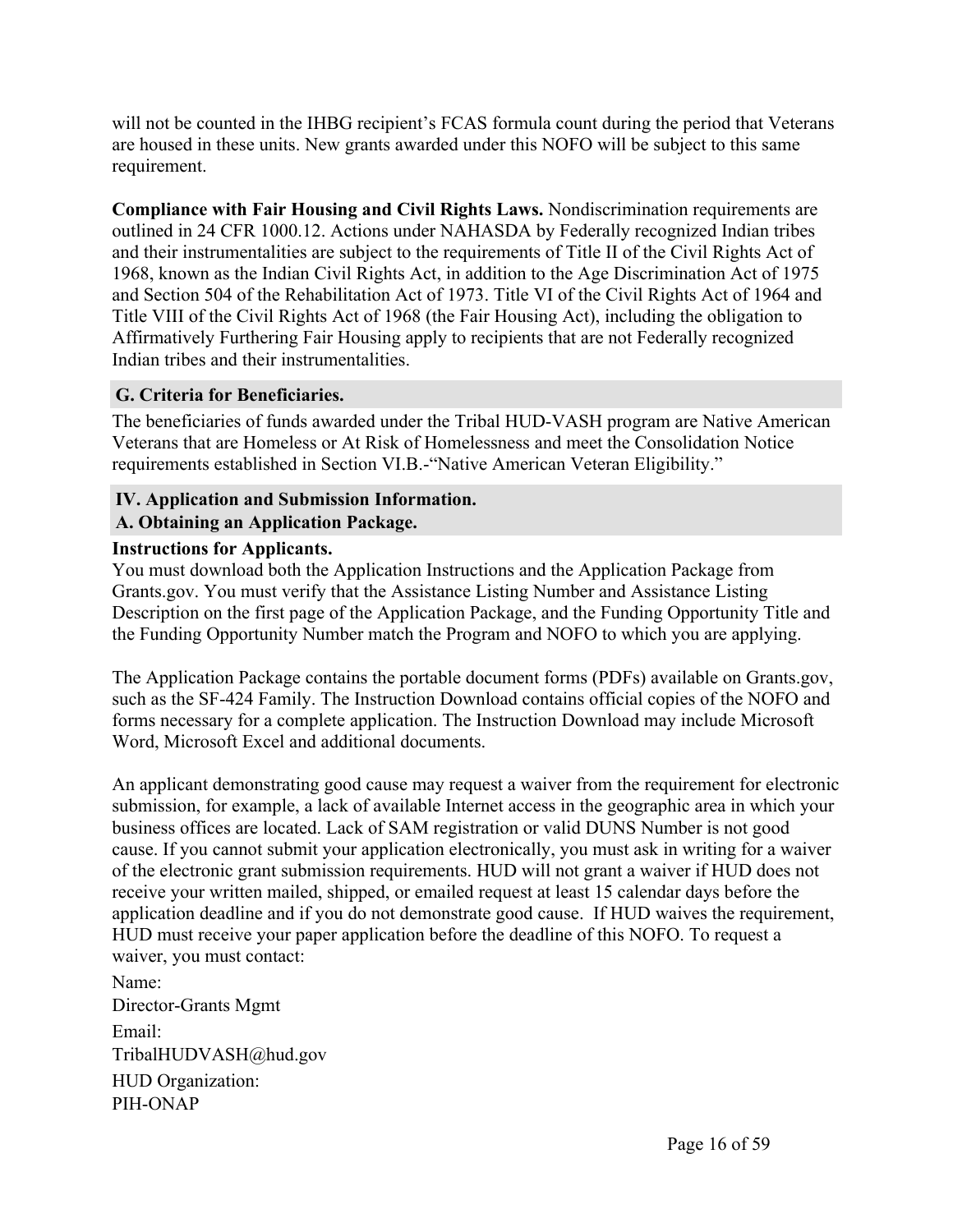Street: 451 7th Street SW, Rm. 4108 City: Washington State: DC DISTRICT OF COLUMBIA Zip: 20410

**Notwithstanding the 15-day deadline referenced above in this section of the NOFO, applicants for Tribal HUD-VASH Expansion Funds may submit a waiver request up to 7 business days prior to the application deadline date. Applicants should send waiver requests to the contact listed above, with a copy to their respective ONAP Area Office.**

<span id="page-17-0"></span>**B. Content and Form of Application Submission.**

You must verify that boxes 11, 12, and 13 on the SF-424 match the NOFO for which you are applying. If they do not match, you have downloaded the wrong Application Instruction and Application Package.

Submission of an application that is otherwise sufficient, under the wrong Assistance Listing and Funding Opportunity Number is non curable unless otherwise stated in Threshold requirements.

| <b>Forms/Assurances/Certifications</b>                      | <b>Submission</b><br>Requirement                                                                | <b>Notes/Description</b>                                                                                                                                                                                                                                                                                                                                                                                             |
|-------------------------------------------------------------|-------------------------------------------------------------------------------------------------|----------------------------------------------------------------------------------------------------------------------------------------------------------------------------------------------------------------------------------------------------------------------------------------------------------------------------------------------------------------------------------------------------------------------|
| Application for Federal Assistance<br>(SF424)               | Submission is<br>required for<br>all applicants<br>by the<br>application<br>due date.           |                                                                                                                                                                                                                                                                                                                                                                                                                      |
| Disclosure of Lobbying Activities<br>(SFLLL), if applicable | HUD will<br>provide<br>instructions to<br>grantees on<br>how the form<br>is to be<br>submitted. | If any funds have been paid or will be<br>paid to any person for influencing or<br>attempting to influence an officer or<br>employee of any agency, a Member of<br>Congress, an officer or employee of<br>Congress, or an employee of a Member<br>of Congress in connection with this<br>commitment providing for the United<br>States to insure or guarantee a loan, the<br>applicant shall complete and submit the |

#### **1. Content.**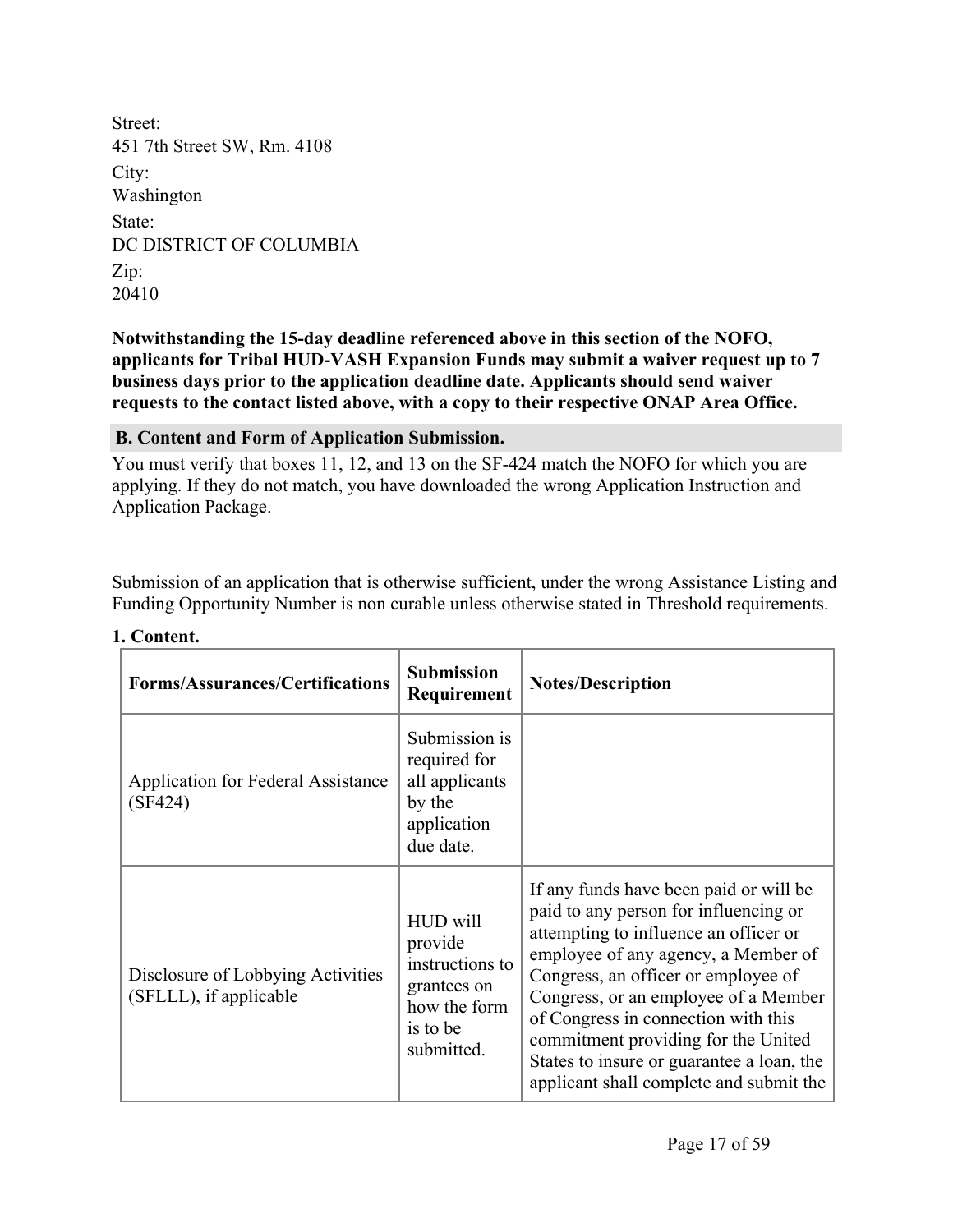| <b>Forms/Assurances/Certifications</b>                                                                            | <b>Submission</b><br>Requirement                                                                | <b>Notes/Description</b>                                                                                                                                                                         |
|-------------------------------------------------------------------------------------------------------------------|-------------------------------------------------------------------------------------------------|--------------------------------------------------------------------------------------------------------------------------------------------------------------------------------------------------|
|                                                                                                                   |                                                                                                 | SF-LLL, "Disclosure Form to Report"<br>Lobbying," in accordance with its<br>instructions. Applicants must furnish<br>an executed copy of the Certification<br>Regarding Lobbying prior to award. |
| <b>HUD Applicant Recipient</b><br>Disclosure Report (HUD) 2880<br>Applicant/Recipient<br>Disclosure/Update Report | HUD will<br>provide<br>instructions to<br>grantees on<br>how the form<br>is to be<br>submitted. | HUD instructions to grantees are<br>provided by webcast, To view the<br>webcast, click here.                                                                                                     |
| Sample VA Letter of Support                                                                                       | Threshold<br>Eligibility<br>Requirements                                                        | This support document provides a<br>sample of the VA letter that is<br>mentioned in Section III D. 4. of this<br>NOFO.                                                                           |

Additionally, your complete application must include the following narratives and non-form attachments.

See required application components listed in Section IV.B.2. See below for a list of required content.

#### **2. Format and Form.**

Narratives and other attachments to your application must follow the following format guidelines.

Pages maximum length of narratives

**Submissions for All Projects:** The applicant must submit all forms and information required in this section. Unless otherwise noted as a curable deficiency as defined in Section I.A.3.- Definitions, if information under this section is not submitted with the application **or is submitted incorrectly**, then the application will be disqualified and not evaluated. Submitted incorrectly includes documents or forms that are blank, forms for other competitive grant programs, or that have file extensions that are incompatible with Grants.gov. Do not submit third party documents, such as audits, general letters of support, or policies, unless specifically asked to do so. Unsolicited information will not be used when rating the applications.

# **a) Application for Federal Assistance (SF-424):**

The SF-424 must include the information listed below. HUD may require successful applicants to update errors on the SF-424 based on the pre-award requirement process outlined in this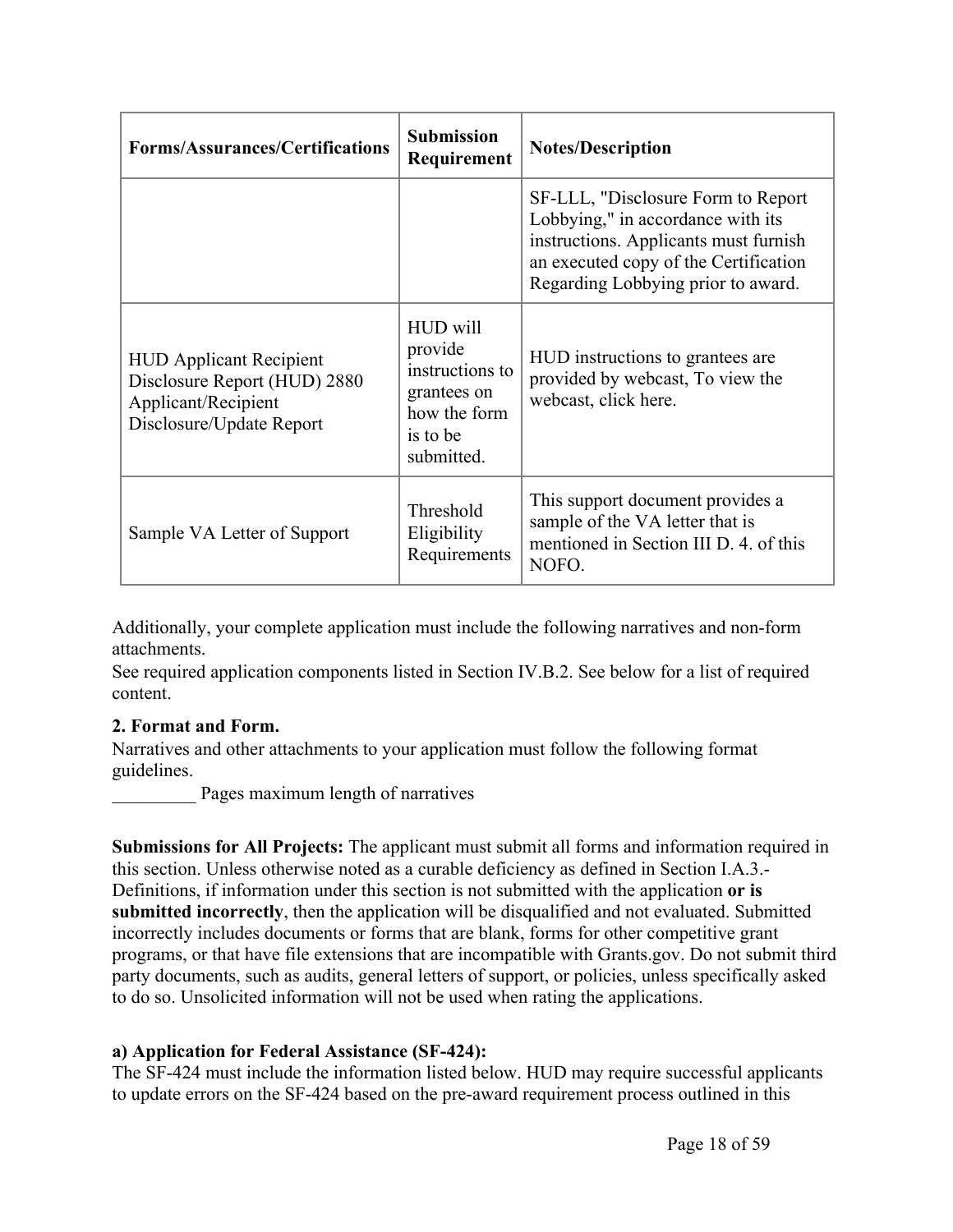NOFO. Line 18a (Federal) must list the amount requested under this Tribal HUD-VASH Expansion opportunity. Other federal funding should not be listed.

- 1. Key Contact (Block 8f): List the contact information of the applicant's proposed Tribal HUD-VASH program manager. Do not list a non-employee of the applicant, such as a contractor/consultant grant writer.
- 2. Catalog of Federal Domestic Assistance Number (Block 11): 14.899
- 3. Proposed Project Dates (Blocks 17a-b): The estimated period of performance start and end dates for projects awarded under this NOFO is 05/30/2022 - 05/30/2025. However, the period of performance will vary, depending on the nature of the Tribal HUD-VASH program activities proposed by the applicant.
- 4. Estimated Funding (Blocks 18a-g):
	- a. Line 18a (Federal) must list the amount requested under this Tribal HUD-VASH Expansion NOFO. This must not include any proposed federal funding used as leveraged funds.
	- b. Lines 18b-18f must list any proposed leveraged funds. Any federal funds proposed as leverage (e.g., IHBG formula) should be listed in line 18e, "Other."
	- c. Line 18g: Overall total from 18a-18g.
- 5. Authorized Representative (Block 21): Include the authorized representative's contact information and signature (e.g., Tribal Chief, TDHE Executive Director, etc.). This should not be the same person listed as the Key Contact in Block 8f.

# **b) Applicant/Recipient Disclosure/Update Report (form HUD-2880, Curable deficiency)**

#### **c) One-Page Proposal Summary (Curable deficiency):**

The applicant must include a one-page summary of the proposed project(s). The summary must indicate the total number of rental housing units that the Tribe or TDHE plans to provide, the type of units (Tenant-Based and/or Project-Based Rental Assistance), and key outputs/outcomes the applicant will achieve (e.g., number of eligible Veterans assisted, increase in available housing stock for eligible Veterans, etc.), should it be awarded a Tribal HUD-VASH Expansion Grant. If the applicant is a TDHE applying on behalf of multiple tribes **and/or proposing any subawards**, then the TDHE must identify those tribes in its summary. HUD will not consider any information in the summary when rating applications and may require successful applicants to update the summary based on the pre-award requirement process outlined in this NOFO.

#### **d) Workplan Narrative:**

The Workplan Narrative is the response to the three rating factors listed in Section V of this NOFO. Applications that do not follow the formatting recommendations will not be penalized. However, HUD strongly recommends the following standards:

- 1. Letter-sized paper, 8.5" x 11," with 1" margins
- 2. Double-Spaced text in the workplan narrative and single-spaced titles, headings, footnotes, quotations, references, and captions;
- 3. 12-point font; and
- 4. Easily readable font such as Times New Roman, Courier, Courier New, or Arial.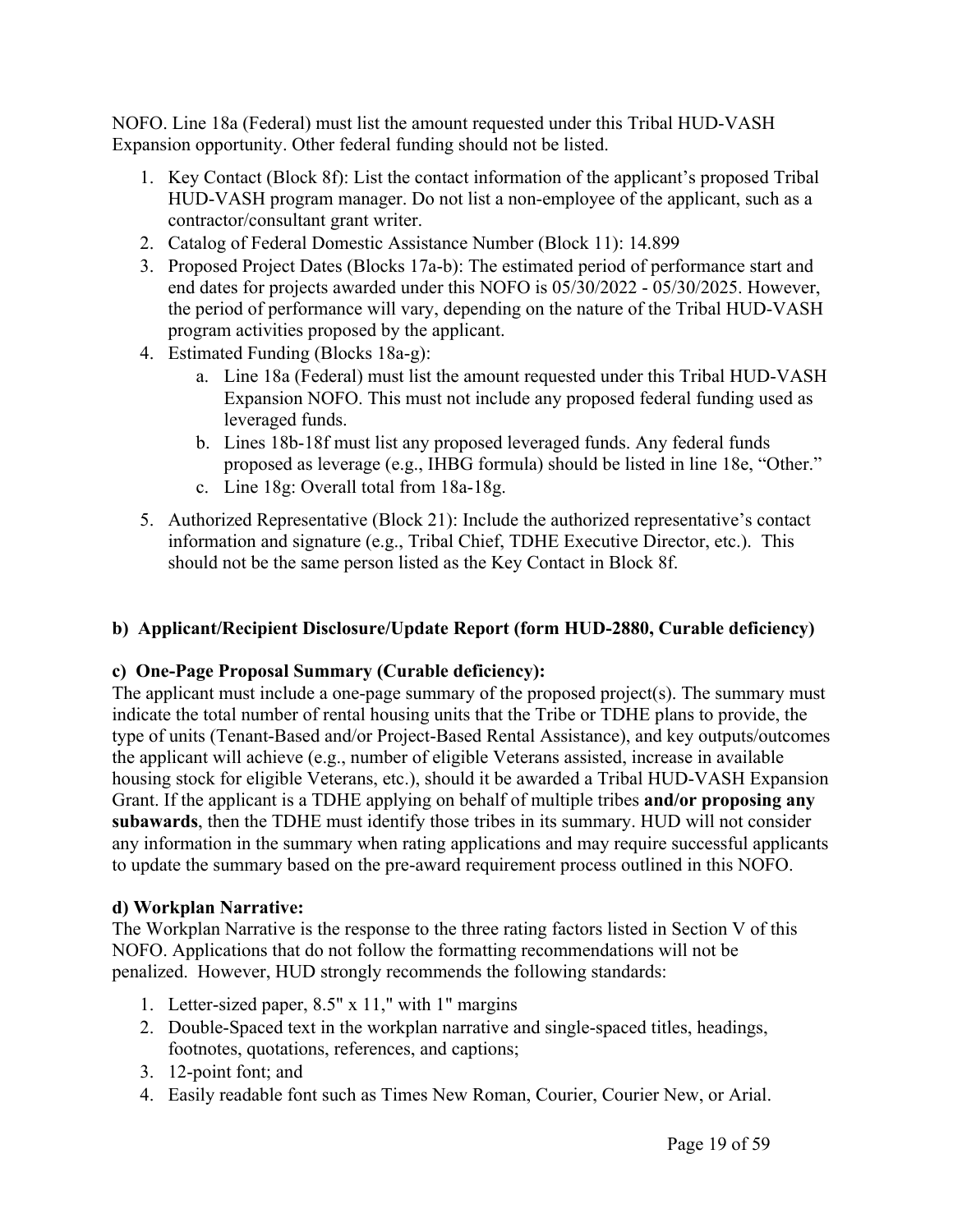# **e) Implementation Schedule:**

The applicant must submit a detailed Implementation Schedule **separate from the workplan narrative,** that identifies each significant activity and milestone required for completing the planning process, including planned start and completion dates for all tasks. The applicant must identify key milestones, including a timeline for establishing required policies for the Tribal HUD-VASH program (new applicants only), coordination and collaboration with the VA, and amending the applicant's Indian Housing Plan to include the Tribal HUD-VASH program. The Implementation Schedule must align with the plans discussed in the workplan narrative, and with the project dates identified on the SF-424, Application for Federal Assistance. The applicant may choose to submit this in the format of its own choosing (e.g., Word attachment, Excel spreadsheet, etc.). HUD may require successful applicants to update errors on the Implementation Schedule based on the pre-award requirement process outlined in this NOFO.

### **f) Detailed Budget:**

All applicants must submit a detailed budget comprising of the Unit of Assistance Table(s) described below and estimated administrative fee usage. If applicable, applicants that propose any leveraging to construct, acquire, or rehabilitate units for the program must also include a budget showing the project costs for the development of new units.

The detailed budget showing a breakdown for the new Tribal HUD-VASH award, including all sources and uses of funding for the proposed project period requested (maximum 3 years). This budget must match the figures on the SF-424 (Blocks 18a-g) and must be submitted separately from the workplan narrative. The applicant may choose to submit this in the format of its own choosing (e.g., Word table attachment, Excel spreadsheet, etc.). HUD may require successful applicants to update errors on the detailed budget based on the pre-award requirement process outlined in this NOFO.

Each component of the detailed budget must include the following:

1. Units of Assistance Table(s): Provide a table(s) detailing the number of units requested by the number of bedrooms and the corresponding rent, as well as a written justification for the rent structure (see Consolidation Notice, Section VI.H, Rent). If the applicant seeks both Tenant-Based and Project-Based Assistance, provide separate tables. If the applicant is choosing to calculate rent based on the local Fair Market Rents, information can be found online at: [https://www.huduser.gov/portal/datasets/fmr.html.](https://www.huduser.gov/portal/datasets/fmr.html)

| <b>Rental Assistance Requested by Number of Bedrooms: (insert total number)</b><br>Type of Assistance: (insert Tenant-Based or Project-Based Rental Assistance) |        |          |        |          |        |        |                 |
|-----------------------------------------------------------------------------------------------------------------------------------------------------------------|--------|----------|--------|----------|--------|--------|-----------------|
| $0-BR$                                                                                                                                                          | $1-BR$ | $2 - BR$ | $3-BR$ | $4 - BR$ | $5-BR$ | 6-BR   | Total #         |
|                                                                                                                                                                 |        |          |        |          |        |        |                 |
| <b>Estimated Rent for Area by Number of Bedrooms</b>                                                                                                            |        |          |        |          |        |        |                 |
| $0-BR$                                                                                                                                                          | $1-BR$ | $2-BR$   | $3-BR$ | $4-BR$   | $5-BR$ | $6-BR$ | <b>Total \$</b> |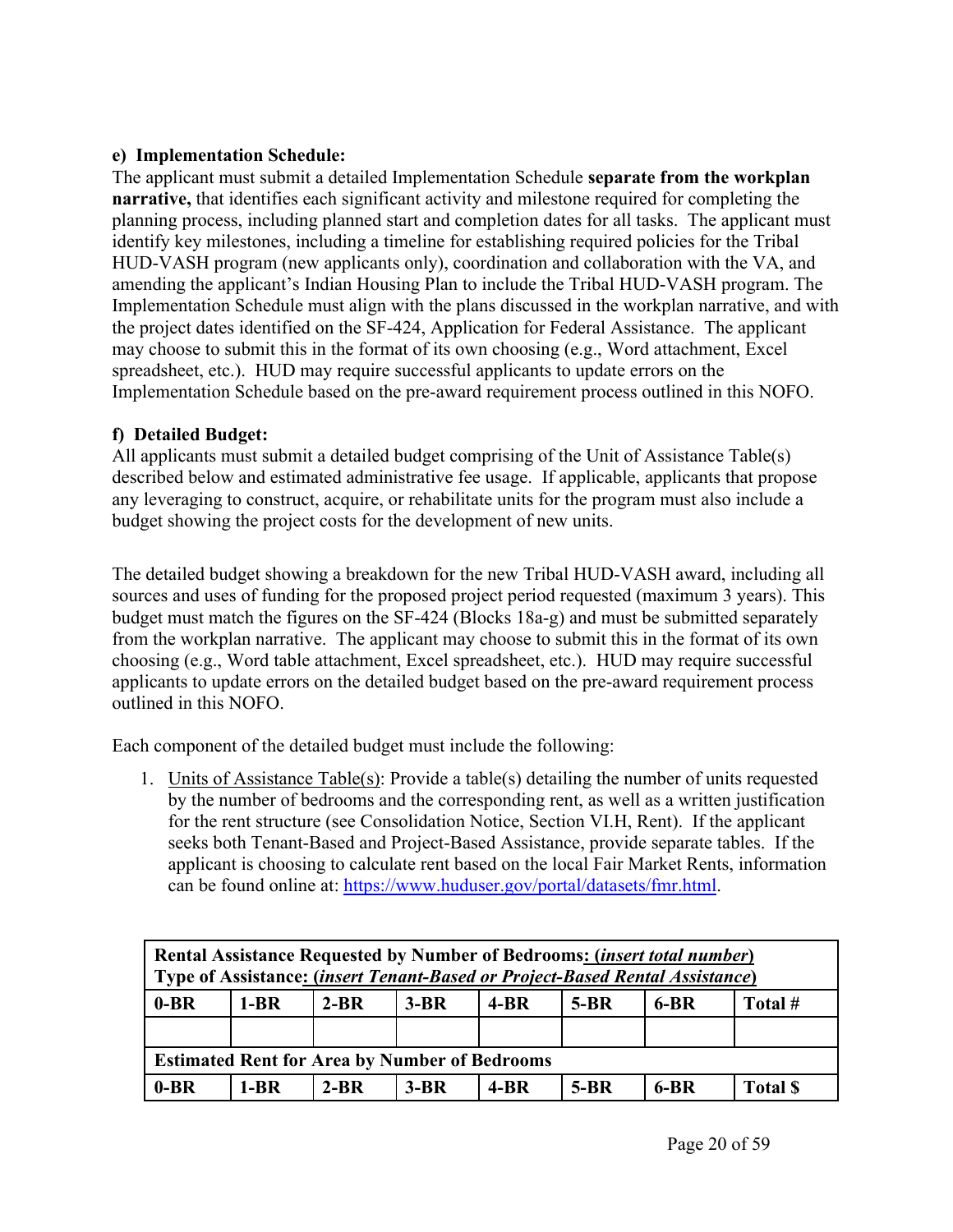- 2. Estimated administrative fee usage: An estimate of how the applicant will budget the use of administrative fees for the program, based on \$92/month per unit for a 12-month period. Eligible administration and planning expenses are established in the Consolidation Notice, Section VI, "Tribal HUD-VASH Program requirements, Waivers, and Alternative Requirements: M-Administrative Fee and Reserve Account," and include but are not limited to:
	- a. Eligibility determinations;
	- b. Intake and briefings;
	- c. Owner outreach efforts;
	- d. Unit inspections
	- e. Rent negotiations;
	- f. Annual and interim reexaminations;
	- g. Tenant fraud investigations and hearings;
	- h. Processing subsequent moves;
	- i. Costs associated with making rental assistance payments to owners;
	- j. Complying with reporting requirements; and
	- k. **Indirect Costs**
- 3. Project costs for new unit development (Project-Based Rental Assistance only): If the applicant proposes to use leveraged funds to construct, rehabilitate, or acquire new units for Project-Based Rental Assistance under this NOFO, the budget must also include a breakdown of project costs associated with new unit development. These costs must match the leveraging amount proposed on the SF-424 and the firm commitment documentation submitted with the application.
- 4. Rental Market Supporting Documentation (Tenant-Based Rental Assistance only): A tribe or TDHE requesting funding to provide Tenant-Based Rental Assistance must submit supporting documentation demonstrating rental unit availability where eligible Veterans may be housed, if awarded a Tribal HUD-VASH grant. Documentation may include agreements or letters of partnerships with local landlords, a rental market survey identifying the rental market available for Veterans, or other documentation demonstrating to HUD's satisfaction that housing units will likely be available to house Veterans assisted under this program.
- 5. Firm Commitment Documentation (Project-Based Rental Assistance only): If applicable, a tribe or TDHE proposing to increase its housing stock for eligible Veterans must identify the amount of leveraged funding sources that it used or plans to use and provide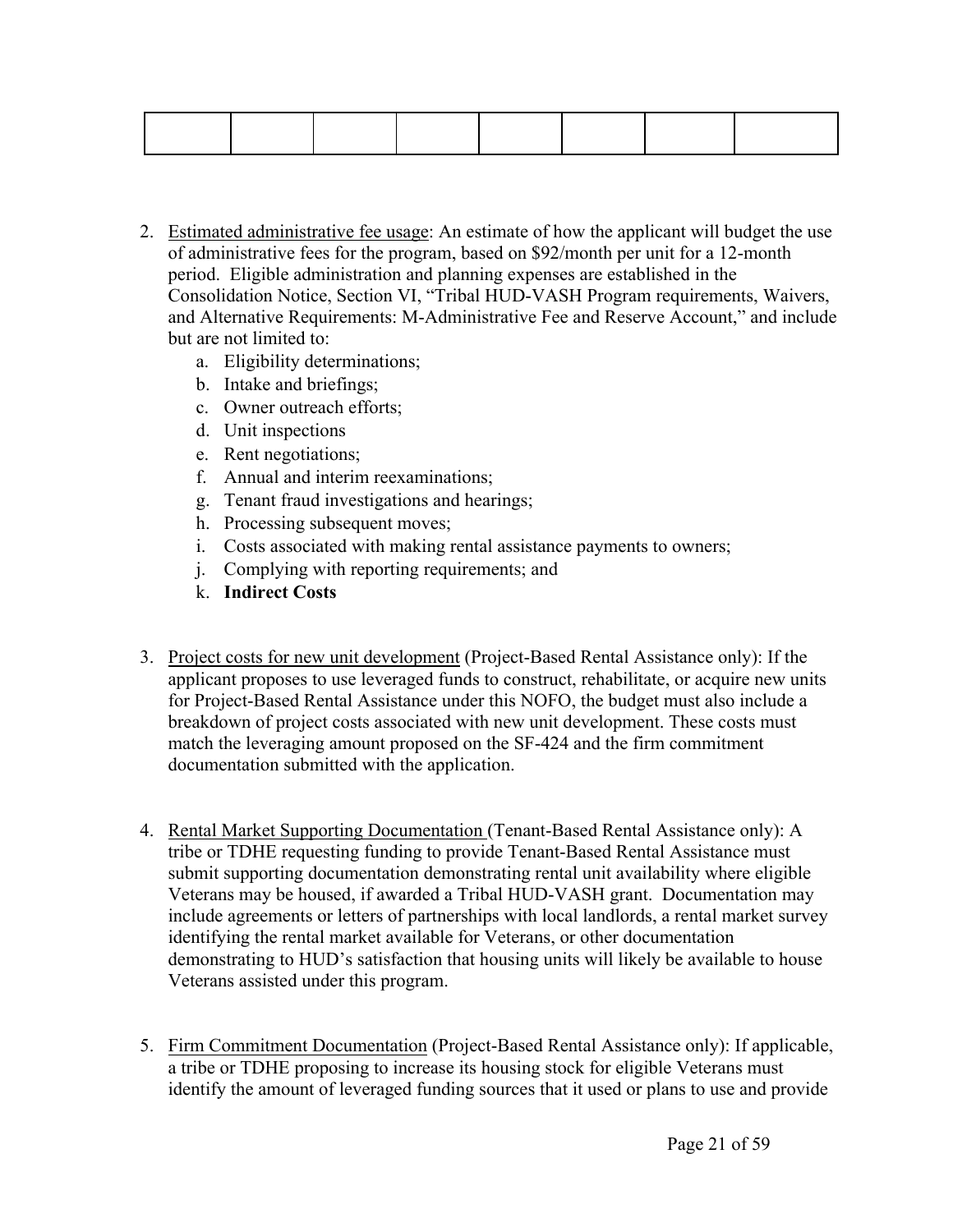firm commitment documentation supporting this amount. More information regarding leveraging and firm commitment documentation is discussed later in this NOFO.

# **g) Tribal Resolution:**

- 1. New Applicants: If an application is submitted by a TDHE on behalf of an Indian Tribe(s), a tribal resolution(s) or tribal certification must be submitted authorizing the TDHE to submit the application under this program.
- 2. Existing Tribal HUD-VASH grantees: Provide a statement whether the original tribal resolution for participation in the Tribal HUD-VASH program is in effect and applicable. If the original tribal resolution is no longer in effect and applicable, then the grantee must submit a new resolution or tribal certification.

# **f) Disclosure of Lobbying Activities (SF-LLL, Curable deficiency):**

This form must be submitted by State-recognized Indian Tribes and TDHEs established only under state law.

# **g) Code of Conduct (Curable deficiency):**

Applicants must submit their Code of Conduct with the application **if it is not listed on HUD's website at**: [https://www.hud.gov/program\\_offices/spm/gmomgmt/grantsinfo/conductgrants](https://www.hud.gov/program_offices/spm/gmomgmt/grantsinfo/conductgrants) or if the information on the website has changed. This requirement is applicable to all applicants, even if the Code of Conduct is on file with the Area ONAP.

# **i) Indirect Cost Rate (Curable deficiency):**

The applicant must submit the following information if it is including indirect costs as part of the budget:

- 1. If the applicant is using a federally negotiated indirect cost rate, then the application must clearly state the approved rate and distribution base in the **Detailed** Budget. The applicant must also include a letter stating the approved rate and distribution base or other documentation from the cognizant agency showing the approved rate; or
- 2. If the applicant has never had an indirect cost rate and wishes to use the de minimus rate, then the application must clearly state the intent to use the de minimis 10 percent of Modified Total Direct Costs (MTDC) in accordance with 2 CFR 200.414(f).

#### <span id="page-22-0"></span>**C. System for Award Management (SAM) and Dun and Bradstreet Universal Numbering System (DUNS) Number.**

# **1. SAM Registration Requirement.**

Applicants must be registered with https:[//www.sam.gov/](http://www.sam.gov/) before submitting their application. Applicants must maintain current information in SAM on immediate and highest-level owner and subsidiaries, as well as on all predecessors that have been awarded a Federal contract or grant within the last three years, if applicable. Information in SAM must be current for all times during which the applicant has an active Federal award or an application or plan under consideration by HUD.

# **2. DUNS Number Requirement.**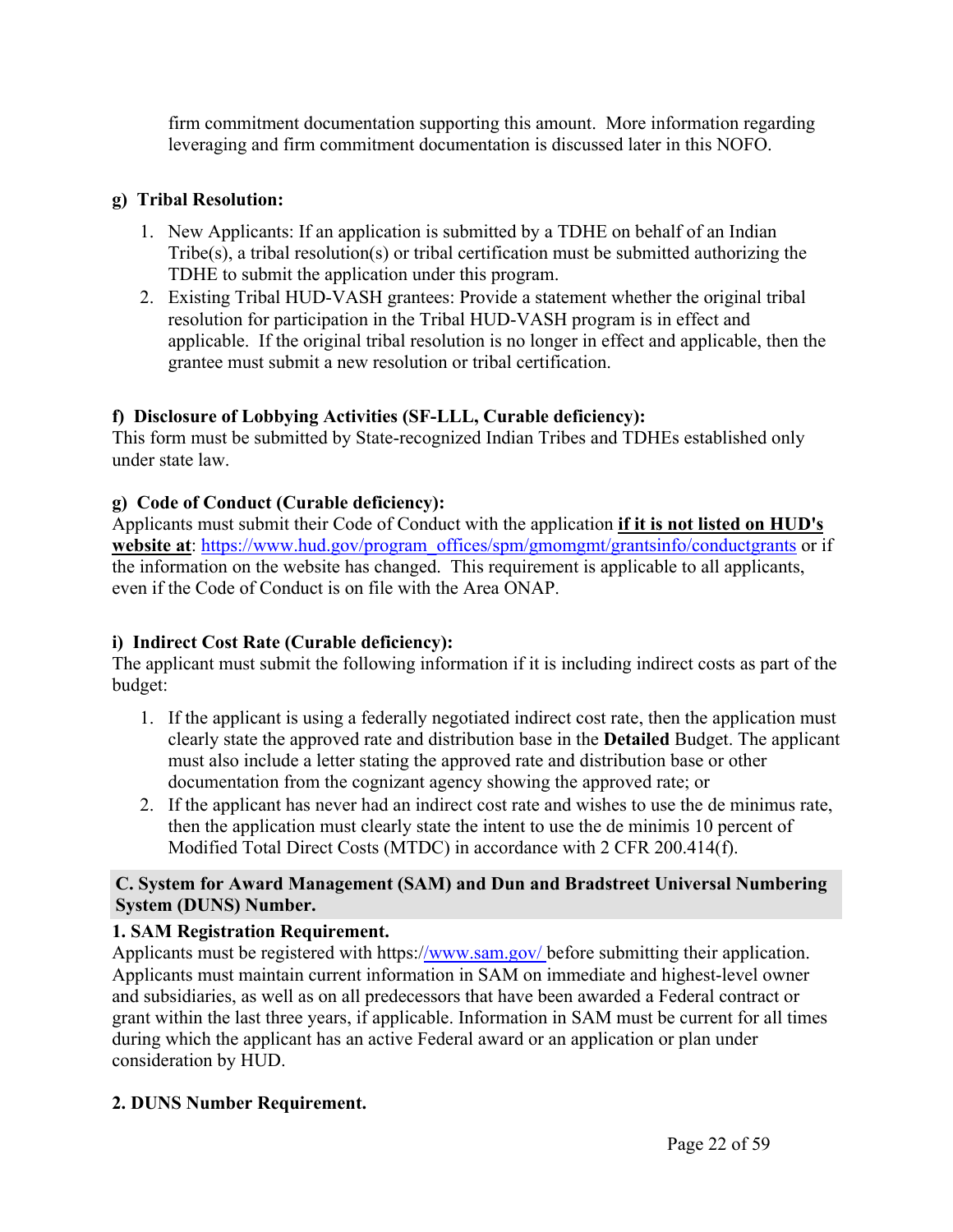Applicants must provide a valid DUNS number, registered and active at https://www.sam.gov/ in the application. DUNS numbers may be obtained for free from Dun & Bradstreet.

#### **3. Requirement to Register with Grants.gov.**

Anyone planning to submit applications on behalf of an organization must register at grants.gov and be approved by the E-Biz POC in SAM to submit applications for the organization. Registration for SAM and grants.gov is a multi-step process and can take four (4) weeks or longer to complete if data issues arise. Applicants without a valid registration cannot apply through grants.gov. Complete registration instructions and guidance are provided on grants.gov.

### <span id="page-23-0"></span>**D. Application Submission Dates and Times.**

#### **Application Due Date Explanation**

The application deadline is 11:59:59 PM Eastern Standard time on

#### 01/24/2022

Applications must be received no later than the deadline, or, if HUD has issued you a waiver allowing you to submit your application in paper form, by HUD no later than the deadline.

Submit your application to Grants.gov unless a waiver has been issued allowing you to submit your application in paper form. Instructions for submitting your paper application will be contained in the waiver of electronic submission.

"Received by Grants.gov" means the applicant received a confirmation of receipt and an application tracking number from Grants.gov. Grants.gov then assigns an application tracking number and date-and timestamps each application upon successful receipt by the Grants.gov system. A submission attempt not resulting in confirmation of receipt and an application tracking number is not considered received by Grants.gov.

Applications received by Grants.gov must be validated by Grants.gov to be received by HUD.

"Validated by Grants.gov" means the application has been accepted and was not rejected with errors. You can track the status of your application by logging into Grants.gov, selecting "Applicants" from the top navigation, and selecting "Track my application" from the dropdown list. If the application status is "rejected with errors," you must correct the error(s) and resubmit the application before the 24-hour grace period ends. Applications in "rejected with errors" status after the 24-hour grace period expires will not be received by HUD. Visit Grants.gov for a complete description of processing steps after applying.

HUD strongly recommends you submit your applications at least **48 hours before the deadline** and during regular business hours to allow enough time to correct errors or overcome other problems.

**Grants.gov Customer Support.** Grants.gov provides customer support information on its website at <https://www.grants.gov/web/grants/support.html> . Applicants having difficulty accessing the application and instructions or having technical problems can receive customer support from Grants.gov by calling (800) 518-GRANTS (this is a toll-free number) or by sending an email to support $(a)$ grants.gov. The customer support center is open 24 hours a day,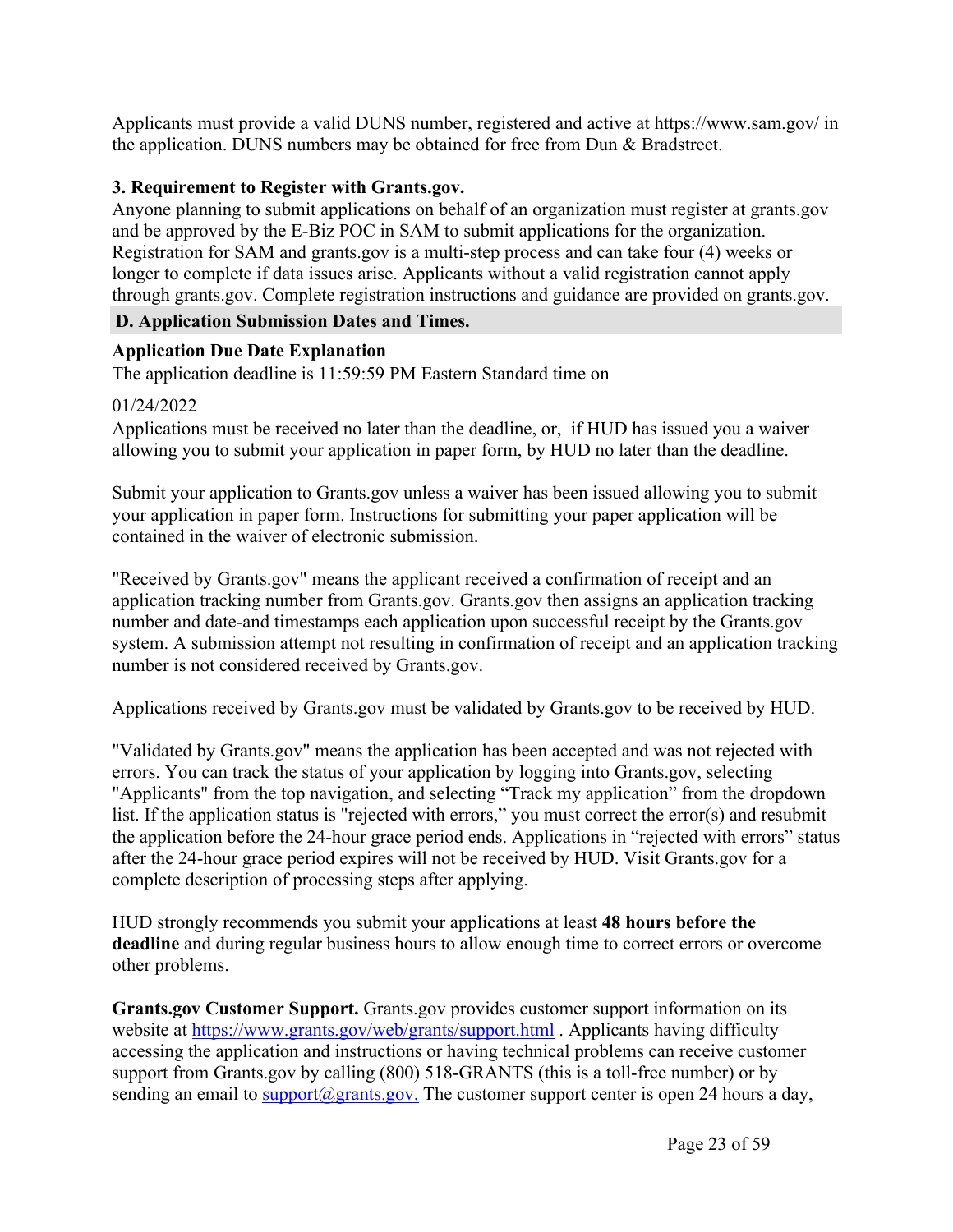seven days per week, except Federal holidays. The phone number above may also be reached by individuals who are deaf or hard of hearing, or who have speech disabilities, through the Federal Relay Service's teletype service at 800-877-8339.

You can verify the contents of your submitted application to confirm Grants.gov received everything you intended to submit. To verify the contents of your submitted application:

- Log in to Grants.gov.
- Click the Check Application Status link, which appears under the Grant Applications heading in the Applicant Center page. This will take you to the Check Application Status page.
- Enter search criteria and a date range to narrow your search results.
- Click the Search button. To review your search results in Microsoft Excel, click the Export Data button.
- Review the Status column, to view more detailed submission information, click the Details link in the Actions column.
- To download the submitted application, click the Download link in the Actions column.

Please make note of the Grants.gov tracking number as it will be needed by the Grants.gov Help Desk if you seek their assistance.

HUD may extend the application deadline for any program if Grants.gov is offline or not available to applicants for at least 24 hours immediately prior to the deadline date, or the system is down for 24 hours or longer and impacts the ability of applicants to cure a submission deficiency within the grace period.

HUD may also extend the application deadline upon request if there is a presidentially declared disaster in the applicant's area.

If these events occur, HUD will post a notice on its website establishing the new, extended deadline for the affected applicants. HUD will also include the fact of the extension in the program's Notice of Funding Awards required to be published in the Federal Register.

In determining whether to grant a request for an extension based on a presidentially-declared disaster, HUD will consider the totality of the circumstances including the date of an applicant's extension request (how closely it followed the basis for the extension), whether other applicants in the geographic area are similarly affected by the disaster, and how quickly power or services are restored to enable the applicant to submit its application.

**PLEASE NOTE:** Busy servers, slow processing, large file sizes, improper registration or password issues are not valid circumstances to extend the deadline dates or the grace period.

# **1. Amending or Resubmitting an Application.**

Before the submission deadline, you may amend a validated application through Grants.gov by resubmitting a revised application containing the new or changed material. The resubmitted application must be received and validated by Grants.gov by the applicable deadline.

If HUD receives an original and a revised application for a single proposal, HUD will evaluate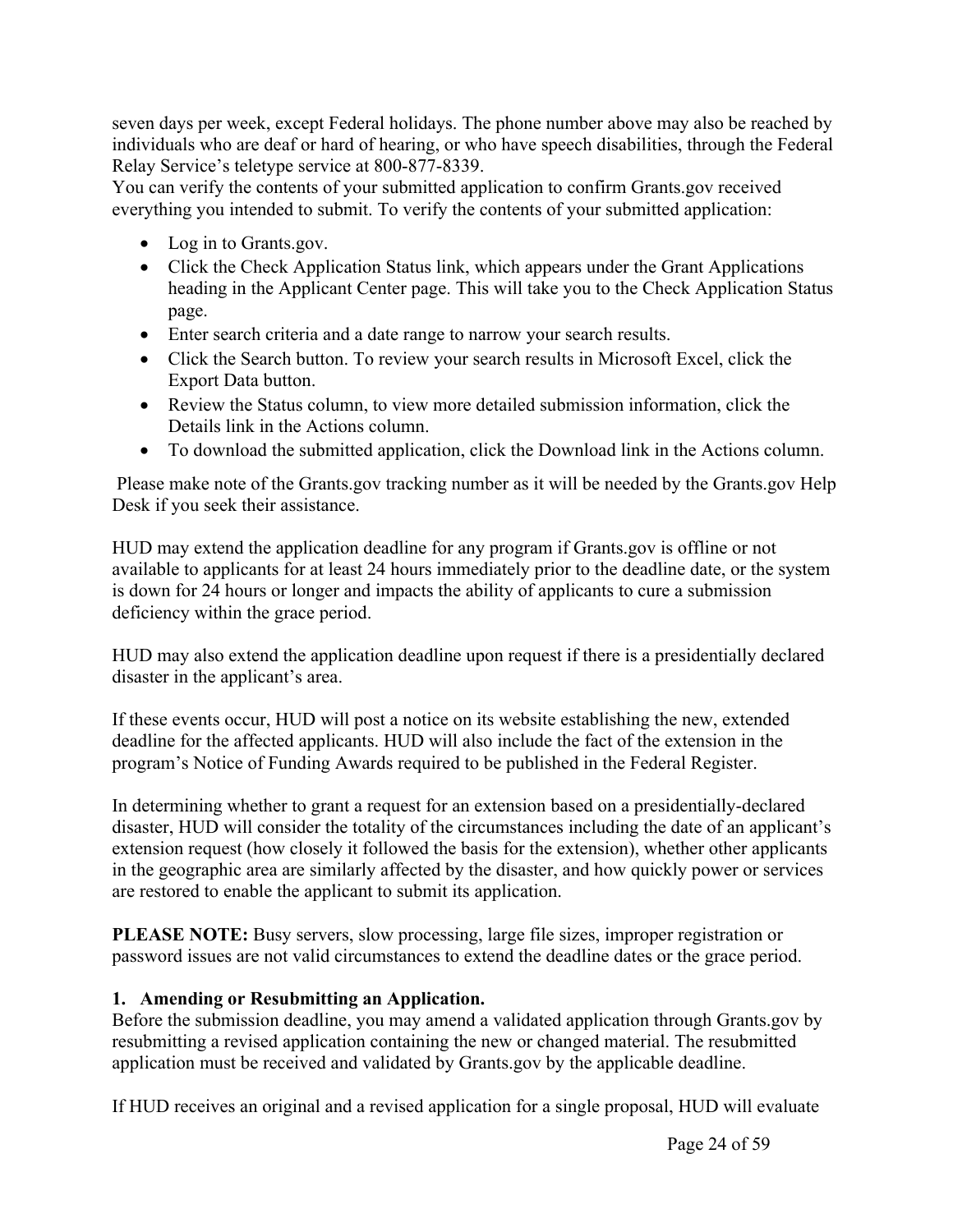only the last submission received by Grants.gov before the deadline.

# **2. Grace Period for Grants.gov Submissions.**

If your application is received by Grants.gov before the deadline, but is rejected with errors, you have a grace period of 24 hours after the application deadline to submit a corrected, received, and validated application through Grants.gov. The date and time stamp on the Grants.gov system determines the application receipt time. Any application submitted during the grace period not received and validated by Grants.gov will not be considered for funding. There is no grace period for paper applications.

### **3. Late Applications.**

An application received after the NOFO deadline date that does not meet the Grace Period requirements will be marked late and will not be received by HUD for funding consideration. Improper or expired registration and password issues are not causes that allow HUD to accept applications after the deadline.

### **4. Corrections to Deficient Applications.**

HUD will not consider information from applicants after the application deadline.

HUD will uniformly notify applicants of each curable deficiency. See curable deficiency in the definitions section (Section I.A.3). Examples of curable (correctable) deficiencies include inconsistencies in the funding request and failure to submit required certifications. These examples are non-exhaustive.

When HUD identifies a curable deficiency, HUD will notify the authorized organization representative identified on the SF 424 Application for Federal Assistance via email. This email is the official notification of a curable deficiency.

Applicants must email corrections of curable deficiencies to applicationsupport $\omega$ hud.gov within the time limits specified in the notification. The time allowed to correct deficiencies will be no less than 48 hours and no more than 14 calendar days from the date of the email notification. The start of the cure period will be the date stamp on the email sent from HUD. If the deficiency cure deadline date falls on a Saturday, Sunday, Federal holiday, or on a day when HUD's Headquarters are closed, then the applicant's correction must be received on the next business day HUD Headquarters offices in Washington, DC are open.

The subject line of the email sent to [applicationsupport@hud.gov](mailto:applicationsupport@hud.gov) must state: Technical Cure and include the Grants.gov application tracking number or the GrantSolutions application number (e.g., Subject: Technical Cure - GRANT123456 or Technical Cure - XXXXXXXXXXX). If this information is not included, HUD cannot match the response with the application under review and the application may be rejected due to the deficiency.

Corrections to a paper application must be sent in accordance with and to the address indicated in the notification of deficiency. HUD will treat a paper application submitted in accordance with a waiver of electronic application containing the wrong DUNS number as having a curable deficiency. Failure to correct the deficiency and meet the requirement to have a DUNS number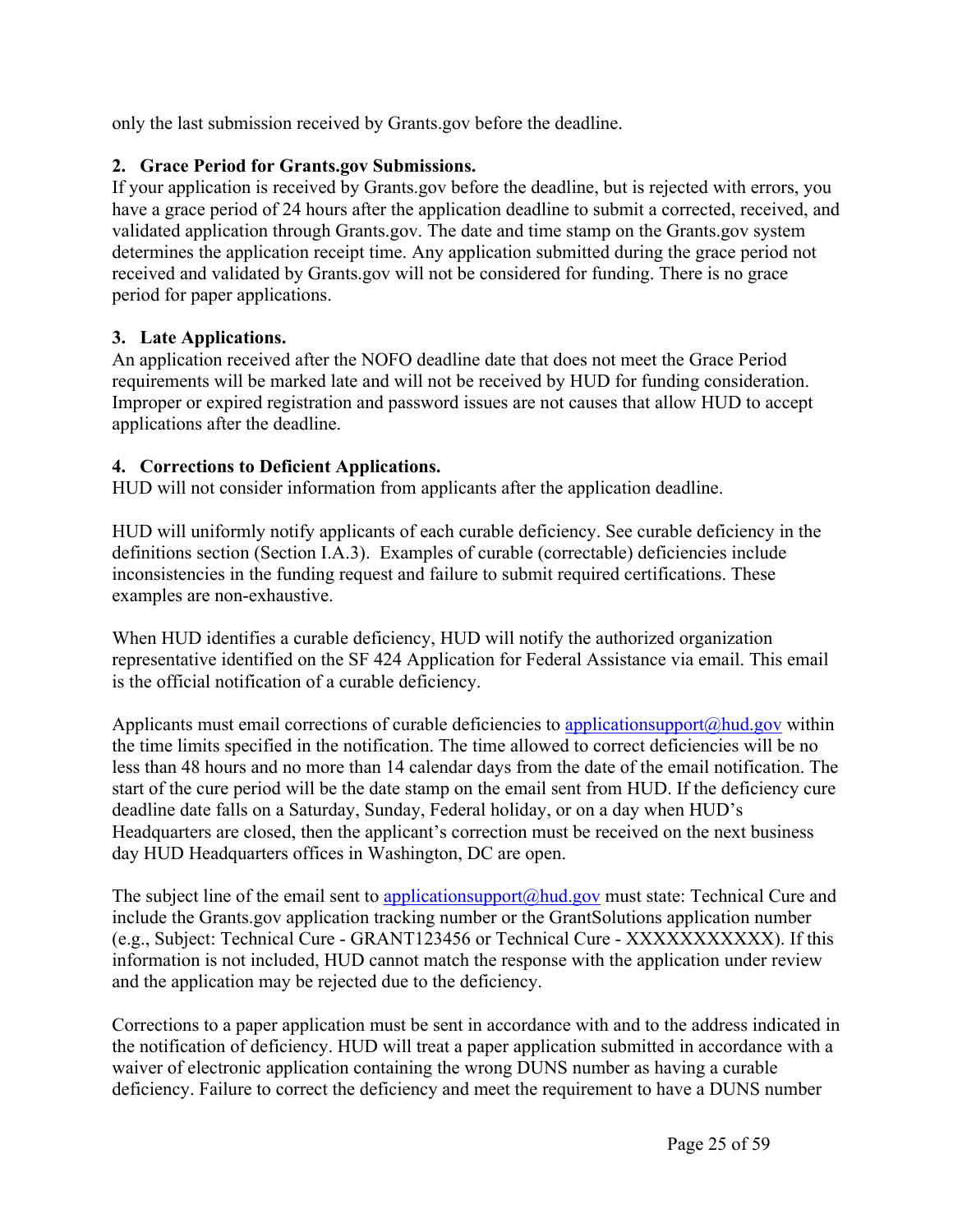and active registration in SAM will render the application ineligible for funding.

**5. Authoritative Versions of HUD NOFOs.** The version of these NOFOs as posted on Grants.gov are the official documents HUD uses to solicit applications.

**6. Exemptions.** Parties that believe the requirements of the NOFO would impose a substantial burden on the exercise of their religion should seek an exemption under the Religious Freedom Restoration Act (RFRA).

### <span id="page-26-0"></span>**E. Intergovernmental Review.**

This program is not subject to Executive Order 12372, Intergovernmental Review of Federal Programs.

### <span id="page-26-1"></span>**F. Funding Restrictions.**

**1. Eligible activities:** Tribal HUD-VASH activities funded under this NOFO are limited to the eligible activities laid out in the Tribal HUD-VASH Consolidation Notice (83 FR 23710, May 22, 2018).

**2. Pre-award costs:** With the exception of proposal costs incurred to prepare an application for submission under this NOFO, the value of land acquisition **and/or the value of existing housing stock specifically for the use of eligible Veterans** and used towards an applicant's leveraging contribution **(see Subfactor 3.2)** all costs, including leveraging resources, must be incurred within the period of performance dates established in the Tribal HUD-VASH grant agreement. Applicants requesting reimbursement of proposal costs associated with the preparation of the **Tribal HUD-VASH** competitive application must clearly identify this amount and activity in the narrative.

**3. Consultant Cap:** In accordance with 24 CFR 1000.26(b)(2), Tribal HUD-VASH funds may not be used, directly or indirectly, to pay or provide reimbursement for payment of the salary of a consultant in an employer-employee type of relationship at more than the daily equivalent of the rate paid for the Level IV of the Executive Schedule. For more information on the Executive Schedule, please see the Office of Personnel [Management](https://www.opm.gov/policy-data-oversight/pay-leave/salaries-wages/salary-tables/20Tables/exec/html/EX.aspx) (OPM) website: [https://www.opm.gov/policy-data-oversight/pay-leave/salaries-wages/salary](https://www.opm.gov/policy-data-oversight/pay-leave/salaries-wages/salary-tables/20Tables/exec/html/EX.aspx)[tables/20Tables/exec/html/EX.aspx](https://www.opm.gov/policy-data-oversight/pay-leave/salaries-wages/salary-tables/20Tables/exec/html/EX.aspx).

# **Indirect Cost Rate.**

Applicants other than state and local governments. If you have a Federally negotiated indirect cost rate, your application must clearly state the approved rate and distribution base and must include a letter or other documentation from the cognizant agency showing the approved rate. If your agency does not have a current negotiated rate (including provisional) rate and elects to use the de minimis rate, your application must clearly state you intend to use the de minimis rate of 10% of Modified Total Direct Costs (MTDC). As described in 2 CFR 200.403, costs must be consistently charged as either indirect or direct costs but may not be double charged or inconsistently charged as both. Once elected, the de minimis rate must be applied consistently for all Federal awards until you choose to negotiate for a rate, which you may apply to do at any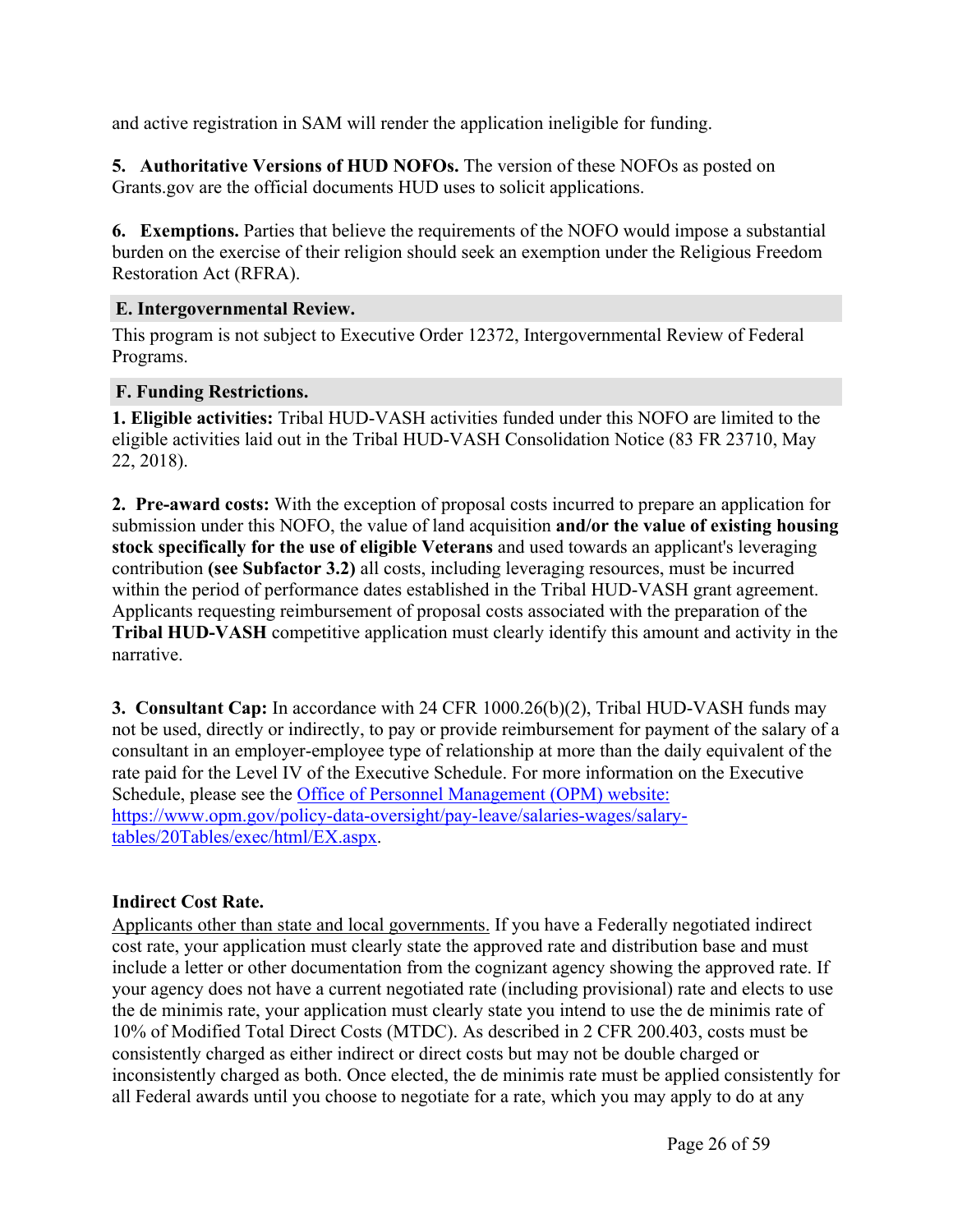time. Documentation of the decision to use the de minimis rate must be retained on file for audit.

# <span id="page-27-0"></span>**G. Other Submission Requirements.**

# **1. Application, Assurances and Certifications.**

Standard Form 424 (SF-424) Application for Federal Assistance Programs is the governmentwide form required to apply for Application for Federal Assistance Programs, discretionary Federal grants and other forms of financial assistance programs. Applicants for this Federal assistance program must submit all required forms in the SF-424 Family of forms, including SF-424B (Assurances of Non construction Programs) or SF424D (Assurances for Construction Programs).Applications receiving funds for both non-construction programs and construction programs must submit both the SF-424B and SF-424D.

By signing the forms in the SF-424 either through electronic submission or in paper copy submission (for those granted a waiver), the applicant and the signing authorized organization representative affirm that they have reviewed the certifications and assurances associated with the application for Federal assistance and (1) are aware the submission of the SF-424 is an assertion that the relevant certifications and assurances are established and (2) acknowledge that the truthfulness of the certifications and assurances are material representations upon which HUD will rely when making an award to the applicant. If it is later determined the signing authorized organization representative to the application made a false certification or assurance, caused the submission of a false certification or assurance, or did not have the authority to make a legally binding commitment for the applicant, the applicant and the individual who signed the application may be subject to administrative, civil, or criminal action. Additionally, HUD may terminate the award to the applicant organization or pursue other available remedies. Each applicant is responsible for including the correct certifications and assurances with its application submission, including those applicable to all applicants, those applicable only to Federally recognized Indian tribes, or Alaska native villages and those applicable to applicants other than federally recognized Indian tribes or Alaska native villages.

**Assurances.** By submitting your application, you provide assurances that, if selected to receive an award, you will comply with U.S. statutory and public policy requirements, including, but not limited to civil rights requirements. Applicants and recipients are required to submit assurances of compliance with federal civil rights requirements. *See, e.g.,* Title VI of the Civil Rights Act of 1964, Title IX of the Education Amendments Act of 1972, Section 504 of the Rehabilitation Act of 1973, and the Age Discrimination Act of 1975; *see also* 24 C.F.R. §§ 1.5; 3.115; 8.50; and 146.25. HUD accepts these assurances in the form of the SF-424B and SF-424D, which also require compliance with all general federal nondiscrimination requirements in the administration of the grant.

### <span id="page-27-2"></span><span id="page-27-1"></span>**V. Application Review Information. A. Review Criteria.**

#### **1. Rating Factors.**

The factors for rating and ranking Tribal HUD-VASH applications and the points for each factor are explained below. A maximum of 100 points may be awarded under Rating Factors 1, 2, and 3. To be considered for funding, an application must receive a minimum of 20 points under Rating Factor 1 and 35 points under Rating Factor 3. Applicants that do not meet the minimum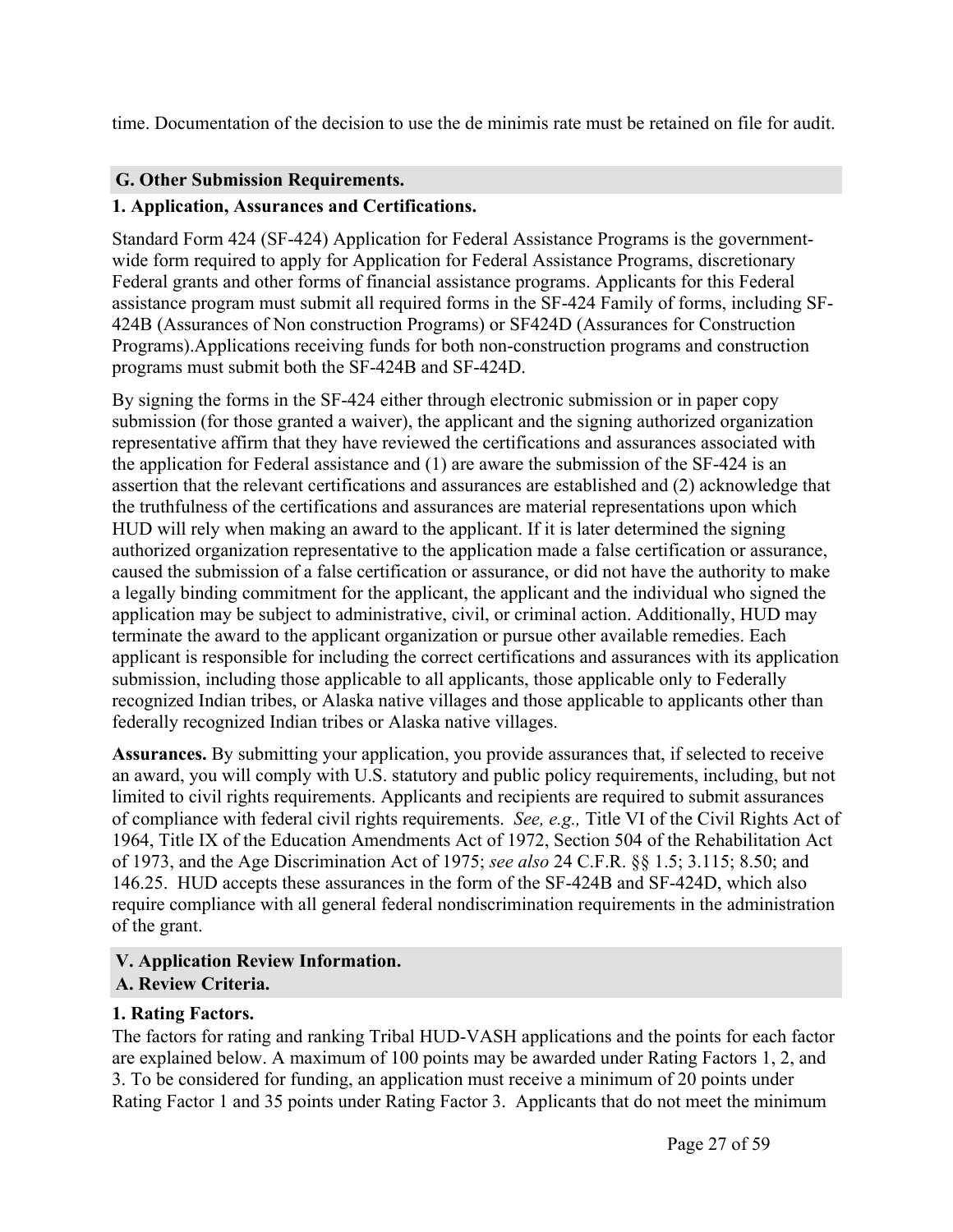score for each of these rating factors are ineligible to receive an award through the competition. Eligible applicants must receive an overall total of at least 75 points to be considered for funding.

| <b>RATING</b><br><b>FACTOR</b>   | <b>FACTOR TITLE</b>                                                                                      | <b>POINTS</b> |
|----------------------------------|----------------------------------------------------------------------------------------------------------|---------------|
|                                  |                                                                                                          |               |
| <b>Rating</b><br><b>Factor 1</b> | <b>CAPACITY OF THE APPLICANT</b><br>(Minimum of 20 points needed to meet threshold requirement)          | 30            |
| Subfactor<br>1.1                 | <b>Managerial and Technical Staff</b>                                                                    | 6             |
| Subfactor<br>1.2                 | <b>Technical Capacity</b>                                                                                | 6             |
| Subfactor<br>1.3                 | <b>Findings</b>                                                                                          | 6             |
| Subfactor<br>1.4                 | <b>Timely Reporting</b>                                                                                  | 6             |
| Subfactor<br>1.5                 | Expenditures                                                                                             | 6             |
|                                  |                                                                                                          |               |
| <b>Rating</b><br><b>Factor 2</b> | <b>NEED</b>                                                                                              | 20            |
| Subfactor<br>2.1                 | <b>Identified Needs</b>                                                                                  | 10            |
| Subfactor<br>2.2                 | <b>Supporting Information</b>                                                                            | 5             |
| Subfactor<br>2.3                 | Severity of the Problem                                                                                  | 5             |
|                                  |                                                                                                          |               |
| <b>Rating</b><br><b>Factor 3</b> | <b>CAPACITY TO ADMINISTER THE PROGRAM</b><br>(Minimum of 35 points needed to meet threshold requirement) | 50            |
| Subfactor<br>3.1                 | <b>Implementation Plan and Schedule</b>                                                                  | 10            |
| Subfactor<br>3.2                 | <b>Availability of Housing Stock</b>                                                                     | 10            |
| Subfactor<br>3.3                 | <b>Budget</b>                                                                                            | 10            |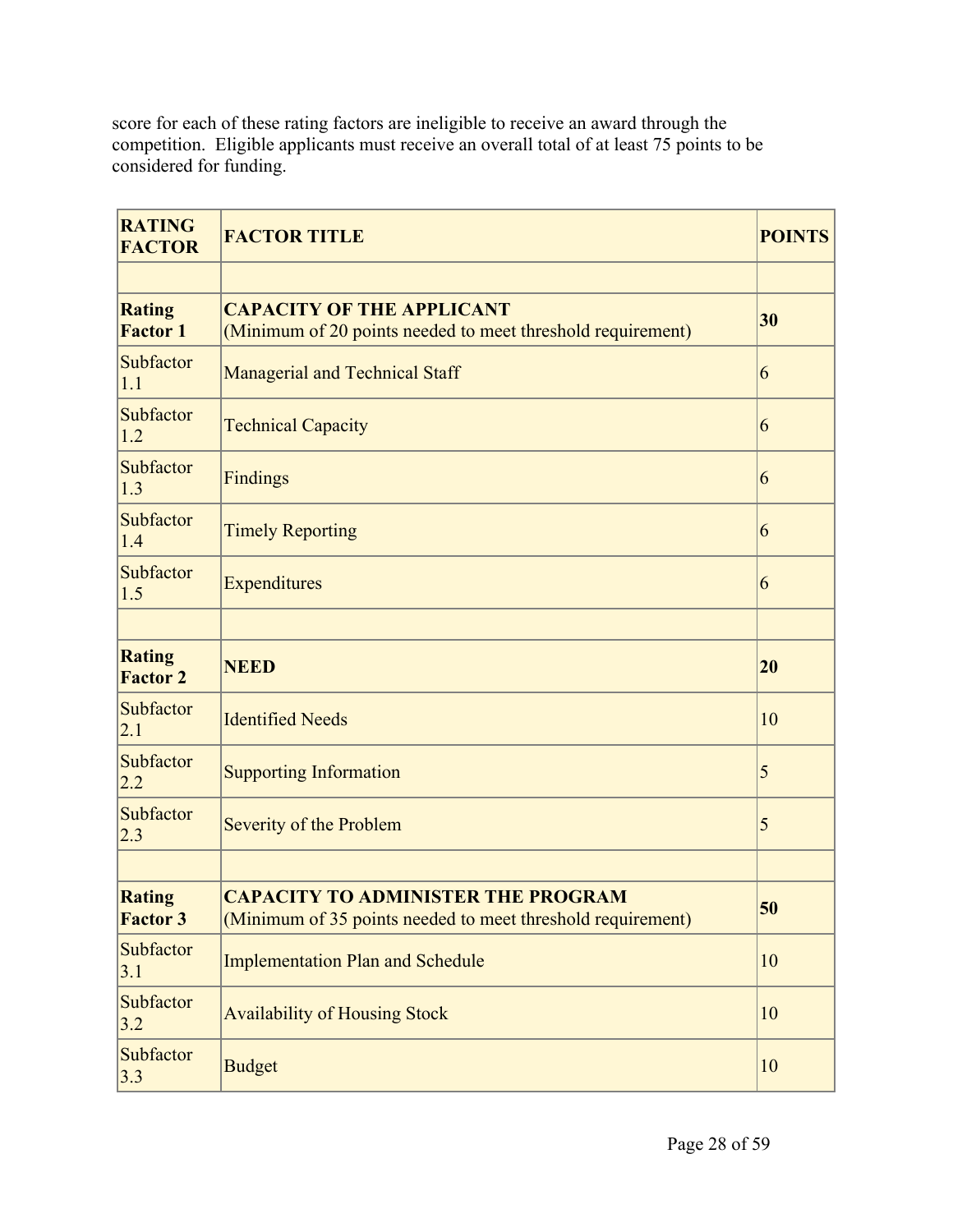| <b>Subfactor</b><br>3.4 | Coordination with Department of Veterans Affairs                                   | 10         |
|-------------------------|------------------------------------------------------------------------------------|------------|
| <b>Subfactor</b><br>3.5 | <b>Coordination with Partners</b>                                                  |            |
| <b>Subfactor</b><br>3.6 | <b>Outputs and Outcomes</b>                                                        |            |
|                         |                                                                                    |            |
|                         | <b>TOTAL POINTS</b><br>(Minimum of 75 points needed to meet threshold requirement) | <b>100</b> |

**Rating Factor 1: Capacity of the Applicant Maximum Points:** 30

# **Maximum Points:** 0

# **Subfactor 1.1. Managerial and Technical Staff Maximum Points:** 6

Applicants must demonstrate that they possess or can obtain the managerial and technical staff

necessary to implement a Tribal HUD-VASH grant.

The applicant must address the following components in its workplan narrative. If the applicant does not currently have the managerial or technical staff, then the applicant must address how it will obtain staff to manage and/or other assistance (e.g., contractors, consultants, subaward, etc.) to help manage and implement the program, and how it will ensure that all are qualified in accordance with the following components:

- 1. A description of the knowledge and experience of key staff, including the program manager, that will implement the Tribal HUD-VASH program;
- 2. Discussion of relevant training or experience working with homeless and/or at risk of homelessness populations or Veterans;
- 3. Understanding of supportive housing and other evidence-based practices used by Tribal HUD-VASH;
- 4. Recent housing experience of key staff (within 5 years);
- 5. Any successful accomplishments related to working with the homeless, at risk of homelessness population, or Veterans. Successful accomplishments include producing measurable impact on the quality and/or quantity of housing affecting the tribal homeless community. Some indicators of success may include a description of key outcomes (e.g., reduction of homeless population rate, innovative homeless self-sufficiency programs, etc.), overall impact of the accomplishment, award recognition, etc.; and
- 6. The extent to which the program manager's time commitments and other key program personnel are appropriate and adequate to meet the program's objectives.

Applicants proposing the construction, acquisition, or rehabilitation of units to house Veterans assisted under the Tribal HUD-VASH program must also include the following components in its workplan narrative: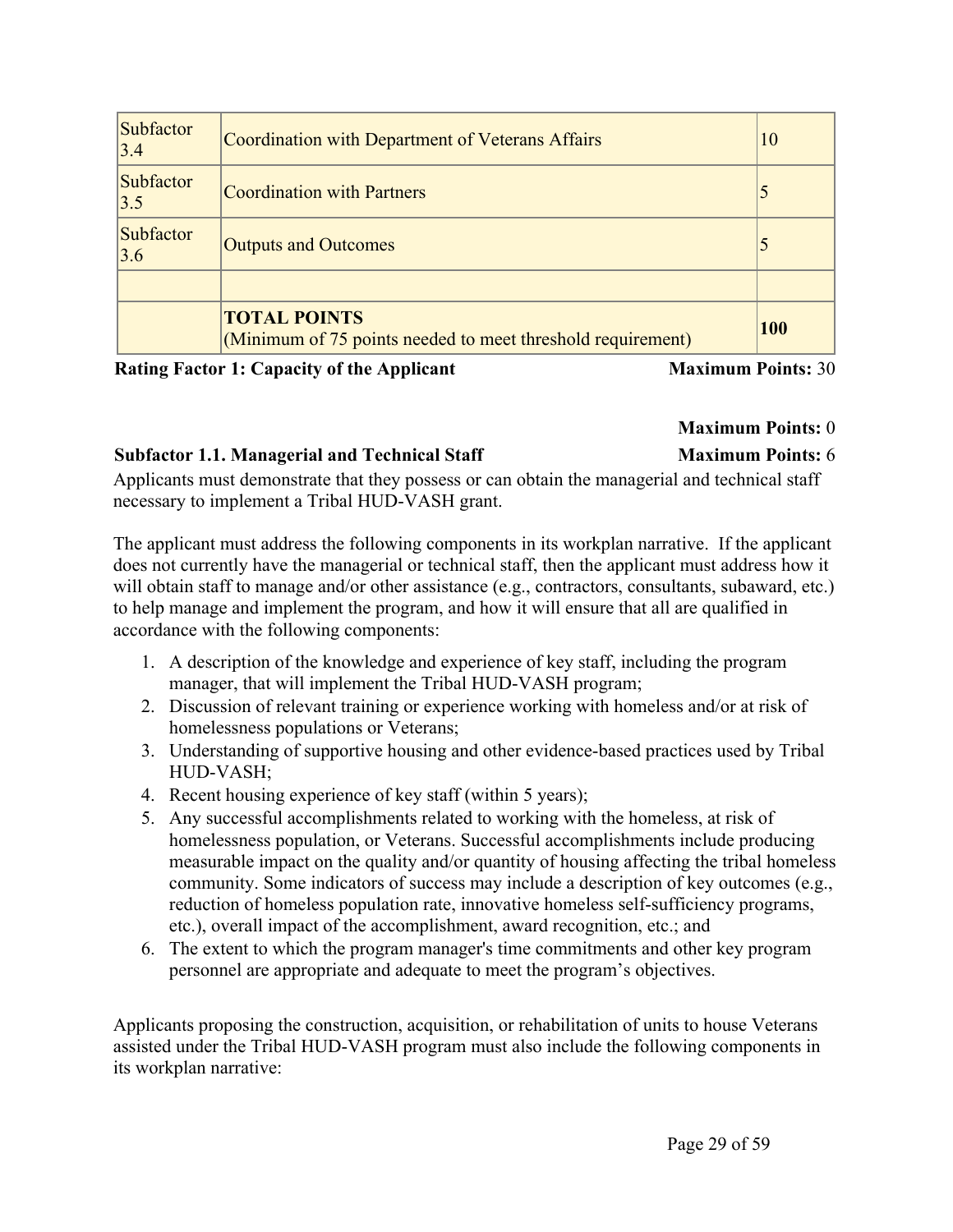- 7. Qualifications and relevant experience of staff, contractors, consultants, and sub-grantees for the project; and
- 8. Applicant's own experience in implementing new housing construction, acquisition, or rehabilitation projects.
- 9. Knowledge of and experience with federal accessibility requirements under Section 504, including the Uniform Federal Accessibility Standards, on the part of the applicant, staff, contractors, consultants and sub-grantees for the project.

HUD will award points as follows:

#### **(6 points)**

The applicant thoroughly addresses all components outlined in this Subfactor. The applicant already has its own managerial and technical staff to implement a Tribal HUD-VASH grant.

#### **(5 points)**

The applicant does not currently have its own managerial or technical staff to implement a Tribal HUD-VASH grant. However, the applicant thoroughly addresses how it will obtain qualified staff and/or other assistance (e.g., contractors, consultants, subrecipient, etc.) needed to manage and implement the program based on the components outlined in this Subfactor.

#### **(4 points)**

The applicant adequately addressed this Subfactor but was either missing one of the components outlined in this Subfactor or the applicant addressed all of the required components but lacked detail to warrant full points under this Subfactor.

#### **(3 points)**

The applicant adequately addressed this Subfactor but was missing 2-3 of the components outlined in this Subfactor.

#### **(0 points)**

The application did not include any of the information described above to receive points under this Subfactor or the applicant addressed this Subfactor but was missing 4 or more components.

#### **Subfactor 1.2. Technical Capacity Maximum Points:** 6

The applicant must address the measures that have been taken, or that it will take to ensure that it will implement policies and procedures for managing the Tribal HUD-VASH program.

The applicant's should explain how its policies and procedures address the following components:

- 1. How it will comply with program requirements and procedures to ensure that its key personnel have the information and tools they need to manage the program;
- 2. Steps for managing waiting lists;
- 3. Coordination efforts with VA and HUD staff;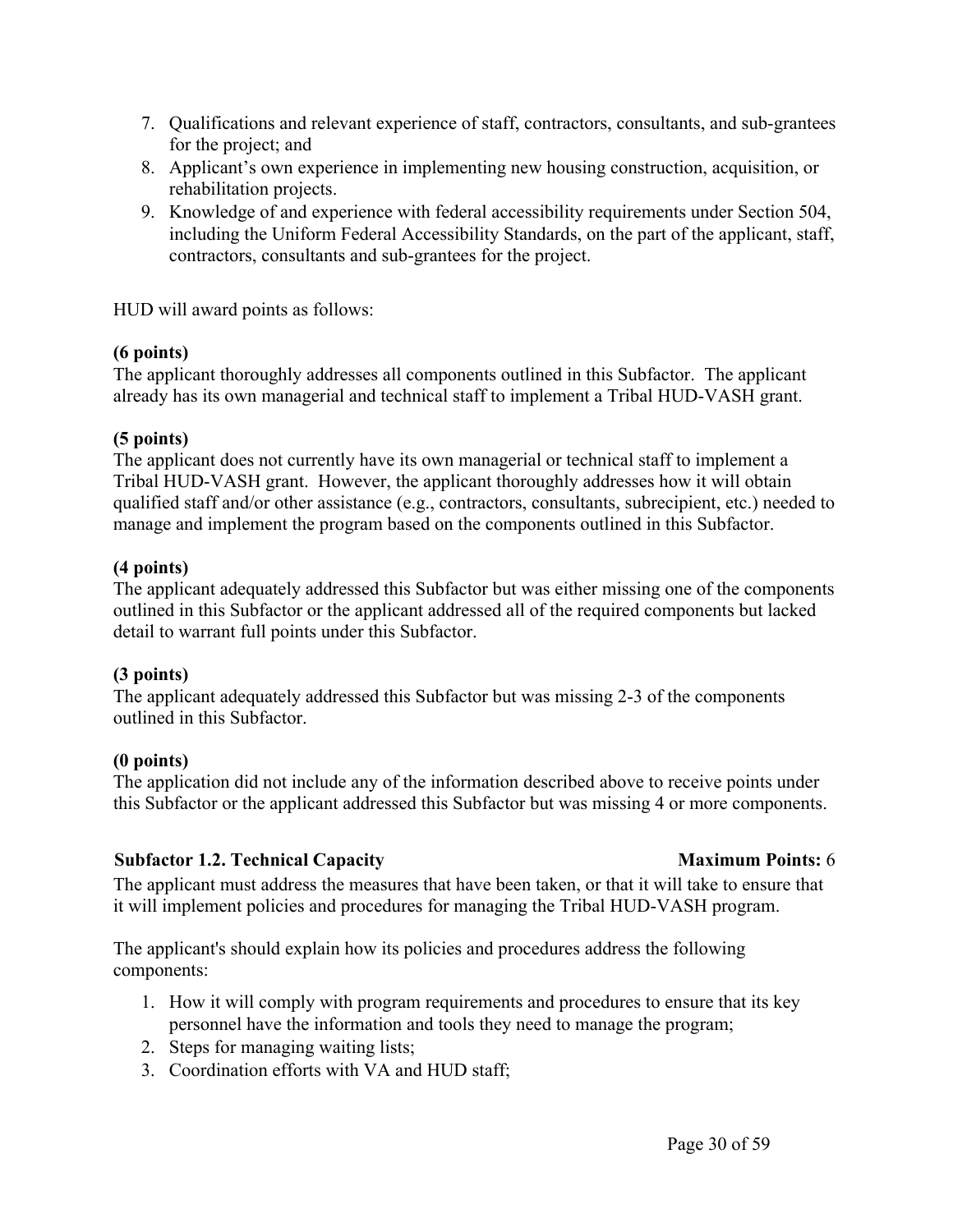- 4. Implementing program obligations (e.g., participating in regular meetings, coordination and outreach efforts, etc.), and
- 5. Implementation of how supportive housing and other evidence-based practices will be integrated with Tribal HUD-VASH veterans.

Applicants proposing to construct, rehabilitate, or acquire units for eligible Veterans must also address the following component:

6. The steps it will take to oversee the proper implementation of the parties (e.g., contractor, consultants, subrecipient, etc.) responsible for completing the project.

Applicants with existing Tribal HUD-VASH policies may submit their existing policies as supporting documentation under this Subfactor.

Resources about program requirements and procedures can be found online: [https://www.hud.gov/program\\_offices/public\\_indian\\_housing/ih/tribalhudvash.](https://www.hud.gov/program_offices/public_indian_housing/ih/tribalhudvash)

#### **(6 points)**

The applicant thoroughly addresses the measures that have been taken or that it will take to ensure that it will implement policies and procedures for managing the Tribal HUD-VASH program based on the Subfactor criteria described.

#### **(4 points)**

The applicant adequately addressed this Subfactor but was either missing one of the components outlined in this Subfactor or the applicant addressed all of the required components but lacked detail to warrant full points under this Subfactor.

#### **(3 points)**

The applicant adequately addressed this Subfactor but was missing 2-3 of the components outlined in this Subfactor.

#### **(0 points)**

The application did not include any of the information described above to receive points under this Subfactor or the applicant addressed this Subfactor but was missing 4 or more components.

#### **Subfactor 1.3. Findings Maximum Points:** 6

For this Subfactor, HUD will evaluate the applicant's performance during the rating period of October 1, 2017, up to and including the application submission deadline. To receive maximum points, the applicant must not have had any Single Audit findings, HUD-ONAP monitoring findings (IHBG, Indian Community Development Block Grant (ICDBG), and other programs monitored by ONAP) or findings pertaining to ONAP programs from either HUD's Office of the Inspector General (OIG) and/or the US Government Accountability Office (GAO) at any time during the rating period. Applicants that have Single Audit findings pertaining to financial management, accounting, and internal controls for HUD-ONAP programs during the rating period will receive zero points in this Subfactor. Applicants should not submit workplan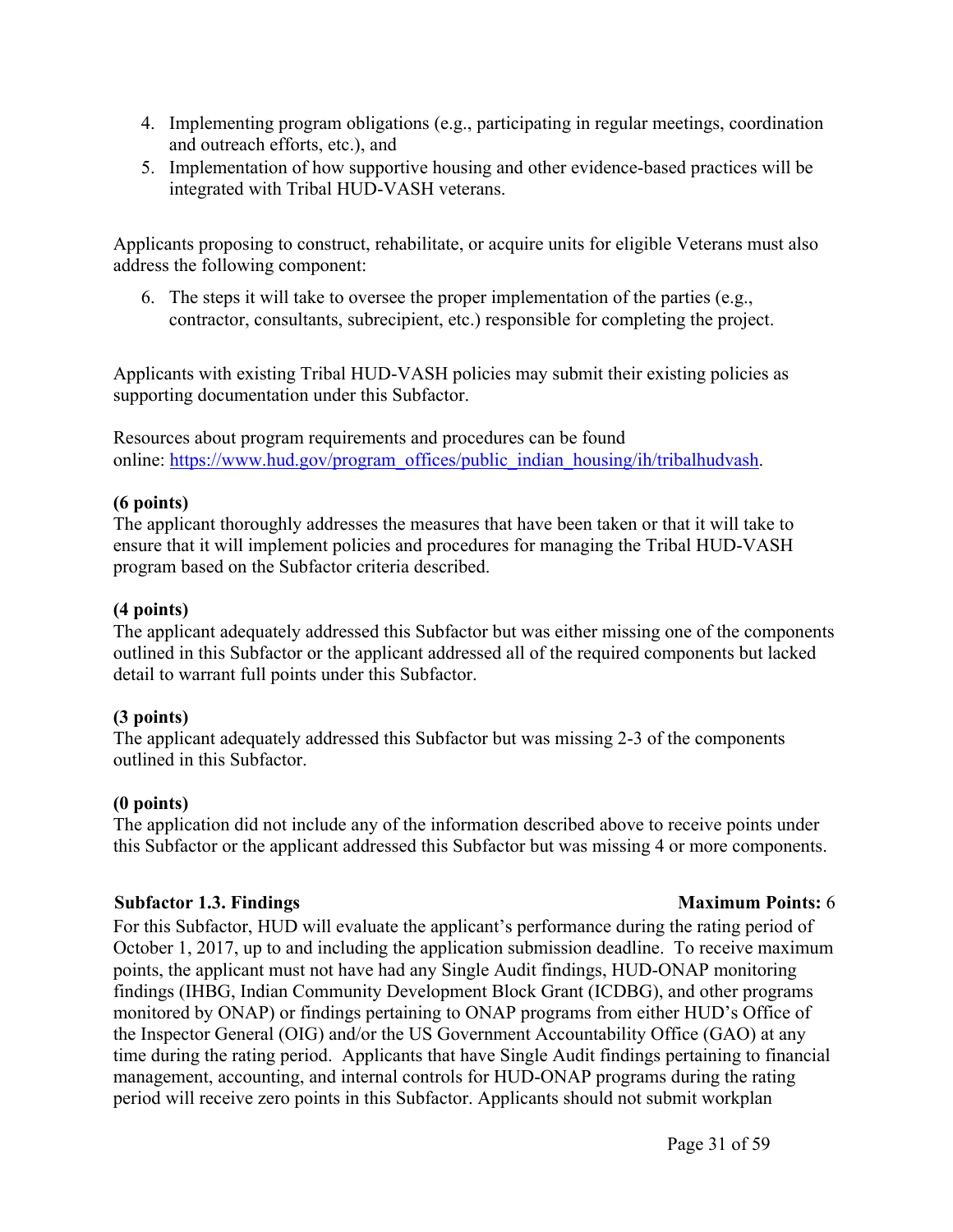narrative information or supporting attachments for this Subfactor, as HUD will utilize its own records to verify this information.

#### **(6 points)**

The applicant did not have any Single Audit, HUD-ONAP monitoring, HUD-OIG, or GAO findings at any time during the rating period.

#### **(4 points)**

The applicant had outstanding HUD-ONAP monitoring, HUD-OIG, or GAO findings during the rating period but resolved those findings by the established target date(s) or revised target date.

### **(2 points)**

The applicant had HUD-ONAP monitoring, HUD-OIG, or GAO findings during the rating period but were not yet due for resolution based on the established target date(s) or revised target date.

# **(0 points)**

#### **One of the following applies:**

- During the rating period, the applicant did not resolve all open HUD-ONAP monitoring, HUD-OIG, or GAO findings by the established target date(s) or revised target date; or
- The applicant had Single Audit findings pertaining to financial management, accounting, and internal controls for HUD-ONAP programs during the rating period.

# **Subfactor 1.4. Timely Reporting Maximum Points:** 6

Applicants that currently receive HUD-ONAP grants under the IHBG formula program, IHBG Competitive Program, Indian Community Development Block Grant (ICDBG) program, COVID-19 Recovery Programs (IHBG-CARES and ICDBG-CARES), or Tribal HUD-VASH program must ensure the timely submission of the following required reports: Annual Performance Report (APR), Annual Status and Evaluation Report (ASER), and the Federal Financial Report (SF-425). Applicants who have never received a HUD-ONAP grant will be awarded 2 points under this Subfactor.

HUD will award maximum points to those who have submitted all reports by the submission deadlines (which includes any granted extensions) for all HUD-ONAP grants during the oneyear period immediately preceding the date that this NOFO is published. Applicants should not submit workplan narrative information or supporting attachments for this Subfactor, as HUD will utilize its own records to verify this information.

#### **(6 points)**

The applicant submitted all required reports by the submission deadlines for all HUD-ONAP grants during the one-year period immediately preceding the date that this NOFO is published.

# **(3 points)**

The applicant submitted some, but not all, required reports by the submission deadlines for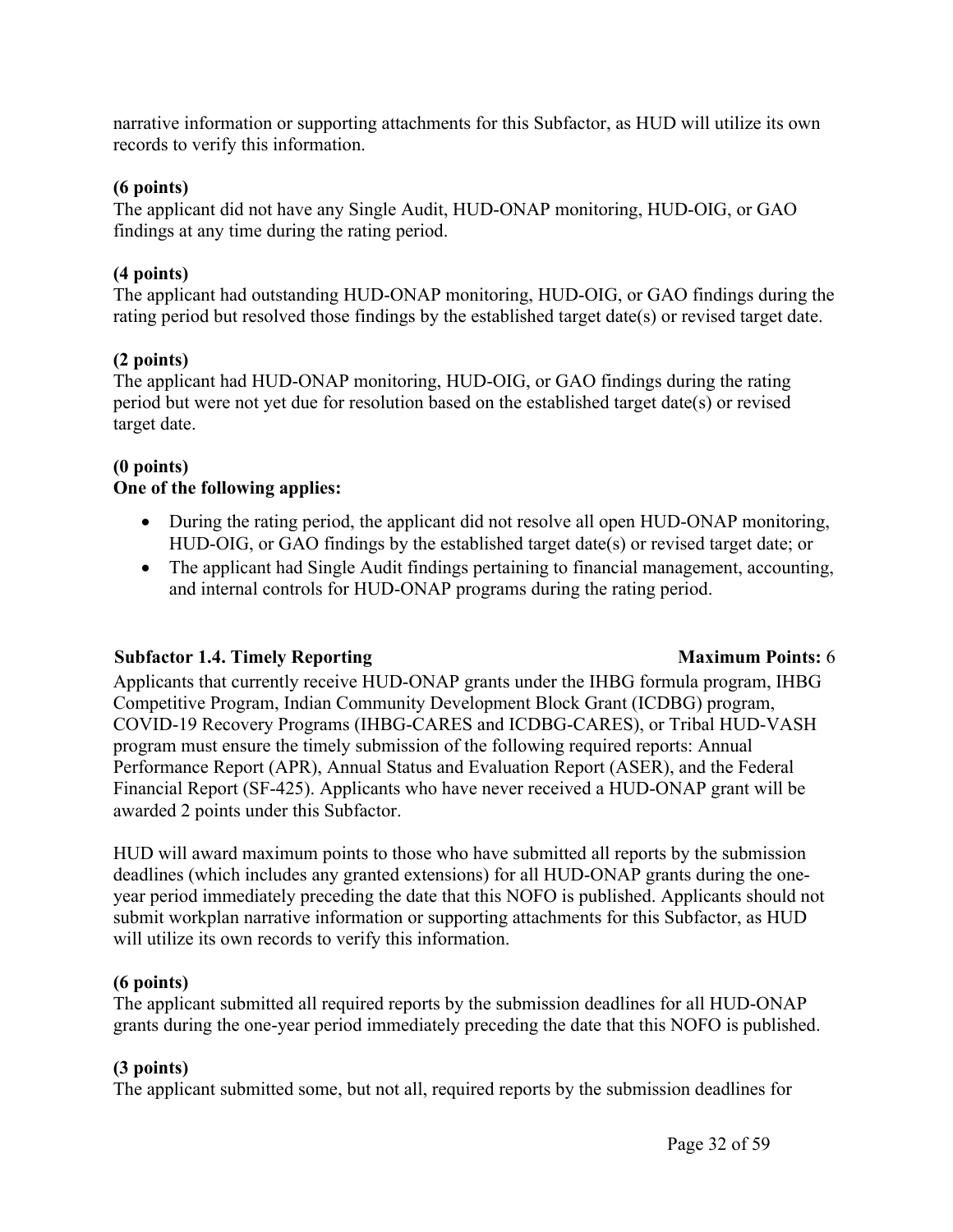HUD-ONAP grants during the one-year period immediately preceding the date that this NOFO is published.

### **(2 points)**

The applicant has never received a HUD-ONAP grant.

# **(0 points)**

The applicant did not submit any required reports by the submission deadlines for HUD-ONAP grants during the one-year period immediately preceding the date that this NOFO is published.

# **Subfactor 1.5. Expenditures Maximum Points:** 6

HUD will evaluate administrative capacity by considering how applicants have utilized current Tribal HUD-VASH or IHBG formula funds using one of the categories below. In awarding points, HUD will consider the amount of undisbursed funds remaining in the Line of Credit Control System (LOCCS) for each applicant.

HUD will evaluate existing Tribal HUD-VASH grantees using Category #1 below.

For applicants that do not currently administer the Tribal HUD-VASH program, HUD will evaluate how these IHBG recipients (or if they are not an IHBG recipient, their IHBG formula recipient) have spent or invested IHBG formula funds using either Category #2 or Category #3 below. In awarding points, HUD will take into account the amount of unexpended IHBG formula funds remaining in LOCCS and its plans for spending undisbursed IHBG funds, or if approved for investments, the status of the invested funds and the applicant's plans to use these funds for affordable housing activities. In assessing an applicant's undisbursed funds, HUD will neither consider the IHBG formula funds awarded in FY 2020 nor the IHBG funds awarded under the Coronavirus, Relief, and Economic Security (CARES) Act since Indian tribes and TDHEs would have recently been awarded this funding. Eligible applicants that have ever been allocated IHBG formula funds but neither accept those funds nor have a current IHBG formula recipient will automatically receive 3 points under Category #2 below.

# **Category #1: Existing Tribal HUD-VASH grantees**

HUD will review how an existing Tribal HUD-VASH grantee has utilized its FY15 and FY17 funds. HUD will compare the total undisbursed balance awarded from these fiscal years with the cumulative award amount as of the NOFO publication date. HUD will not include the Tribal HUD-VASH renewal grant funding awarded under Notice PIH-2019-18 and PIH-2020-10 in evaluating this Subfactor. Applicants should not submit workplan narrative information or supporting attachments for this Subfactor, as HUD will utilize its own records to verify this information.

# **(6 points)**

The applicant's combined undisbursed balance in LOCCS is 0-15% of the Tribal HUD-VASH cumulative award amount it received in FY15 and FY17.

# **(5 points)**

The applicant's combined undisbursed balance in LOCCS is between 16% and 30% of the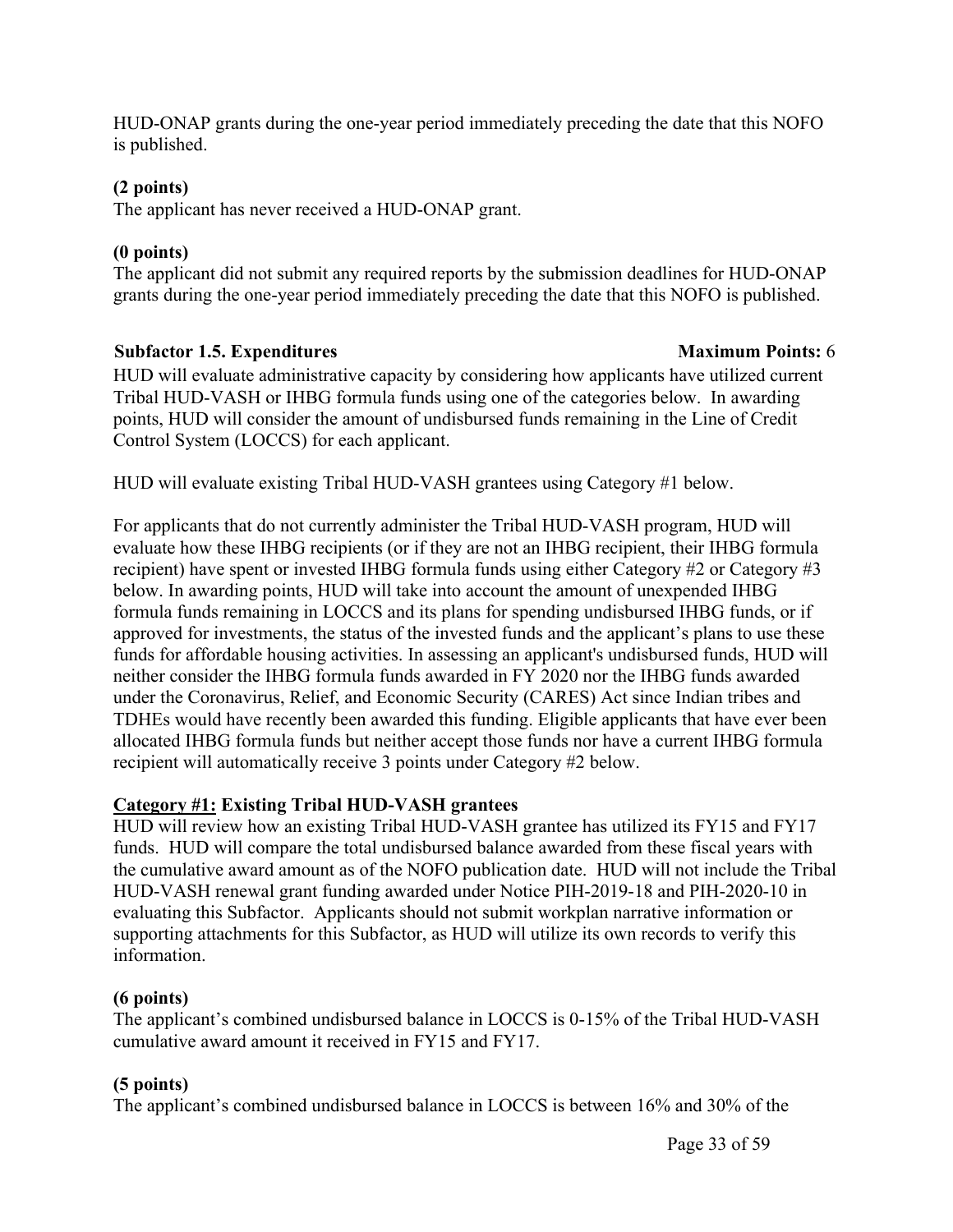Tribal HUD-VASH cumulative award amount it received in FY15 and FY17.

### **(4 points)**

The applicant's combined undisbursed balance in LOCCS is between 31% and 45% of the Tribal HUD-VASH cumulative award amount it received in FY15 and FY17.

# **(2 points)**

The applicant's combined undisbursed balance in LOCCS is between 46% and 60% of the Tribal HUD-VASH cumulative award amount it received in FY15 and FY17.

# **(1 point)**

The applicant's combined undisbursed balance in LOCCS is between 61% and 75% of the Tribal HUD-VASH cumulative award amount it received in FY15 and FY17.

### **(0 points)**

The applicant's combined undisbursed balance in LOCCS is more than 75% of the Tribal HUD-VASH cumulative award amount it received in FY15 and FY17.

#### **Category #2: New applicants that are not approved for investing formula IHBG funds or approved for but are not investing IHBG formula funds.**

For this Subfactor, applicants not approved to invest formula IHBG funds will be evaluated on the expenditure of IHBG formula funding received in the last three federal fiscal years (2018- 2020) in comparison with the amount of undisbursed IHBG funds remaining in LOCCS on the date this NOFO is published.

A new applicant with an undisbursed balance that is more than 25% of IHBG formula cumulative amounts that it received for the last three federal fiscal years may qualify for full points under this Subfactor only if it includes a justification that is satisfactory to HUD demonstrating well-developed plans to accumulate IHBG funds to carry out a specific activity in the future. The justification must include supporting information on when and how the recipient intends to spend its undisbursed IHBG funds in the future to qualify for the full 6 points. This may include specific references to past Indian Housing Plans, Annual Performance Reports, or other related documents.

An applicant that has received approval for but not investing its IHBG formula funds must clearly state this in the workplan narrative in order to qualify for points under this Subfactor Option. Applicants should not submit LOCCS or formula funding data for this Subfactor, as HUD will utilize its records to verify.

Eligible applicants that have ever been allocated IHBG formula funds but neither accept those funds nor have a current IHBG formula recipient will automatically receive 3 points for this Subfactor.

**(6 points) One of the following applies:**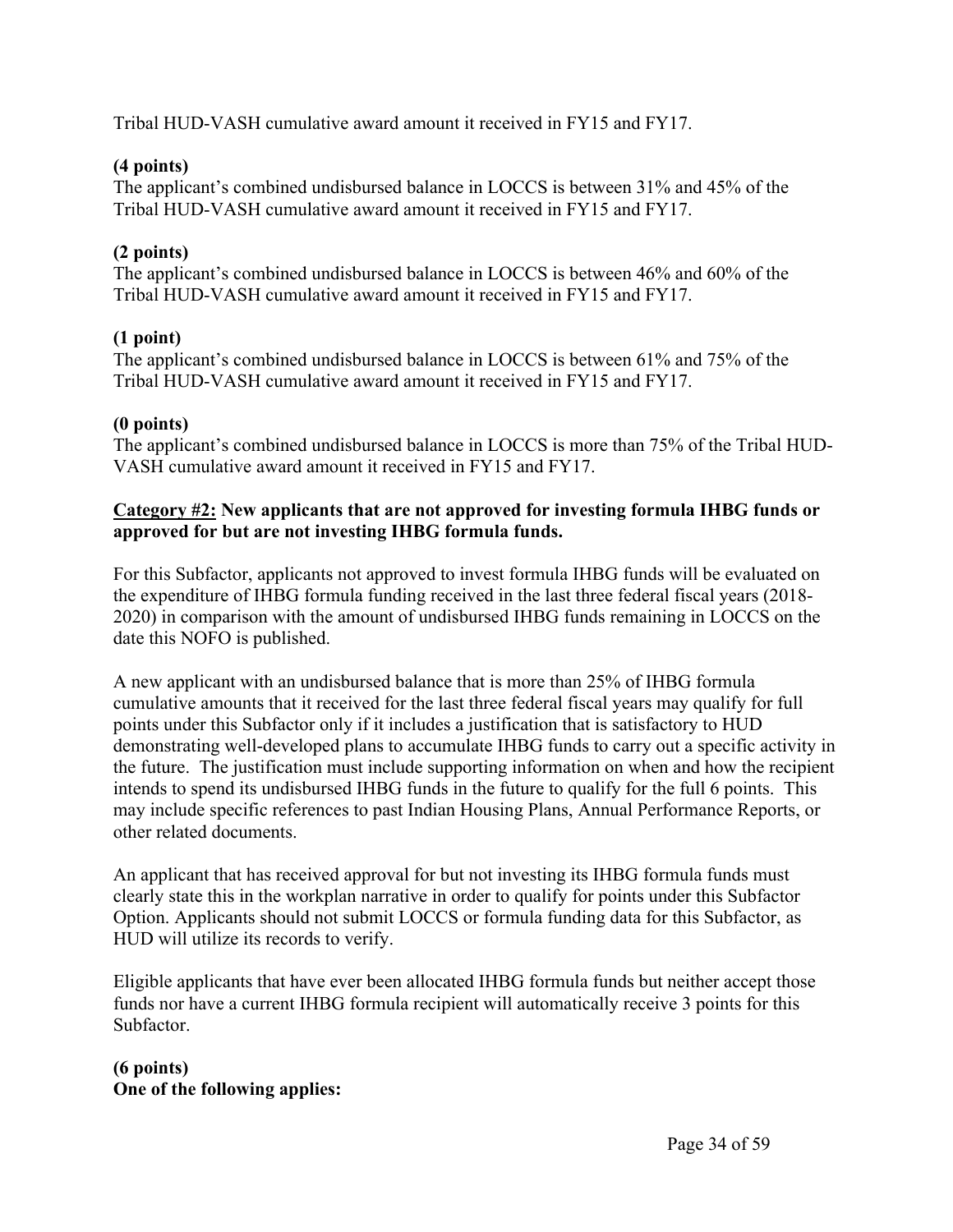- The applicant's undisbursed amount in LOCCS is 0-25% of IHBG formula cumulative amount for the 2018-2020 Federal fiscal years; or
- The applicant's undisbursed amount is more than 25% of IHBG formula cumulative amounts and the applicant provided sufficient justification demonstrating well-developed plans to accumulate IHBG funds to carry out specific IHBG eligible activities in the future. The justification included supporting information on when and how the recipient intends to spend its undisbursed IHBG funds in the future.

# **(3 points)**

# **One of the following applies:**

- The applicant's undisbursed amount in LOCCS is between 26% and 50% of IHBG formula cumulative amount for the 2018-2020 Federal fiscal years. The applicant did not provide a justification and supporting information satisfactory to HUD demonstrating well-developed plans to spend its undisbursed IHBG amounts; or
- The applicant does not currently administer the IHBG formula program and accordingly does not have balances of IHBG funds.

# **(1 point)**

The applicant's undisbursed amount in LOCCS is between 51% and 75% of IHBG formula cumulative amount for the 2018-2020 Federal fiscal years. The applicant did not provide a justification and supporting information satisfactory to HUD demonstrating well-developed plans to spend its undisbursed IHBG amounts.

**(0 points)** The applicant's undisbursed amount in LOCCS is more than 75% of IHBG formula cumulative amount for the 2018-2020 Federal fiscal years. The applicant did not provide a justification and supporting information demonstrating a well-developed plan to spend its undisbursed IHBG amounts.

# **Category #3: New applicants approved for and investing IHBG formula funds**

A new applicant approved for investing formula IHBG funds in accordance with section 204(b) of NAHASDA and 24 CFR 1000.58 must submit information about its investment balances and its plans to spend the invested IHBG funds on affordable housing activities.

# **(6 points)**

The applicant submitted all of the following information addressing its invested IHBG funds: the amount of IHBG grant funds that it currently has invested, the investment securities and other obligations in which the funds are invested, and a well-developed plan for spending the invested IHBG funds on affordable housing activities.

# **(3 points)**

The applicant did not submit one of the following information addressing its invested IHBG grant funds: the amount of IHBG grant funds that it currently has invested, the investment securities and other obligations in which the funds are invested, and a well-developed plan for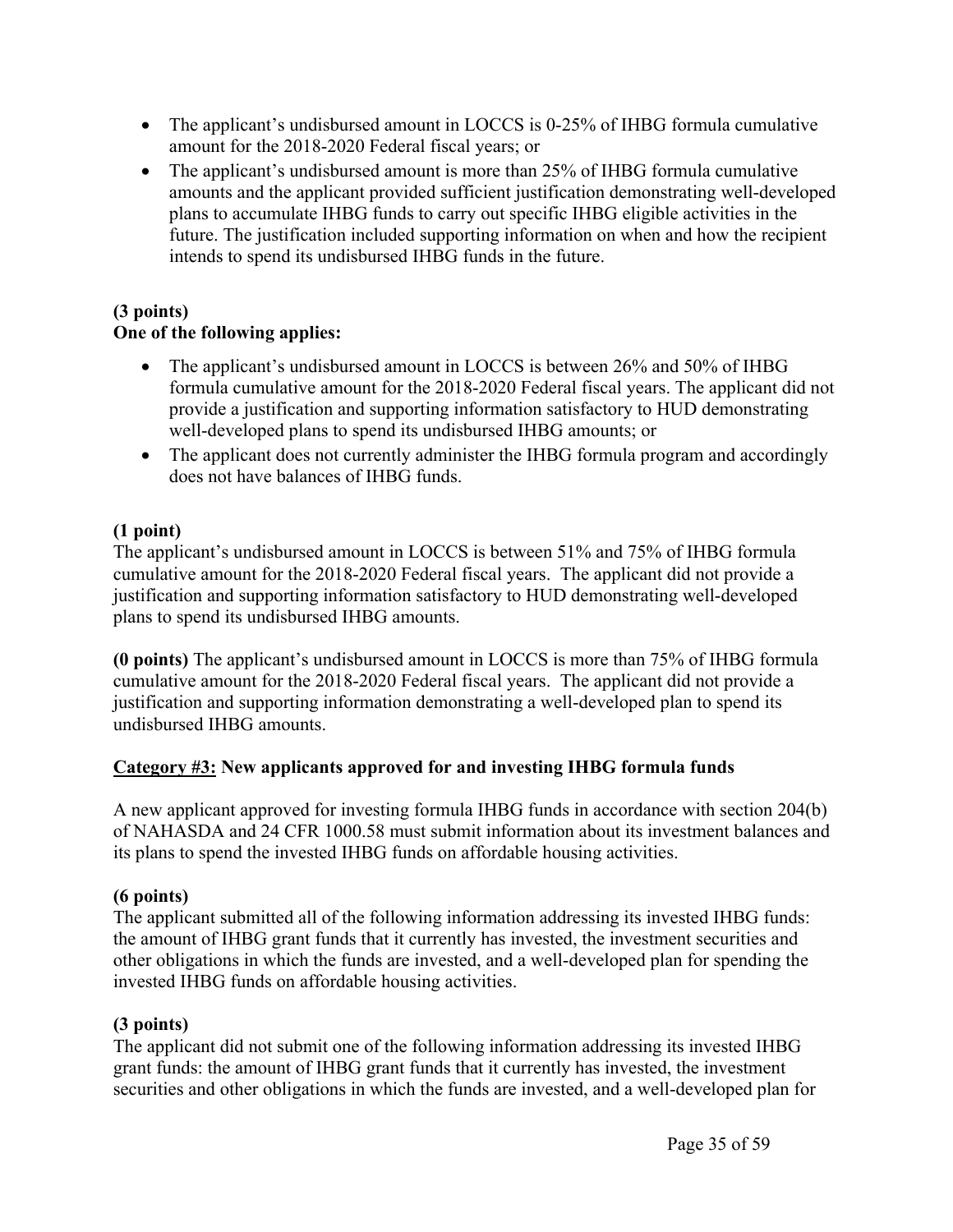spending the invested IHBG funds on affordable housing activities.

#### **(1 point)**

The applicant did not submit two of the following information addressing its invested IHBG grant funds: the amount of IHBG grant funds that it currently has invested, the investment securities and other obligations in which the funds are invested, and a well-developed plan for spending the invested IHBG funds on affordable housing activities.

#### **(0 points)**

The application failed to include any of the following: information detailing the amount of IHBG grant funds that it currently has invested, the investment securities and other obligations in which the funds are invested, and a well-developed plan for spending the invested IHBG funds on affordable housing activities.

#### **Rating Factor 2:** Need **Maximum** Points: 20

#### **Subfactor 2.1. Identified Needs Maximum Points:** 10

#### As required by the 2017 Appropriations Act, HUD will consider need when reviewing applications received under this NOFO. For this rating factor, the applicant must address the following components in its workplan narrative:

- 1. Reasons why the applicant is interested in a Tribal HUD-VASH grant;
- 2. Discussion of the magnitude (estimated number) and severity of the applicant's homeless Veterans or Veterans at risk of homelessness population;
- 3. The extent to which specific gaps or weaknesses in services, housing, or opportunities have been identified and how it will be addressed;
- 4. Steps taken to identify or estimate the applicant's total homeless Veterans or Veterans at risk of homelessness population, including those that may be eligible for VA benefits; and
- 5. Identify the estimated number of the applicant's eligible homeless Veterans or Veterans at risk of homelessness population that could be served under the Tribal HUD-VASH program. For the purpose of HUD-VASH eligibility, the term "veteran" is defined as "a person who served in the active military, naval, air, or space service, regardless of length of service, and who was discharged or released therefrom," excluding anyone who received a dishonorable discharge from the Armed Forces or was discharged or dismissed from the Armed Forces by reason of the sentence of a general court-martial. 38 USC § 2002 (b).
- 6. Existing grantees (if applicable): In addition to components #1-5 above, existing grantees must include an explanation of why additional Tribal HUD-VASH funds are needed in order to continue addressing the needs of its eligible homeless or at risk of homelessness Veteran population.

HUD will award points as follows:

#### **(10 points)**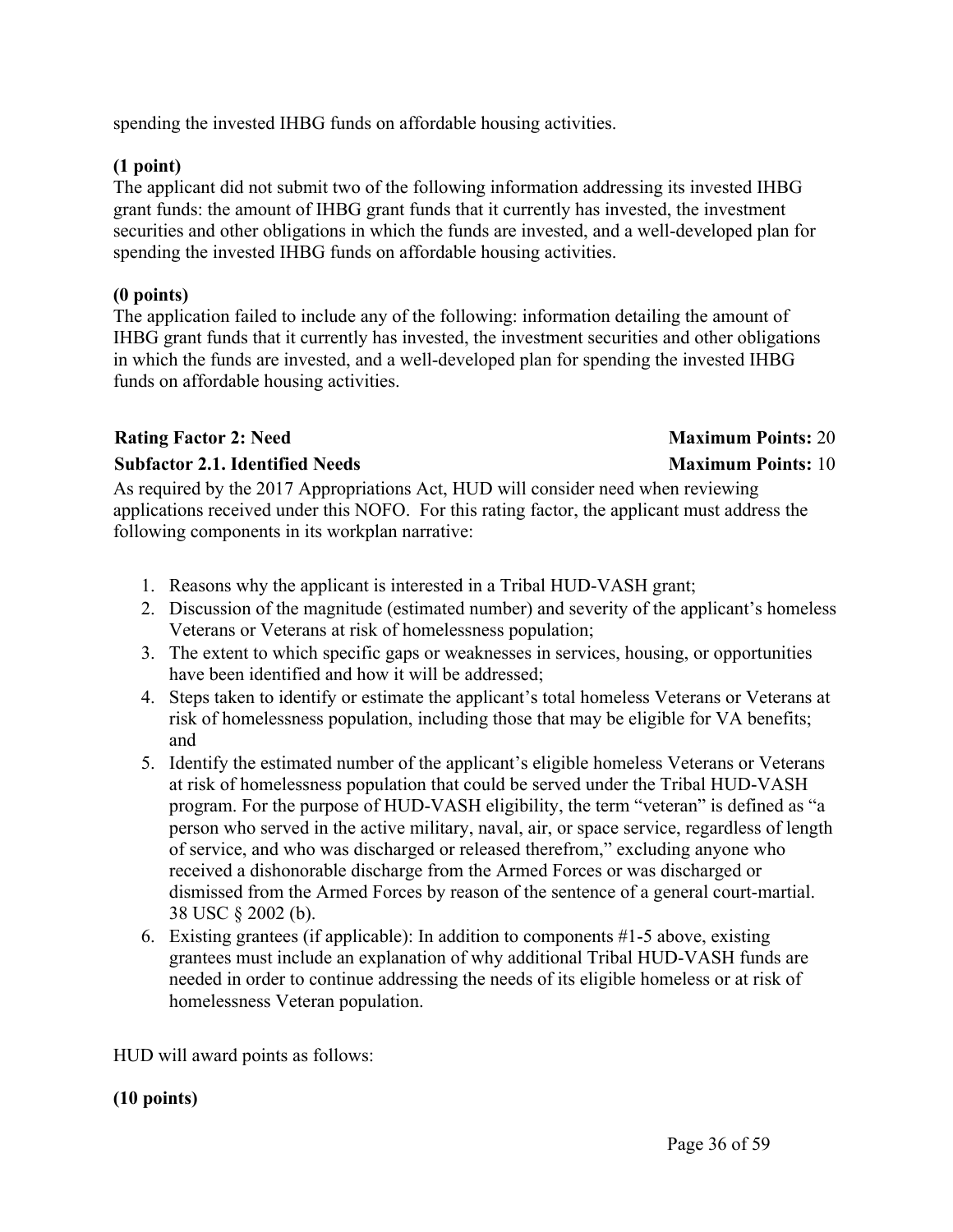The applicant fully addressed all of the components outlined in this Subfactor.

#### **(8 points)**

The applicant was either missing one of the components outlined in this Subfactor or the need justification addressed all of the required components, but lacked detail to warrant full points under this Subfactor.

# **(5 points)**

The applicant was missing more than one of the components outlined in this Subfactor.

### **(0 points)**

The applicant did not address any of the components described above to receive points under this Subfactor.

# **Subfactor 2.2. Supporting Information Maximum Points:** 5

Applicants must demonstrate need for the Tribal HUD-VASH program by providing supporting information verifying the presence of Veterans that are homeless or at risk of homelessness in their Indian area (the area where the Tribe or TDHE is authorized to carry out affordable housing activities). The supporting information must correlate with the identified needs discussed in Subfactor 2.1.

Examples of acceptable documentation may include, but are not limited to:

- 1. Point-in-Time counts;
- 2. Waiting lists with homeless Veterans or Veterans at risk of homelessness;
- 3. Number of overcrowded households with residents that are at risk of homelessness
- 4. A list of eligible Veterans from the Tribal Veteran's Representative;
- 5. Data from the local VA;
- 6. U.S. Census Bureau's American Community Survey (ACS) data; and
- 7. Any supporting documentation demonstrating to HUD's satisfaction the presence of homeless Veterans or Veterans at risk of homelessness.

HUD will award points as follows:

# **(5 points)**

The applicant provided supporting information that correlates with the identified needs discussed in Subfactor 2.1.

# **(3 points)**

The applicant provided supporting information. However, not all of the information submitted correlates with the identified needs discussed in Subfactor 2.1.

# **(0 points)**

The applicant did not provide supporting information, or the information submitted does not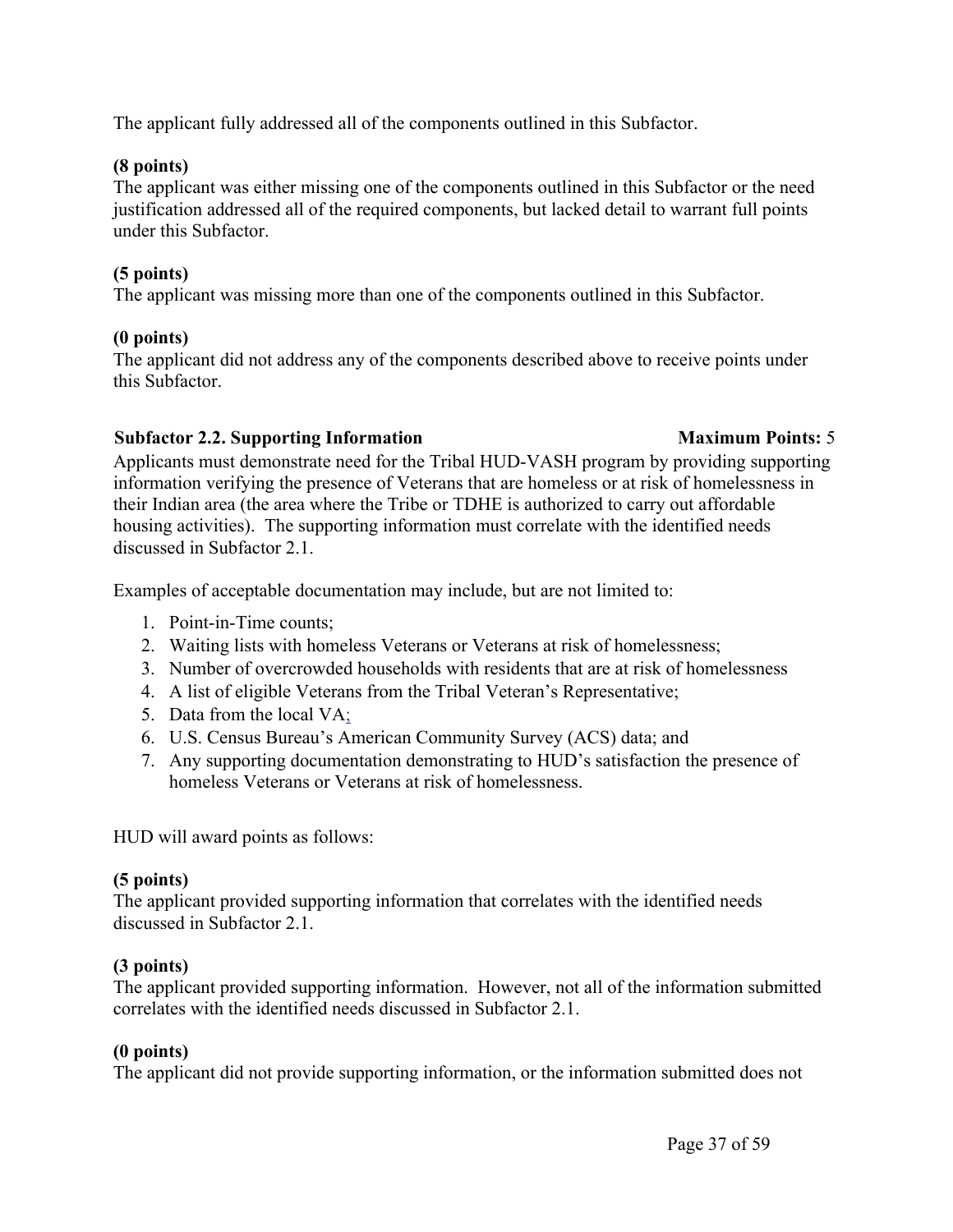correlate with any of the identified needs discussed in Subfactor 2.1.

# **Subfactor 2.3. Severity of the Problem Maximum Points:** 5

For this Subfactor, HUD will assess need based on severity of the applicant's identified homeless Veterans or Veterans at risk of homelessness population. Points will be awarded based on how the estimated number of identified homeless Veterans or Veterans at risk of homelessness compares to the number of rental housing units requested by the applicant. HUD will use information submitted for Subfactors 2.1, 2.2, and 3.1 for this Subfactor review.

# **(5 points)**

The estimated number of identified homeless Veterans or Veterans at risk of homelessness is at least three times the number of rental housing units requested by the applicant.

(**3 points)** The estimated number of identified homeless Veterans or Veterans at risk of homelessness is at least twice but less than three times the number of rental housing units requested by the applicant.

**(1 point)** The estimated number of identified homeless Veterans or Veterans at risk of homelessness is at least equal to but less than twice the number of rental housing units requested by the applicant.

**(0 points)** The estimated number of homeless Veterans or Veterans at risk of homelessness is less than the number of rental housing units requested by the applicant.

| <b>Rating Factor 3: Capacity to Administer the Program</b>                      | <b>Maximum Points: 50</b> |
|---------------------------------------------------------------------------------|---------------------------|
| <b>Subfactor 3.1. Implementation Plan and Implementation</b><br><b>Schedule</b> | <b>Maximum Points: 10</b> |

HUD will assess the applicant's administrative capacity to implement its proposed Tribal HUD-VASH program by reviewing its workplan narrative. In addition, the applicant must include a schedule of specific tasks in its Implementation Schedule.

The applicant must describe the program in detail and include the following components in its workplan narrative and Implementation Schedule:

- 1. Type of Tribal HUD-VASH Assistance: Tenant-Based vs. Project-Based: The applicant must describe its rationale for requesting Tenant-Based Rental Assistance and/or Project-Based Rental Assistance. The rationale must correlate with the need discussed in Rating Factor 2, Need;
- 2. Units of Assistance Requested: The workplan narrative must include a justification for the total number of rental housing units that the Tribe or TDHE plans to provide. The justification must correlate with the information submitted under Rating Factor 2, Need, and criteria established in this NOFO, and must address housing availability. The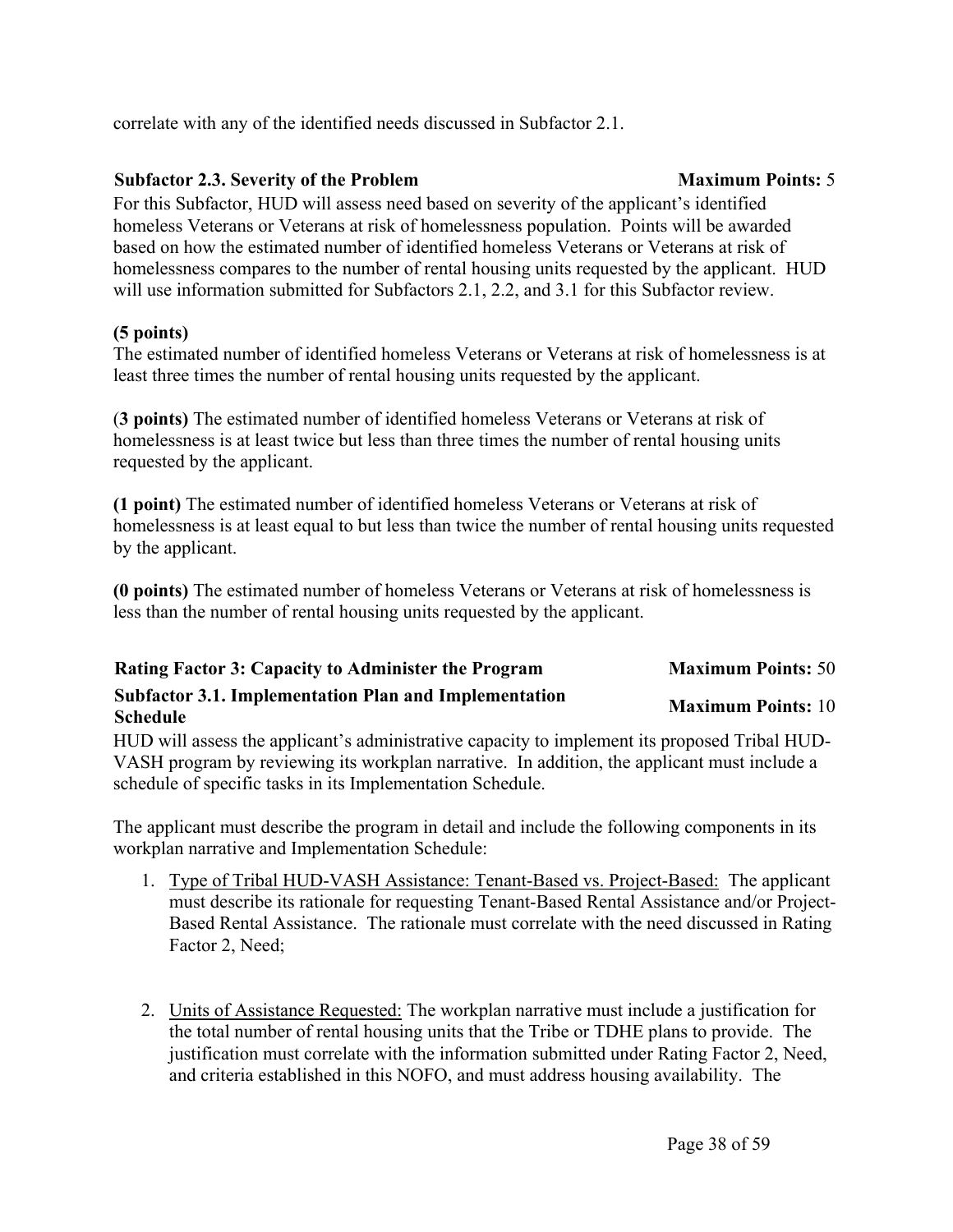number of units requested in the justification must match the information provided on the Units of Assistance Table(s) submitted with the application;

- 3. Location of the units where eligible Veterans may be housed (e.g., include a map, address and/or aerial photo); and
- 4. If applicable, description of how the applicant plans to operate and maintain any units owned or operated by the applicant.

An applicant proposing Project-Based Rental Assistance must also address the following in its workplan narrative:

- 5. Housing stock: Description of whether the applicant plans to leverage other resources to construct, acquire, or rehabilitate housing stock for the use of eligible Veterans. If the applicant is not planning to increase its housing stock and is instead using its existing stock, then the applicant must describe what type of units it plans to use (e.g. IHBG, FCAS, Title VI, Low-Income Housing Tax Credit, Section 184, tribal, etc.) and identify the age of the stock as of the application deadline established in this NOFO, and whether the units comply with Section 504 and federal accessibility requirements. Applicants that propose to use existing housing stock to house Veterans will not be awarded the maximum points under Subfactor 3.2 below, unless it is newly constructed or acquired for Veterans 12 months or less prior to the application deadline established in this NOFO
- 6. The length of time the Tribal HUD-VASH assistance would not be used while waiting for the units to be completed (e.g. constructed, acquired, or rehabilitated) and what activities the applicant will continue to implement during this time. Note that projects with new construction timeframes longer than two years will not be approved;
- 7. The number of units and the type of structure to which the assistance units will be attached; and
- 8. The project ownership and evidence of site control. As stated in the Consolidated Notice, Project-Based Rental Assistance may be provided to privately owned housing with a contract with the owner of the housing, or a unit that is owned or operated by the tribe/TDHE.

HUD will award points as follows:

#### **(10 points)**

The workplan narrative and Implementation Schedule include all of the components outlined in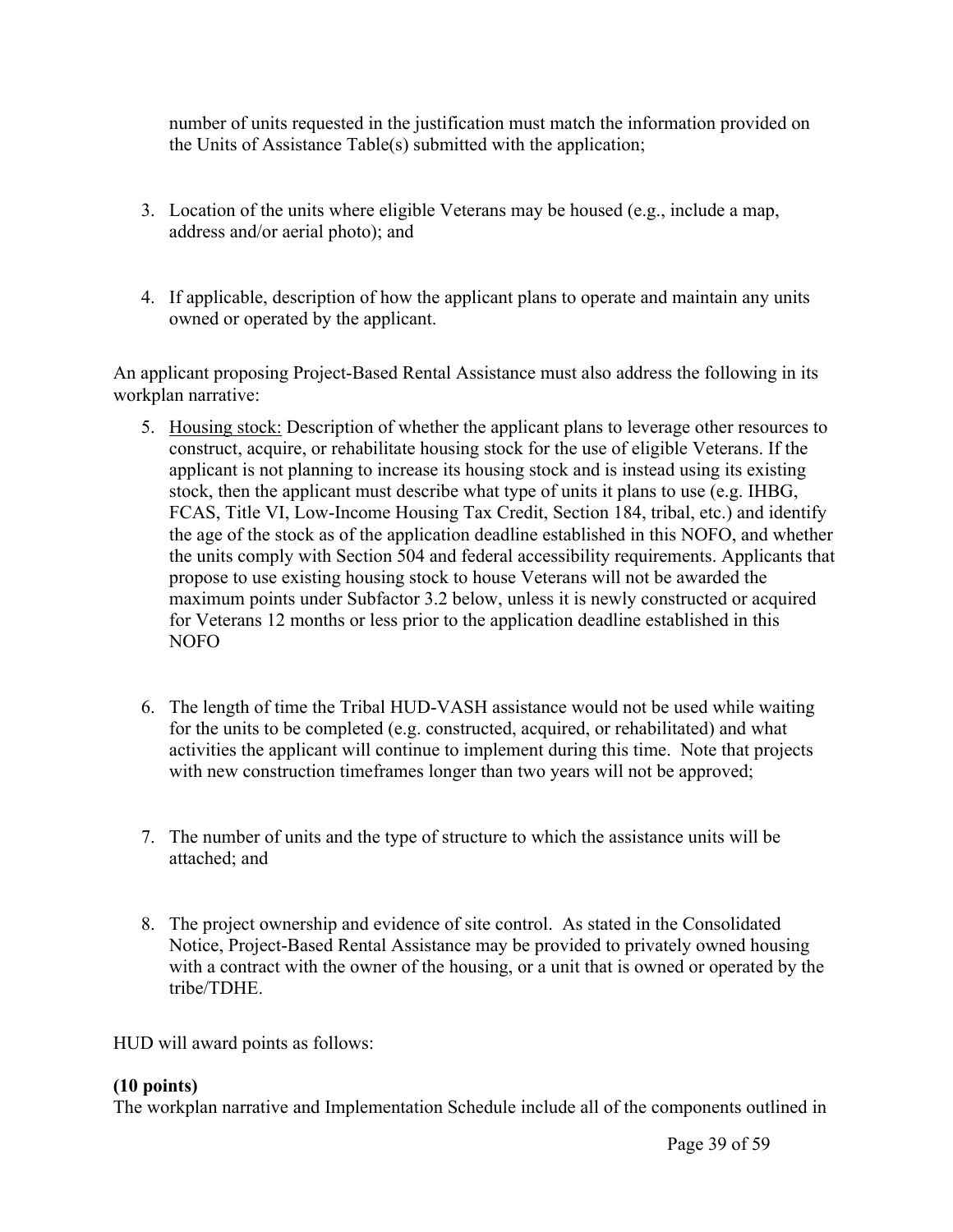this Subfactor, including components #5-8 if the applicant is proposing Project-Based Rental Assistance.

#### **(7 points) One of the following applies:**

- The workplan narrative and Implementation Schedule are either missing one of the components outlined in this Subfactor, including components #5-8 if the applicant is proposing Project-Based Rental Assistance; or
- The plan addressed all of the required components but lacked detail to warrant full points under this Subfactor.

### **(5 points)**

The applicant is requesting the majority of funds towards Project-Based Rental Assistance and workplan narrative and Implementation Schedule are missing more than one but less than five of the components outlined in this Subfactor.

#### **(0 points)**

The applicant is either requesting the majority of funds towards Project-Based Rental Assistance and the workplan narrative and Implementation Schedule are missing five or more of the components outlined in this Subfactor or the applicant is requesting the majority of funds towards Tenant-Based Rental Assistance and the workplan narrative and Implementation Schedule are missing two or more of the components outlined in this Subfactor.

#### **Subfactor 3.2.** Availability of Housing Stock Maximum Points: 10

HUD recognizes that this additional Tribal HUD-VASH expansion funding provides an opportunity to address severe overcrowding and the lack of affordable housing in Indian Country. As such, HUD will award full points under this Subfactor to applicants that demonstrate the administrative capacity to increase their housing stock for eligible Veterans. Additionally, HUD will award points based on how the applicant addresses the availability of housing stock it would use to house eligible Veterans under the Tribal HUD-VASH program.

For this Subfactor, applicants will be rated under either Category #1 or Category #2 below, depending on the nature of the proposed project. Applicants that propose both Project-Based and Tenant-Based projects will be rated according to the project that constitutes the majority of the federal request amount listed on the SF-424 and detailed budget. Applicants that propose an equal amount of federal funds towards both Project-Based and Tenant-Based projects will be rated according to Category #1- Project-Based Rental Assistance, as this in keeping with HUD's priority to increase the number of new housing units available for eligible Veterans under the program.

# **Category #1: Project-Based Rental Assistance**

For applicants that request the majority of federal funds for Project-Based Rental Assistance, maximum points will be awarded to those that have leveraged other funding sources to increase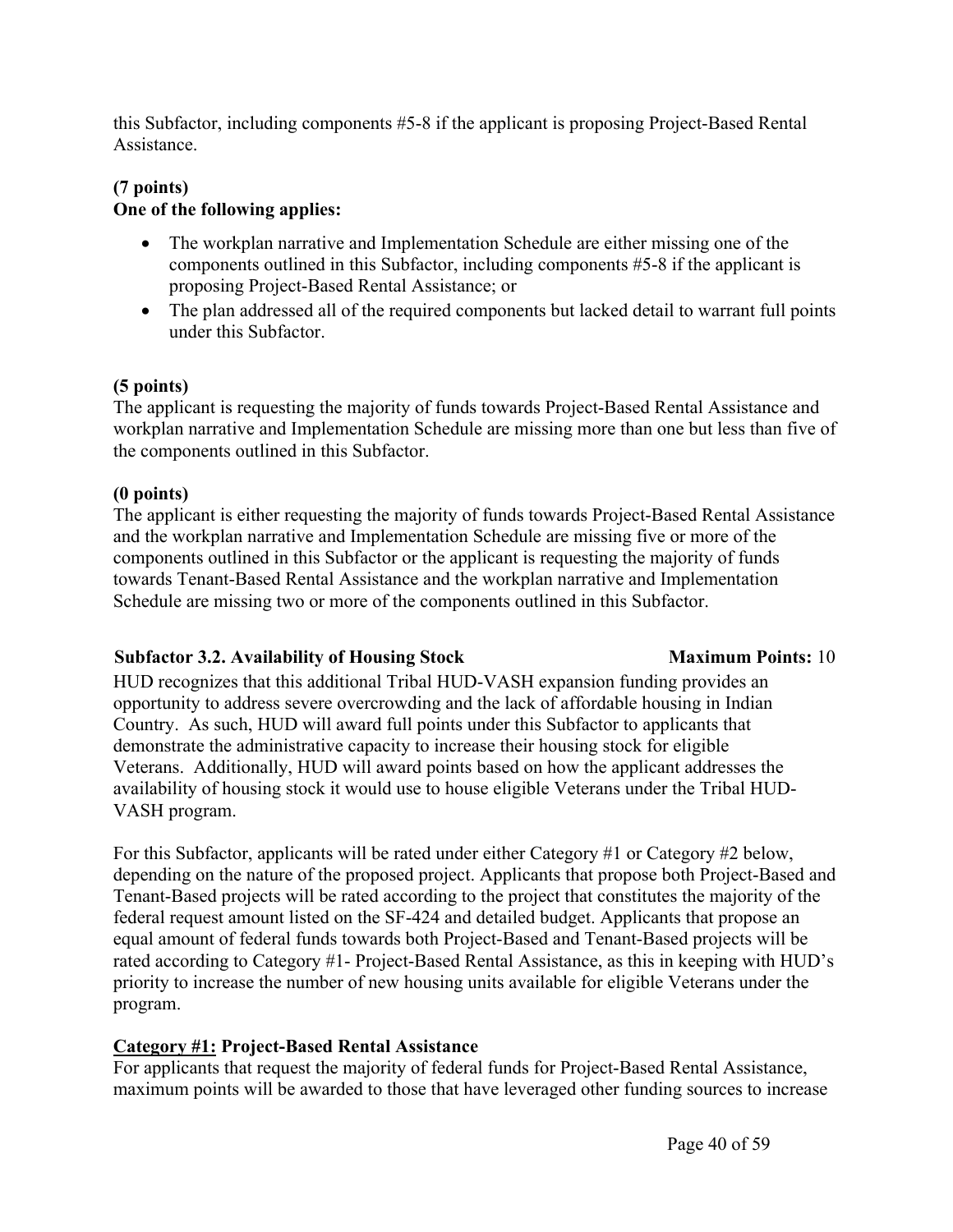its housing stock for the use of eligible Veterans.

To qualify for full points, applicants proposing to increase its housing stock for eligible Veterans must identify the amount of leveraged funding sources that it has used or plans to use and provide firm commitment documentation supporting this amount.

A firm commitment refers to a letter of commitment, memorandum of understanding, or agreement to participate from an applicant's partner specifying that it agrees to perform and/or support an activity specified in the application. The firm commitment must demonstrate that the partner has the financial capacity to deliver the resources or skills necessary to implement the proposed activity, either in cash or through in-kind contributions, if HUD awards Tribal HUD-VASH funds. Federal sources are only allowed to be used as leveraging if permitted by a program's authorizing statute. Contributions that could be considered as leveraged resources for point award include, but are not limited to:

- Tribal government funds;
- Donations from individuals or organizations, private foundations, businesses;
- State or federal loans or guarantees;
- Other grant funds;
- Donated goods and services needed for the project;
- Land needed for the project; and
- Direct administrative costs.

As indicated in Subfactor 3.1, applicants that propose to use existing housing stock to house Veterans will not be awarded the maximum points for this Subfactor, unless it is newly constructed or acquired for Veterans 12 months or less prior to the application deadline established in this NOFO.

The following table summarizes acceptable firm commitment documentation to provide as evidence of leveraged funds:

| <b>LEVERAGED</b><br><b>RESOURCE</b> | <b>FIRM COMMITMENT DOCUMENTATION NEEDED</b>                                                                                                                                                                                |
|-------------------------------------|----------------------------------------------------------------------------------------------------------------------------------------------------------------------------------------------------------------------------|
| <b>Tribal Resources</b>             | Tribal resolution committing funds, housing stock, or equivalent;<br>$\bullet$<br>the resolution (or equivalent) must identify the exact dollar<br>amount (or value of resources to be committed).                         |
| <b>Federal Resources</b>            | IHBG formula funds (whether administered by the tribe or a<br>$\bullet$<br>TDHE) in keeping with ONAP Program Guidance No. 2018-<br>01(IHBG in the Tribal HUD-VASH Program:                                                |
|                                     | o Leveraging with current program year funds: The most<br>recently approved Indian Housing Plan (IHP) must<br>identify the dollar amount and commit the IHBG<br>resources to the project. If not currently approved in the |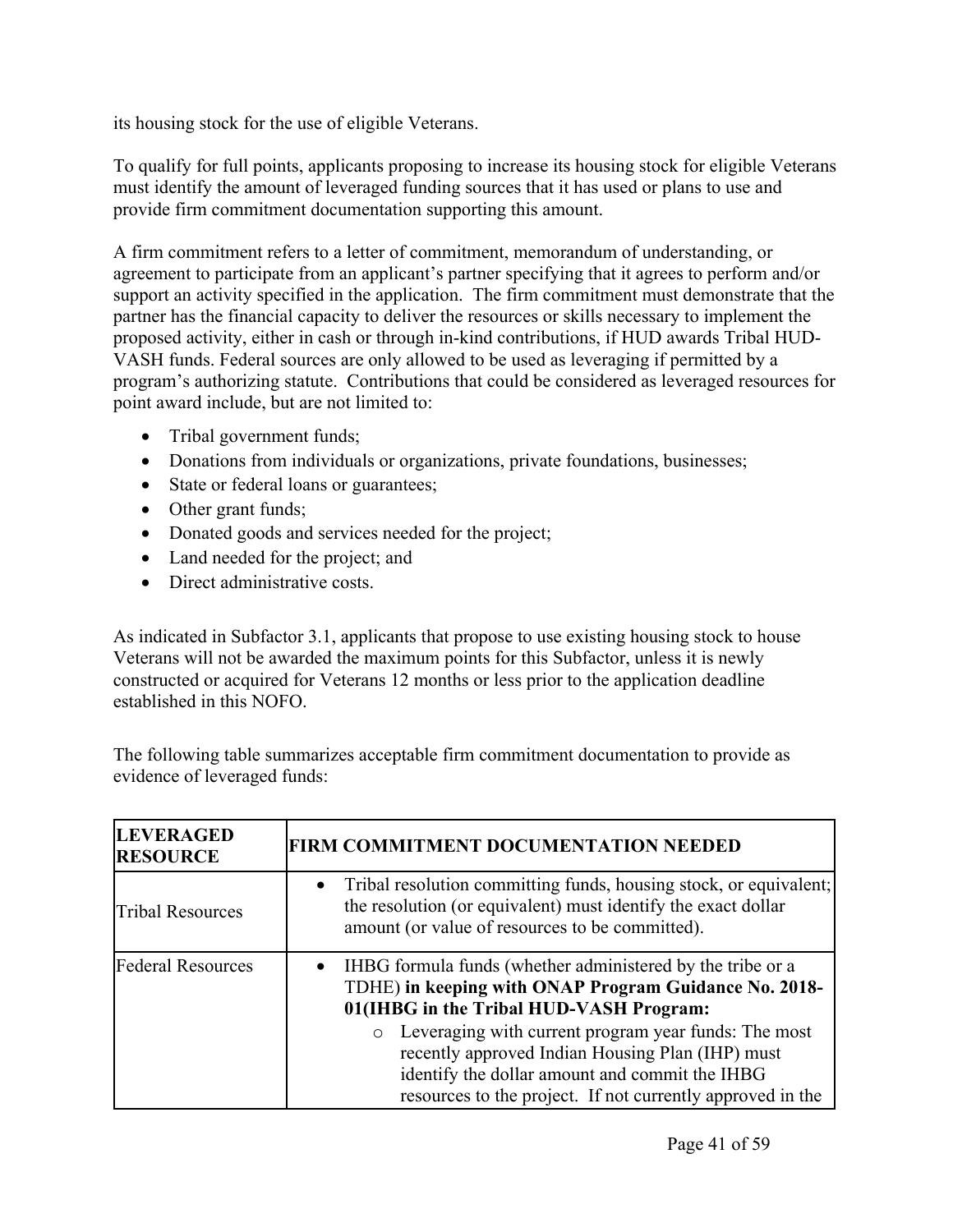|                                                         | most recent IHP, the application must state that an<br>amendment to the IHP will be processed if the applicant<br>is awarded Tribal HUD-VASH funds.<br>Future IHBG funding: If future IHBG funds will be used,<br>$\circ$<br>the application must identify the program year and the<br>dollar amount of IHBG funds that will be used.                                                                               |
|---------------------------------------------------------|---------------------------------------------------------------------------------------------------------------------------------------------------------------------------------------------------------------------------------------------------------------------------------------------------------------------------------------------------------------------------------------------------------------------|
|                                                         | Other Federal Program Funds: Might include funds from the<br>U.S. Department of Agriculture, Indian Health Service, Bureau<br>of Indian Affairs, or any other federal agency. If allowable by<br>the Federal program's statute, the applicant should submit<br>statement (e.g., letter, email, etc.) from the Federal agency<br>approving the amount of funds to be committed for leveraging.                       |
|                                                         | Letters of commitment which must include:<br>$\bullet$<br>The donor organization's name;<br>$\circ$<br>The specific funds proposed;<br>$\circ$<br>The dollar amount of the financial or in-kind resource;<br>$\circ$<br>Method for valuation;<br>$\circ$                                                                                                                                                            |
| Public Agency,<br>Foundation, or Other<br>Private Party | The purpose of that resource within the proposed project;<br>$\circ$<br>and<br>Signed commitment from an official of the organization<br>O<br>legally authorized to make the commitment.                                                                                                                                                                                                                            |
|                                                         | Memorandum of understanding, and/or agreement to participate,<br>including any conditions to which the contribution may be<br>subject.                                                                                                                                                                                                                                                                              |
| Goods and Services                                      | Must demonstrate that the donated items are necessary to the<br>$\bullet$<br>actual development of the project and include comparable costs<br>that support the donation.                                                                                                                                                                                                                                           |
| Land                                                    | Land valuation must be established using one of the following<br>methods and the documentation must be contained in the<br>application. The application of land valuation documentation<br>must state the method used to determine land value and identify<br>the land value. Land that has previously been used as leverage<br>towards other ONAP competitions may not be proposed as<br>leveraging for this NOFO. |
|                                                         | The methods for land valuation include:<br>A site-specific appraisal no more than two years old;<br>O<br>An appraisal of a nearby comparable site also no more<br>O<br>than two years old;                                                                                                                                                                                                                          |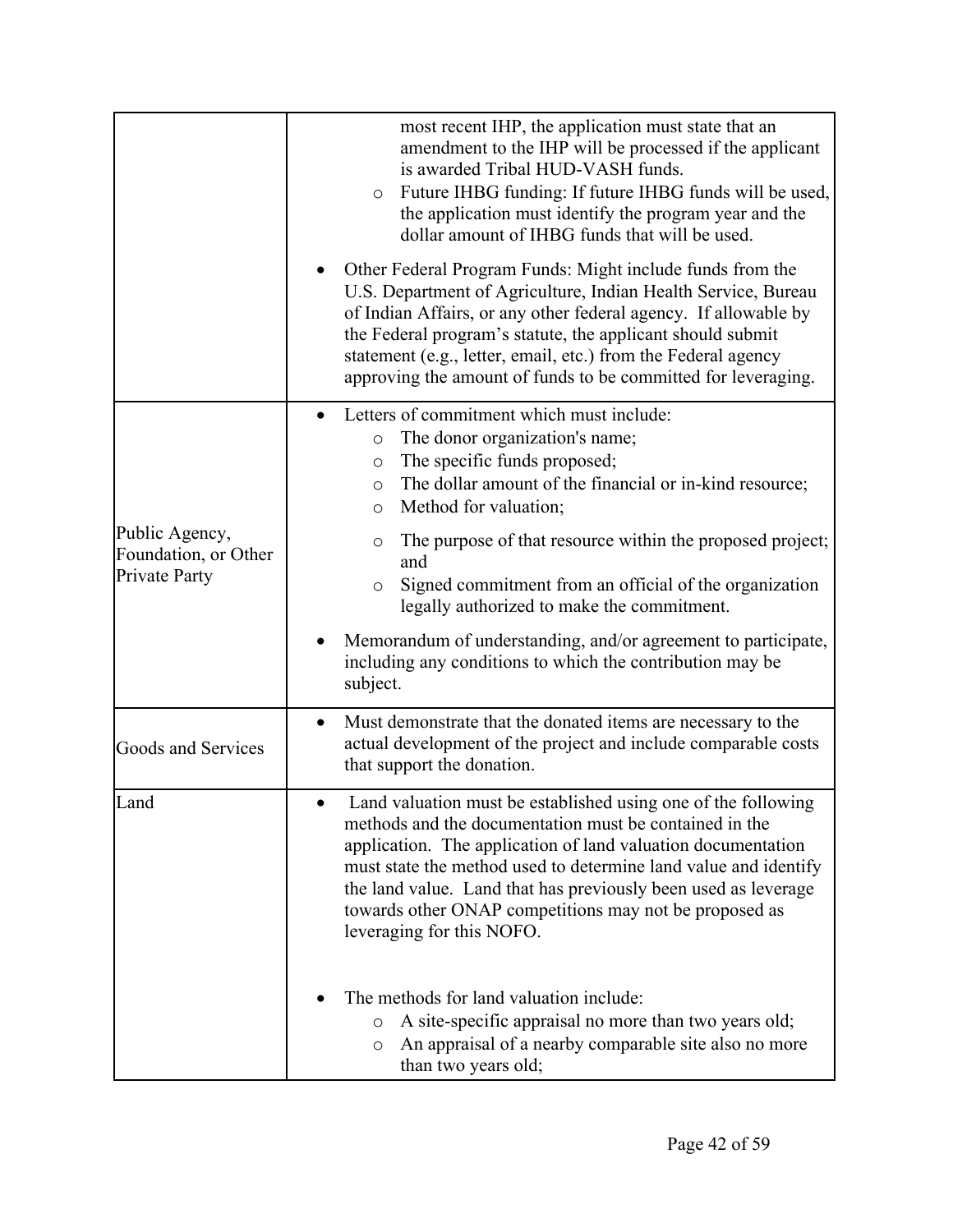| $\circ$ | A reasonable extrapolation of land value based on current<br>area realtor value guides; or<br>A reasonable extrapolation of land value based on recent<br>sales of similar properties in the same area. |
|---------|---------------------------------------------------------------------------------------------------------------------------------------------------------------------------------------------------------|
|         |                                                                                                                                                                                                         |

Grantees will be required to show evidence that leveraging resources were actually received and used for their intended purposes through quarterly reports (SF-425) as the project proceeds.

HUD recognizes that in some cases, the applicant cannot receive a firm commitment of nontribal funds by the application deadline. In such cases, the applicant must include a statement from the contributing entity that describes why the firm commitment cannot be made at the current time. The statement must say that the tribe/organization and proposed project meets the eligibility criteria for receiving the leveraged funds. It must also include a date by which the funding decisions will be made. This date cannot be over six months from the anticipated date of grant approval by HUD. If the applicant does not provide HUD with evidence of the firm commitment from the original leverage source or an alternative source within six months of the date of grant approval, or if anticipated leverage is not provided, HUD will re-rate and re-rank the application with the updated leverage information. If the application is no longer fundable after re-rating and re-ranking the application, HUD will rescind the grant and recapture grant funds.

HUD will award points as follows:

# **(10 points)**

The applicant provided firm commitment documentation for all sources of leveraging resources that it has used or plans to use for the construction or acquisition of housing specifically for Veterans and one of the following applies:

- The applicant is proposing to increase its housing stock for the use of eligible Veterans by leveraging other funding sources for the construction or acquisition of new units; or
- The applicant proposes to use of existing stock that is newly constructed or acquired for Veterans 12 months or less prior to the application deadline established in this NOFO, as identified in Subfactor 3.1.

# **(8 points)**

The applicant is proposing to leverage other funding sources for the rehabilitation of existing stock for the use of Veterans. The applicant provided firm commitment documentation for all sources of leveraging resources that it has used or plans to use for the rehabilitation project.

# **(5 points)**

The applicant is not proposing to increase its housing stock specifically for the use of eligible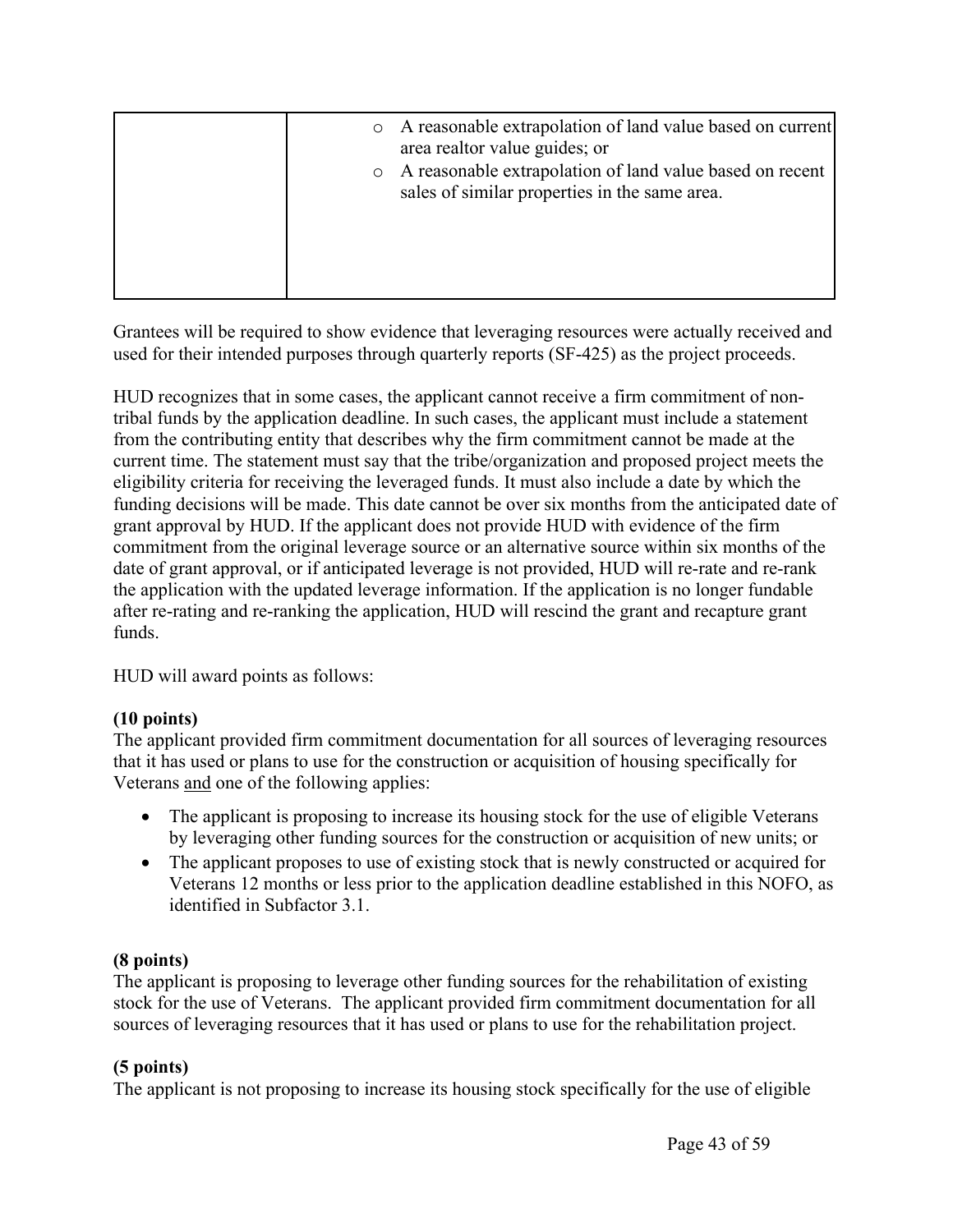Veterans. Rather, the applicant is proposing to use existing housing stock, without associated rehabilitation costs, and the stock is more than 12 months old from the application deadline established in this NOFO for its Tribal HUD-VASH program.

#### **(0 points)**

The applicant proposed to increase its housing stock for the use of eligible Veterans by leveraging other sources of funding but did not provide firm commitment documentation for all sources of leveraging resources.

#### **Category #2: Tenant-Based Rental Assistance**

Applicants requesting funding to provide Tenant-Based Rental Assistance must submit supporting documentation demonstrating the availability of rental units where eligible Veterans may be housed, if awarded a Tribal HUD-VASH grant.

Documentation for this Subfactor must include agreements or letters of partnerships with local landlords showing commitment to house eligible Veterans as identified in Subfactor 3.1- Implementation Plan and Implementation Schedule. Other forms of supporting documentation to receive points under this Subfactor include a rental market survey identifying the rental market available for Veterans, or other documentation satisfactory to HUD demonstrating the availability of housing for Veterans assisted under this program.

Applicants that propose to make their own housing stock available for Tenant-Based Rental Assistance must provide supporting documentation in the form of a tribal resolution or equivalent committing units it would offer eligible Veterans under the program. The resolution (or equivalent) must identify the type of housing stock (e.g., FCAS, NAHASDA, etc.), the number of units, and the age of the units.

Applicants that propose to use units (50% or higher) that have been constructed, acquired, or rehabbed 12 months or less prior to the application deadline of this NOFO will receive more points under this Subfactor versus applicants that propose to use older housing stock.

#### **(10 points)**

The applicant provided agreements or letters of partnerships with local landlords for all rental units where eligible Veterans may be housed, as identified in Subfactor 3.1- Implementation Plan and Implementation Schedule. The applicant is also proposing to offer its own housing stock as an option for eligible Veterans, provided a tribal resolution or equivalent identifying the type of housing stock, number of units, and the majority age of the units (50% or higher) is 12 months or less from the application deadline of this NOFO.

#### **(9 points)**

The applicant provided agreements or letters of partnerships with local landlords for all rental units where eligible Veterans may be housed, as identified in Subfactor 3.1-Implementation Plan and Implementation Schedule. The applicant is also proposing to offer its own housing stock as an option for eligible Veterans and provided a tribal resolution or equivalent identifying the type of housing stock and number of units. However, the majority age of the units (49% or less) is older than 12 months from the application deadline of this NOFO.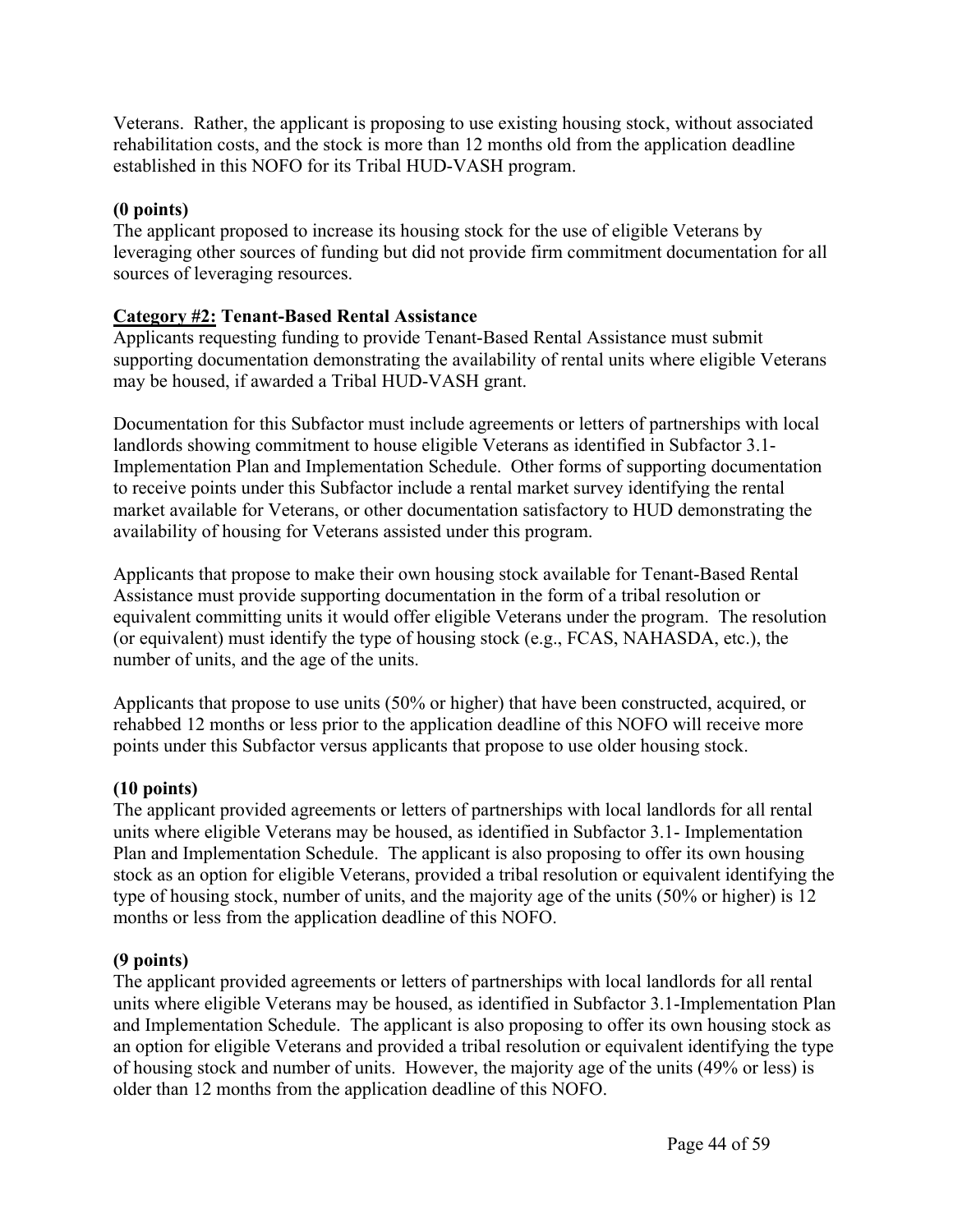#### **(8 points)**

The applicant provided agreements or letters of partnerships with local landlords for all rental units where eligible Veterans may be housed, as identified in Subfactor 3.1-Implementation Plan and Implementation Schedule. The applicant is not proposing to offer its own housing stock as an option for eligible Veterans.

#### **(6 points)**

The applicant provided agreements or letters of partnerships with local landlords for some, but not all rental units. The applicant provided other supporting documentation for the remaining rental units where eligible Veterans may be housed, as identified in Subfactor 3.1- Implementation Plan and Implementation Schedule. The applicant is not proposing to offer its own housing stock as an option for eligible Veterans.

#### **(4 points)**

The applicant did not provide agreements or letters of partnerships with local landlords. Rather, the applicant provided other supporting documentation for all rental units where eligible Veterans may be housed, as identified in Subfactor 3.1-Implementation Plan and Implementation Schedule. The applicant is not proposing to offer its own housing stock as an option for eligible Veterans.

#### **(2 points)**

The applicant did not provide agreements or letters of partnerships with local landlords. Rather, the applicant provided other supporting documentation for some, but not all rental units where eligible Veterans may be housed, as identified in Subfactor 3.1-Implementation Plan and Implementation Schedule. The applicant is not proposing to offer its own housing stock as an option for eligible Veterans.

#### **(0 points)**

The applicant did not provide any supporting documentation for the rental units where eligible Veterans may be housed.

#### **Subfactor 3.3.** Budget **Maximum Points:** 10

HUD will review the detailed budget (Unit of Assistance Table, estimated administrative fee usage, and if applicable, project costs for the development of new units) according to the following criteria:

- 1. Budget is thoroughly prepared, with all costs requested on the SF-424 accounted for and calculations shown by the applicant;
- 2. Budget figures are consistent throughout the application;
- 3. Costs are allowable, allocable, reasonable, and necessary for implementing the proposed Tribal HUD-VASH program; and
- 4. All budget calculations are mathematically correct.

Points will be awarded as follows: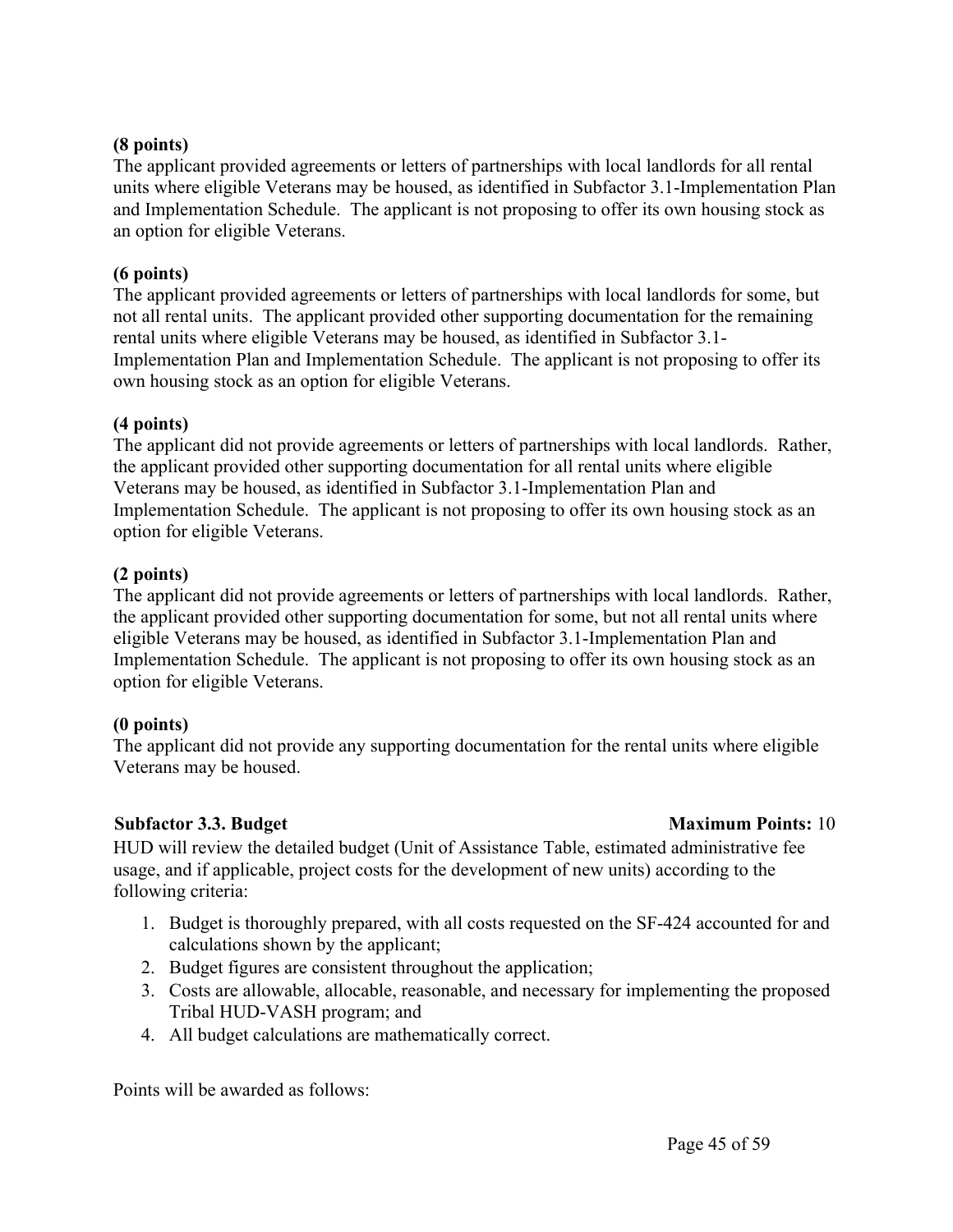#### **(10 points)**

The detailed budget fully satisfied all of the criteria outlined in this Subfactor.

### **(8 points)**

The detailed budget adequately satisfied all but one of the criteria outlined in this Subfactor.

### **(5 points)**

The detailed budget did not satisfy two criteria outlined in this Subfactor

### **(0 points)**

The detailed budget was missing information and/or did not satisfy three or more criteria outlined in this Subfactor.

# **Subfactor 3.4. Coordination with the Department of Veterans Affairs Maximum Points:** <sup>10</sup>

This Subfactor awards points based on how an applicant will take affirmative steps to coordinate with the VA Medical Center that serves its tribal area and its overall understanding of the VA's role in implementing the program.

The applicant must address the following components in its workplan narrative:

- 1. Identify which VA Medical Center or VA Healthcare System the applicant will partner with for the program;
- 2. Description of the VA's agreement to participate in Tribal HUD-VASH, commitment and capacity to provide timely case management services to support a Tribal HUD-VASH award, and how the VA intends to obtain the case manager (VA hire or contract);
- 3. Overview of how the applicant will incorporate the VA partnership into the applicant's Tribal-HUD-VASH program operations;
- 4. Description of how supportive housing evidence-based practices (e.g., Critical Time Intervention, Harm Reduction, etc.) will be integrated by the applicant for this program. (More information is available in the "Tribal HUD-VASH Guidebook (April 2016)" available at

[https://www.hud.gov/program\\_offices/public\\_indian\\_housing/ih/tribalhudvash](https://www.hud.gov/program_offices/public_indian_housing/ih/tribalhudvash));

- 5. Applicant's understanding of case manager criteria, recruitment and selection, including any anticipated involvement of tribal entities and potential barriers to obtaining a case manager;
- 6. Joint VA and tribal efforts to identify and conduct outreach to eligible homeless and/or at risk of homelessness veterans; and
- 7. Applicant's plan for on-going communication with the VA.

# **(10 points)**

The applicant thoroughly described its coordination efforts with the VA in its workplan narrative and demonstrates a full understanding of the VA's role in implementing the program. The applicant discussed all of the Subfactor components in detail.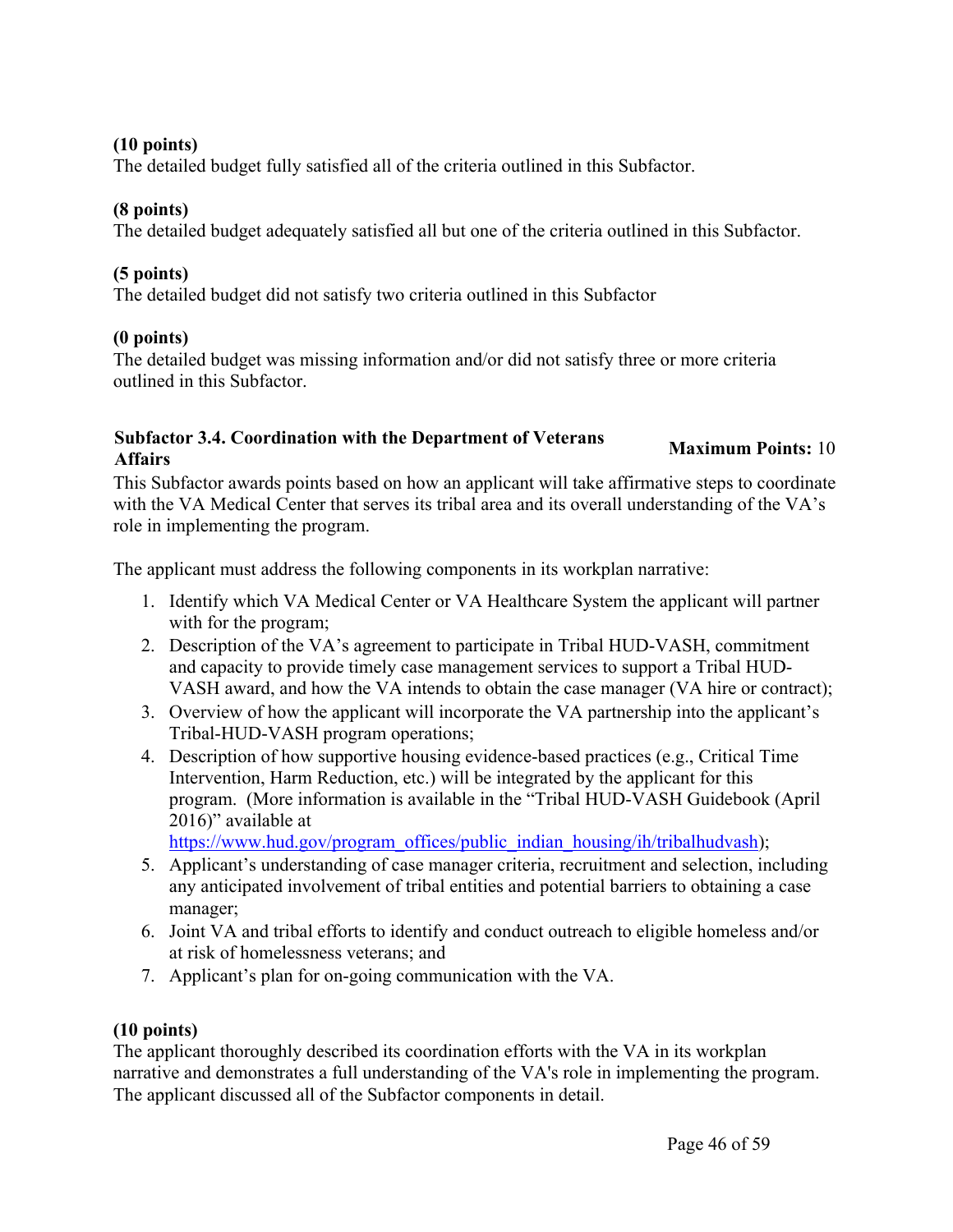#### **(8 points)**

The applicant adequately addressed this Subfactor but was either missing one of the components outlined in this Subfactor or the applicant addressed all of the required components but lacked detail to warrant full points under this Subfactor.

#### **(6 points)**

The applicant adequately addressed this Subfactor but was missing 2-3 of the components outlined in this Subfactor.

#### **(4 points)**

The applicant addressed this Subfactor but was missing 4 or more components outlined in this Subfactor.

#### **(0 points)**

The application did not include any of the information described above to receive points under this Subfactor.

#### **Subfactor 3.5. Coordination with Partners Maximum Points:** 5

The applicant is encouraged to involve other partners in developing and implementing the Tribal HUD-VASH program. For this Subfactor, the applicant must address the following components:

- 1. How the applicant has designed the project and plans to implement it in coordination with community members, tribal departments, the Indian Health Service (HIS) or tribal health system, Continuums of Care, Veterans groups, nonprofits, homelessness providers, or other agencies/organizations;
- 2. Description of actions taken or to be taken to work with partners to support its marketing and outreach efforts to homeless and/or at risk of homelessness Veterans; and
- 3. Planned efforts to promote employment opportunities for homeless and/or at risk of homelessness Veterans.

#### **(5 points)**

The applicant thoroughly described its coordination efforts with other partners in its workplan narrative and discussed all of this Subfactor's components in detail.

#### **(3 points)**

The applicant adequately addressed this Subfactor but was either missing one of the components outlined in this Subfactor or the applicant addressed all of the required components but lacked detail to warrant full points under this Subfactor.

**(0 points)** The application did not include any of the information described above to receive points under this Subfactor.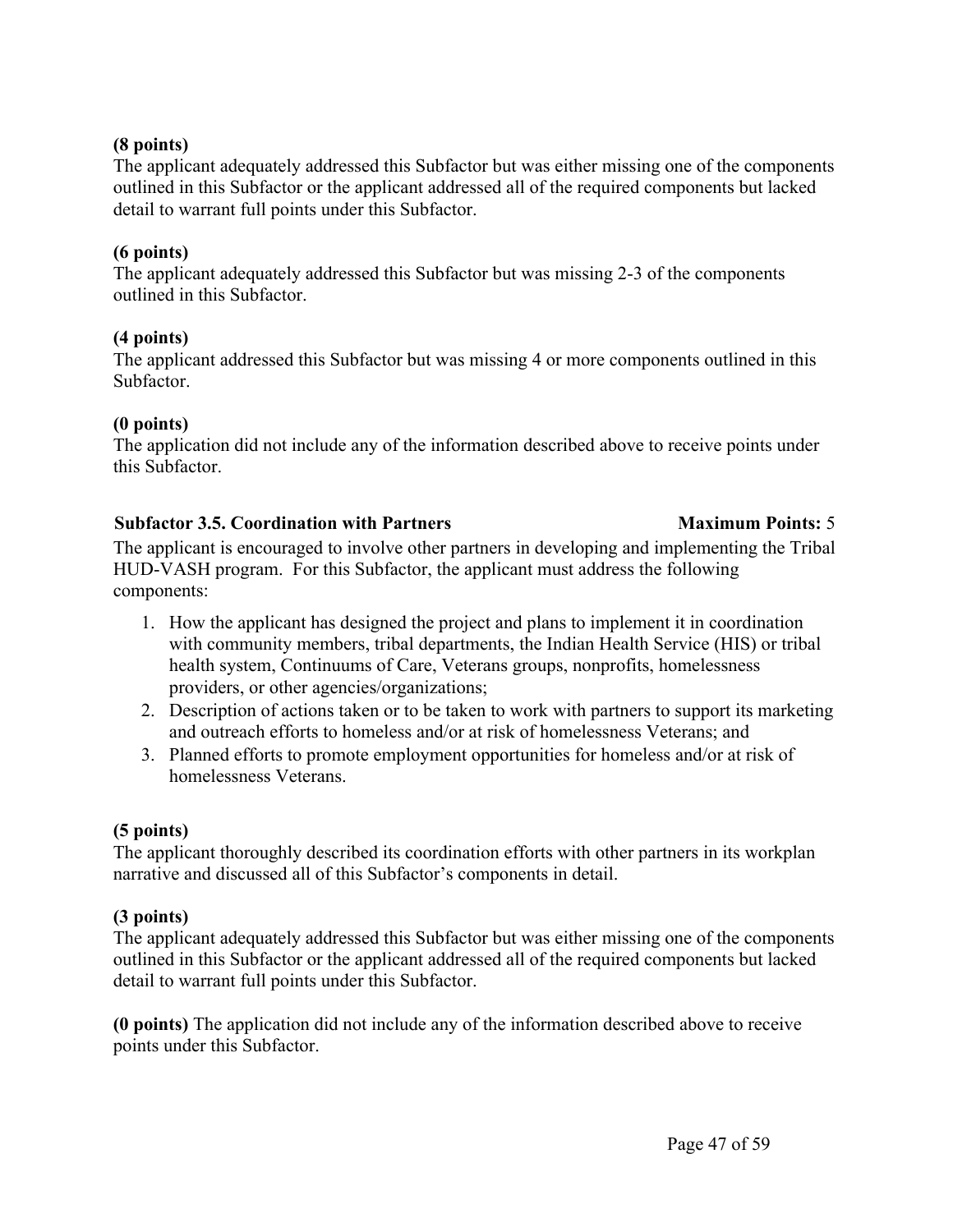#### **Subfactor 3.6. Outputs and Outcomes Maximum Points:** 5

The applicant must include outcomes and outputs it strives to achieve with the project and describe them in detail. Outputs are measured in the volume of work accomplished and must correlate with the nature of the Tribal HUD-VASH program activities proposed and discussed in Rating Factors 2 and 3 of the workplan narrative. They should be clear enough to allow HUD to monitor and assess the proposed project or program's progress if funded. An outcome is the impact achieved from the outputs of the proposed project or program. They should be quantifiable measures or indicators that identify the change in the community, people's lives, economic status, etc. Discussion and coordination with VA facility staff can help identify clear outputs and outcomes as part of the investigation/planning process.

Examples of outputs could include but are not limited to:

- Number of eligible Veterans assisted
- Number of rental units identified/number of partnerships with local landlords (Tenant-Based Housing Assistance)
- Number of Project-Based units constructed, acquired, or rehabilitated for the eligible Veterans
- Number of outreach meetings and efforts undertaken to coordinate assistance with partners

Examples of outcomes could include but are not limited to:

- Number of eligible Veterans exiting the Tribal HUD-VASH program to permanent housing
- Number of eligible Veterans graduating (no longer needing case management services from the VA)
- Reduction of eligible Veterans on a tribe/TDHE's waiting list
- Increase in available housing stock for eligible Veterans
- Increased in fiscal resources for eligible Veterans during participation in the Tribal HUD-VASH program by obtaining employment or appropriate disability and/or other benefits (e.g., Supplemental Nutrition Assistance Program, etc.) for which the Veteran is eligible, and learning and utilizing effective money management practices
- Obtain maximal "self-sufficiency" as appropriate to their functional abilities, as evidenced by independently meeting tenancy requirements (such as paying rent portion on time, maintaining the unit, following the rules of the landlord, allowing others peaceful enjoyment of their unit, etc.), practicing wellness strategies and attending to their healthcare needs, attending to personal needs (e.g., independently taking care of activities of daily living), and engaging in social and community activities to increase purposeful, meaningful activities and establish/maintain healthy and effective social supports

# **(5 points)**

The applicant clearly described measurable outputs and outcomes for the Tribal HUD-VASH program activities proposed in the workplan.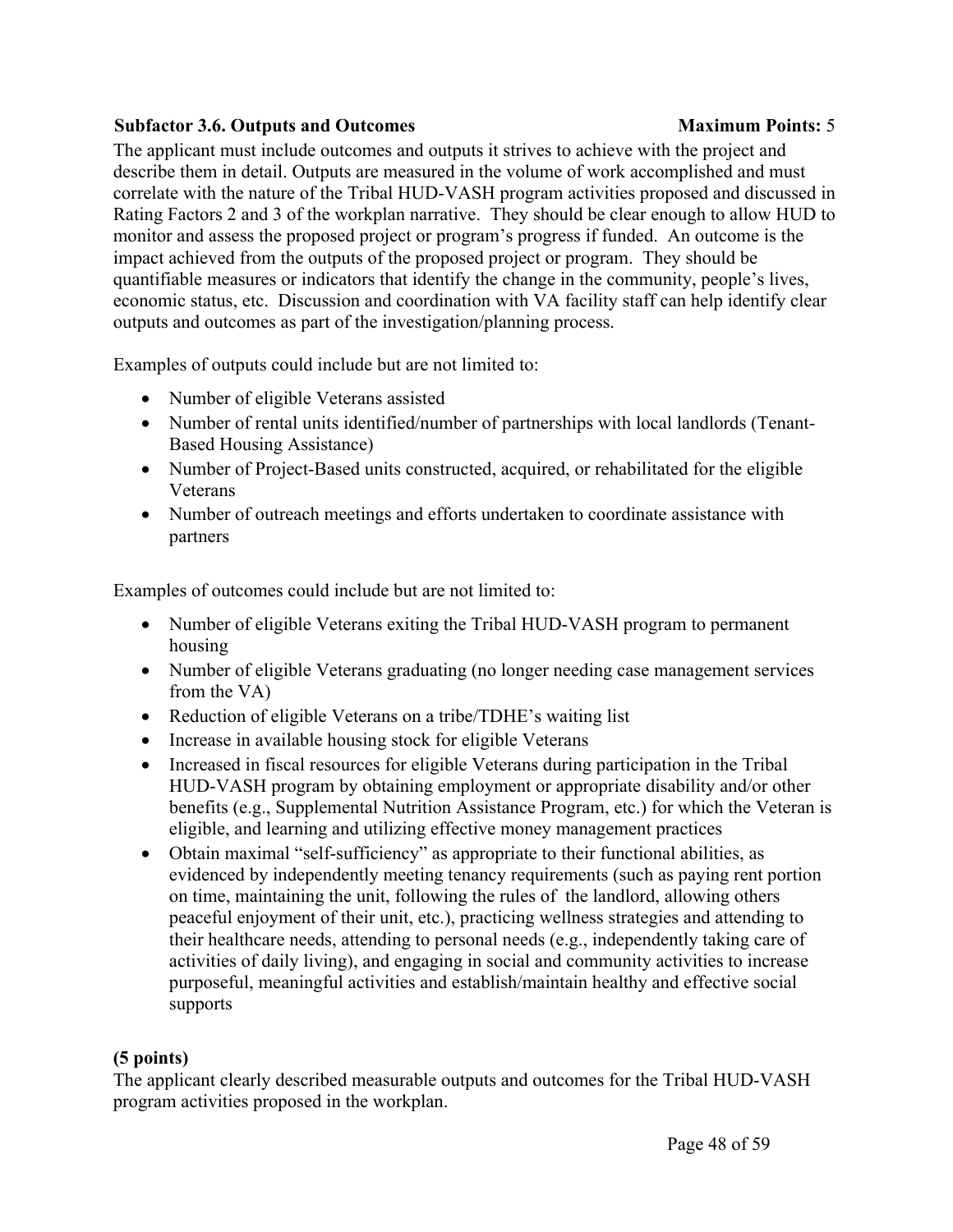### **(3 points)**

The applicant included measurable outputs and outcomes for the Tribal HUD-VASH program activities proposed in the workplan but did not clearly describe them in detail.

# **(1 points)**

The applicant included either measurable outputs or outcomes for Tribal HUD-VASH program activities proposed in the workplan, but not both.

# **(0 points)**

The application did not contain the information described above to receive points under this Subfactor.

# **2. Other Factors.**

# **Preference Points**

# **Opportunity Zones.**

This program does not offer Opportunity Zone preference points.

# **HBCU.**

This program does not offer HBCU preference points.

### **Promise Zones**

This program does not offer Promise Zone preference points.

# <span id="page-49-0"></span>**B. Review and Selection Process.**

# **1. Past Performance**

In evaluating applications for funding, HUD will consider an applicant's past performance in managing funds. Items HUD will consider include, but are not limited to:

The ability to account for funds in compliance with applicable reporting and recordkeeping requirements;

Timely use of funds received from HUD;

Timely submission and quality of reports submitted to HUD;

Meeting program requirements;

Meeting performance targets as established in the grant agreement;

The applicant's organizational capacity, including staffing structures and capabilities;

Timely completion of activities and receipt and expenditure of promised matching or leveraged funds:

HUD may reduce scores based on the past performance review, as specified under V.A. Review Criteria. Whenever possible, HUD will obtain past performance information. If this review results in an adverse finding related to integrity of performance, HUD reserves the right to take any of the remedies provided in Section III E., Statutory and Regulatory Requirements Affecting Eligibility, "Pre-selection Review of Performance" document link above.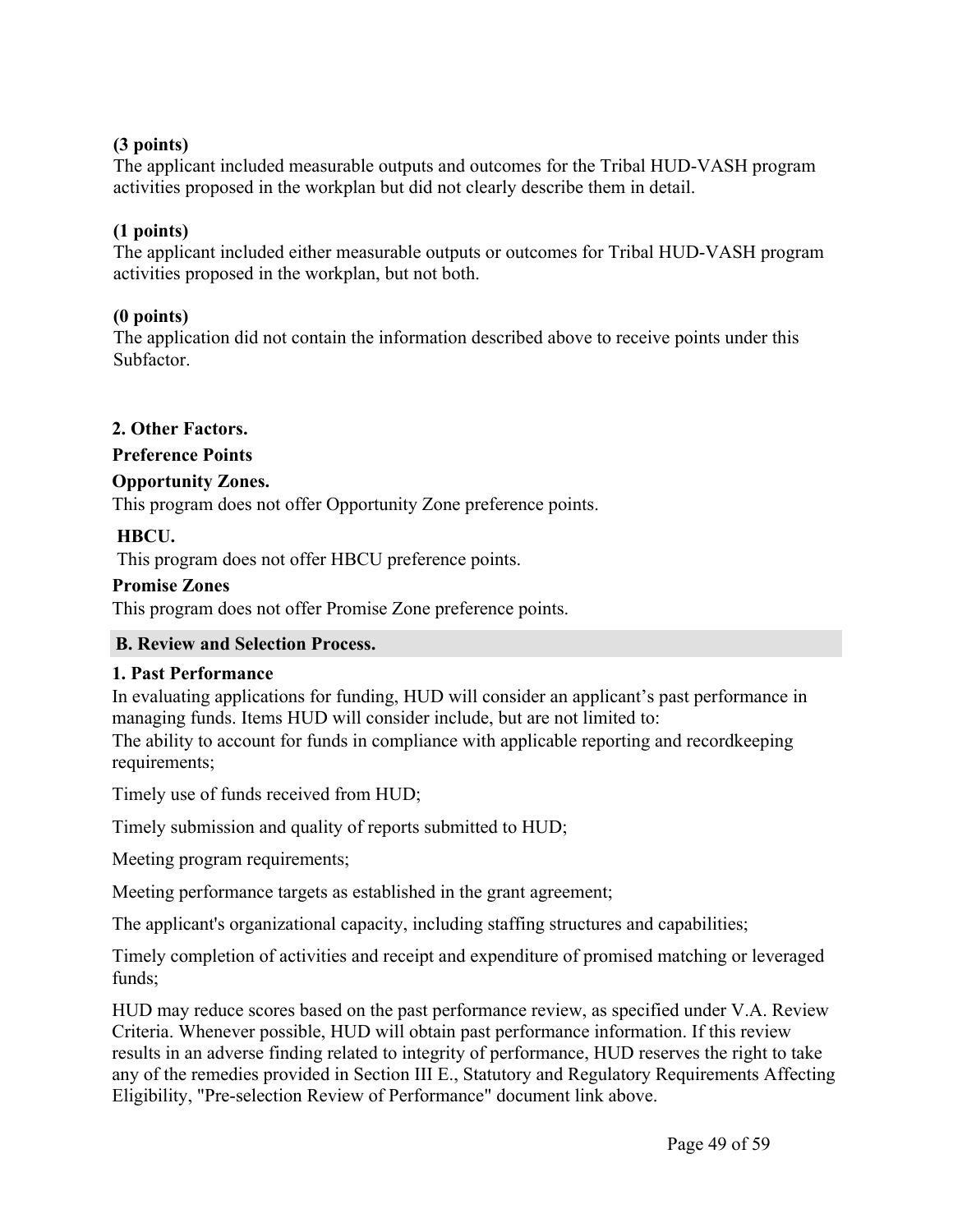### **2. Assessing Applicant Risk.**

In evaluating risks posed by applicants, HUD may use a risk-based approach and may consider any items such as the following:

- Financial stability;
- Quality of management systems and ability to meet the management standards prescribed in this part;
- History of performance. The applicant's record in managing Federal awards, if it is a prior recipient of Federal awards, including timeliness of compliance with applicable reporting requirements, failing to make significant progress in a timely manner, failing to meet planned activities in a timely manner, conformance to the terms and conditions of previous Federal awards, and if applicable, the extent to which any previously awarded amounts will be expended prior to future awards;
- Reports and findings from audits performed under Subpart F—Audit Requirements of this part or the reports and findings of any other available audits; and
- The applicant's ability to effectively implement statutory, regulatory, or other requirements imposed on non-Federal entities.

### **3. Application Selection Process**

HUD will review each application from an eligible applicant and assign points in accordance with the selection factors described in this section.

#### **a) Application Screening and Acceptance**

ONAP will screen and accept applications if they meet all the criteria listed below:

- The application is received or submitted in accordance with the requirements of this NOFO;
- The applicant is eligible to submit an application;
- The proposed project is eligible; and
- The application contains all of the applicable components listed in Section IV.B. of this NOFO.

# **b) Threshold Compliance**

HUD will review each application that passes the screening process to ensure that each applicant and each proposed project meets the eligibility and submission thresholds in the Eligibility Requirements and this NOFO.

#### **c) Past Performance**

HUD will evaluate applicants' past performance under Rating Factor 1- Capacity of the Applicant.

# **d) Rating**

HUD will rate all eligible applications that meet the Threshold Requirements against the criteria in Rating Factors 1 through 3 and assign a rating score. The maximum total rating score for the three Rating Factors is 100 points. HUD will review and rate each application that meets the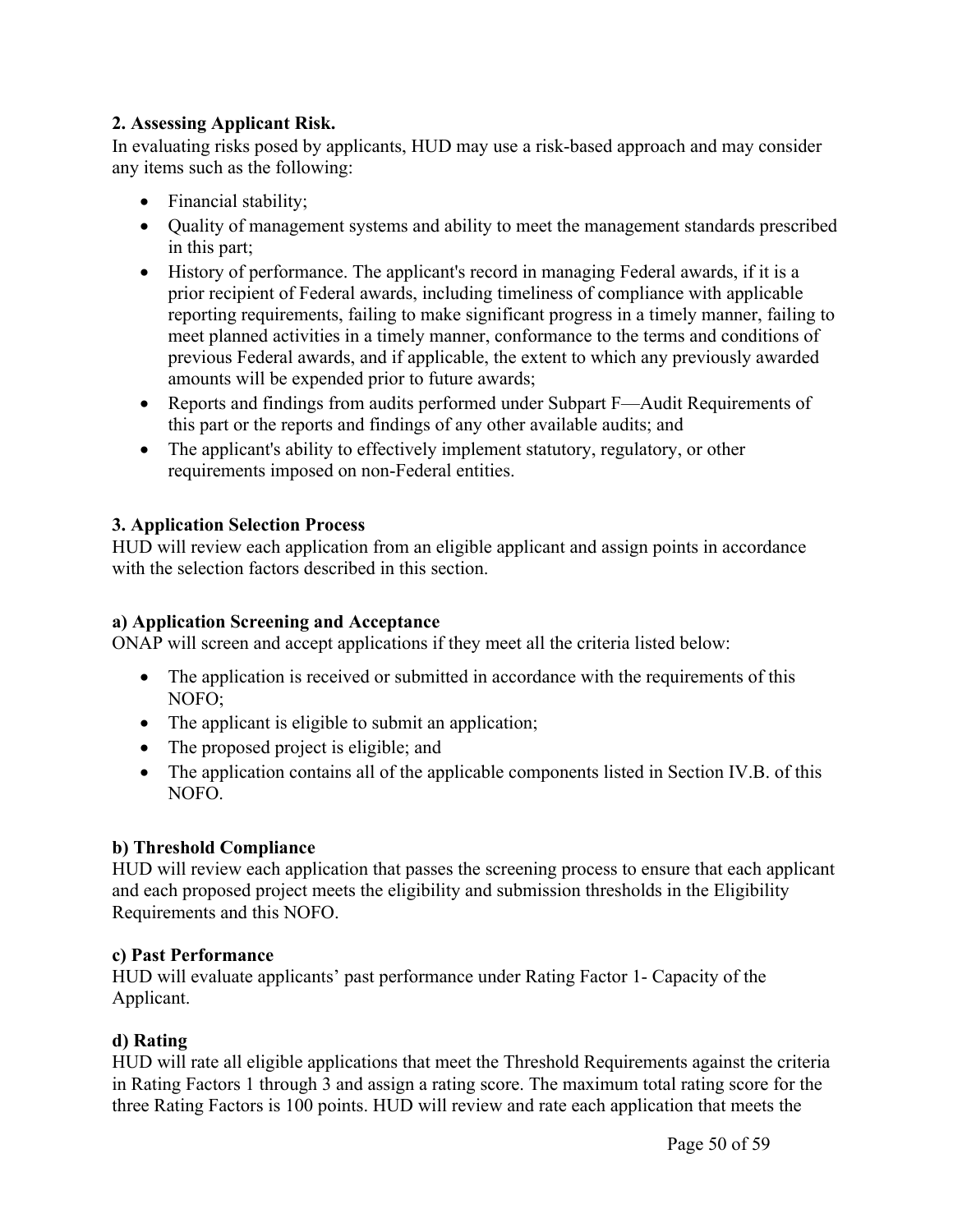acceptance criteria and threshold requirements. Once all applications are rated, HUD will conduct a review to ensure consistency in the application rating.

### **e) Minimum Points**

To be considered for funding, the application must receive a minimum of 20 points under Rating Factor 1-Capacity of the Applicant, a minimum of 35 points under Rating Factor 3-Capacity to Administer the Program, and an overall score of at least 75 points. HUD will reject any application that does not meet the minimum rating score requirements.

# **f) Ranked Order**

HUD will place eligible applications that meet the minimum rating score requirements in ranked order. Funds will be awarded in rank order based on the score received on the application submitted under this NOFO. Applicants within the fundable range of 75 or more points will be considered for funding in ranked order up to the amount requested, or a lesser amount if sufficient funds are not available. Meeting the minimum score of 75 points does not guarantee a funding award will be made. HUD also reserves the right to adjust funding to meet urgent policy priorities. HUD reserves the right to issue a supplemental or independent NOFO if necessary (e.g., to ensure that all appropriated funds are awarded).

### **g) Grant Award Adjustments**

At its discretion, if HUD determines that there are not enough funds available to fully fund a project as proposed by a successful applicant, then HUD may contact the applicant to determine whether revisions can be made to the program budget, workplan narrative, and Implementation Schedule to reflect the actual award offer. If it is not possible to agree on a revised program budget, workplan narrative, and Implementation Schedule, then an award will not be made to that applicant. In such an instance, HUD may offer an award, in a rank order, to another applicant. HUD may also select additional applications for funding, in rank order, if additional funds become available. See also Adjustments to Funding information in section VI.A. below.

#### **h) Tiebreakers**

When rating results in a tied score and there is not enough money to fund all tied scored applications, HUD will use the following factors in the order listed to resolve the tie:

- 1. **HUD will approve applications that can be fully funded over those that cannot be fully funded**;
- 2. Applicants that receive the most points according to Subfactor 3.2, Availability of Housing Stock;
- 3. Applicants that propose to leverage other funding sources to increase its housing stock for the use of eligible Veterans; and
- 4. Applicants that score the highest cumulative points for Rating Factor 1-Capacity of the Applicant and Rating Factor 2-Need.

# **i) Additional Tribal HUD-VASH Funds**

If, after publication of this NOFO, additional funds become available through additional appropriations or recaptured funds, HUD reserves the right to: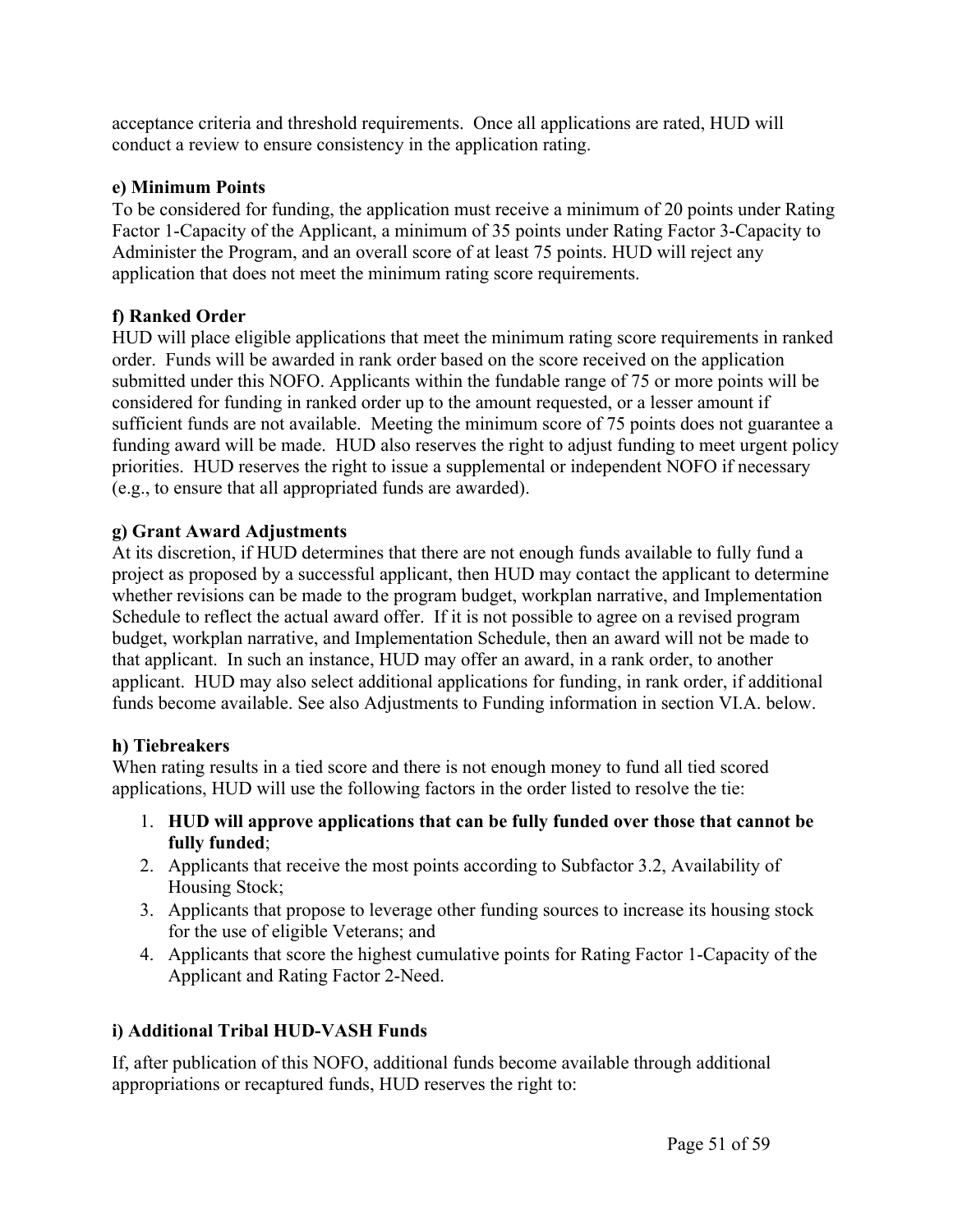- 1. Award funding to additional applicants based on their score from this competition;
- 2. Use the additional funds to provide additional funding to an applicant awarded less than the original requested amount of funds to make the full award; and
- 3. Fund additional applicants that were eligible to receive an award but for which there were no funds available from the FY 2017 appropriations; and
- 4. Award funding to applicants that meet the funding errors category in section VI.A. below.

# **j) Curable Deficiencies and Pre-Award Requirements:**

- **Curable Deficiencies:** If there are curable deficiencies identified in successful applications, then applicants must satisfactorily address these deficiencies before HUD can make a grant award.
- **Pre-Award Requirements:** Successful applicants may have to provide supporting documentation concerning the management, maintenance, operation, or financing of proposed projects before a grant agreement can be executed. HUD may ask for additional information on the scope, magnitude, timing, budget, method of implementing the project or any proposed leveraging resources. HUD may also ask further information to verify the commitment of other resources required to complete, operate, or maintain the proposed project. HUD will notify applicants by email, facsimile, or via the U.S. Postal Service, return receipt requested. HUD will provide official notification to the authorized representative. Each applicant must provide accurate email addresses for receipt of these notifications and must monitor their email accounts to determine whether a notification has been received. Applicants will be provided no less than 48 hours and no more than fourteen (14) calendar days from the date of receipt of the HUD notification to respond to these requirements. No extensions will be provided. If the deadline date falls on a Saturday, Sunday, or Federal holiday, the response must be received by HUD on the next day that is not a Saturday, Sunday, or Federal holiday. If an applicant does not respond within the prescribed time period or makes an insuf

#### <span id="page-52-1"></span><span id="page-52-0"></span>**VI. Award Administration Information. A. Award Notices.**

Following the evaluation process, HUD will notify successful applicants of their selection for funding. HUD will also notify other applicants, whose applications were received by the deadline, but have not been chosen for award. Notifications will be sent by email to the person listed as the AOR in item 21 of the SF424.

**Negotiation.** After HUD has made selections, HUD will negotiate specific terms of the funding agreement and budget with selected applicants. If HUD and a selected applicant do not successfully conclude negotiations in a timely manner, or a selected applicant fails to provide requested information, an award will not be made to that applicant. In this case, HUD may select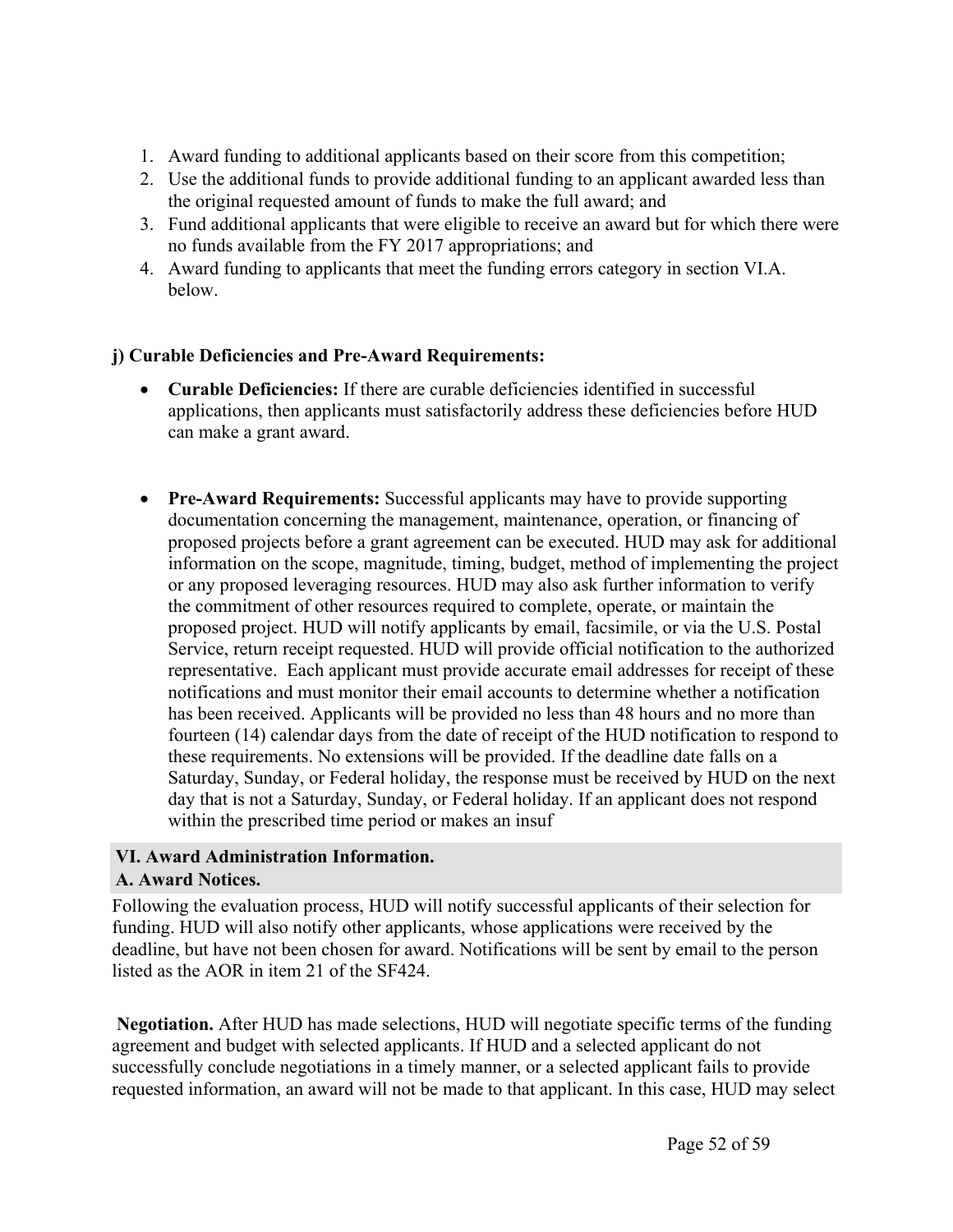another eligible applicant.

HUD may impose special conditions on an award as provided under 2 CFR 200.208:

• Based on HUD's review of the applicant's risk under 2 CFR 200.206;

• When the applicant or recipient has a history of failure to comply with the general or specific terms and conditions of a Federal award;

• When the applicant or recipient fails to meet expected performance goals contained in a Federal award; or

• When the applicant or recipient is not otherwise responsible.

**Adjustments to Funding.** To ensure the fair distribution of funds and enable the purposes or requirements of a specific program to be met, HUD reserves the right to fund less than the amount requested in an application.

a. HUD will fund no portion of an application that:

(1) Is not eligible for funding under applicable statutory or regulatory requirements;

(2) Does not meet the requirements of this notice; or

(3) Duplicates other funded programs or activities from prior year awards or other selected applicants.

b.If funds are available after funding the highest-ranking application, HUD may fund all or part of another eligible fundable application. If an applicant turns down an award offer, or if HUD and an applicant do not successfully complete grant negotiations, HUD may withdraw the award offer and make an offer of funding to another eligible application.

c. If funds remain after all selections have been made, remaining funds may be made available within the current FY for other competitions within the program area, or be held for future competitions, or be used as otherwise provided by authorizing statute or appropriation. d. If, after announcement of awards made under the current NOFO, additional funds become available either through the current appropriations, a supplemental appropriation, other appropriations or recapture of funds, HUD may use the additional funds to provide additional funding to an applicant awarded less than the requested amount of funds to make the full award,

and/or to fund additional applicants that were eligible to receive an award but for which there were no funds available. **Funding Errors.** If HUD commits an error that when corrected would cause selection of an

applicant during the funding round of a Program NOFO, HUD may select that applicant for funding, subject to the availability of funds. If funding is not available to award in the current fiscal year, HUD may make an award to this applicant during the next fiscal year, if funding is available then.

The HUD Reform Act prohibits HUD from notifying applicants as to whether they have been selected to receive a grant until it has announced all successful award recipients.

If selected and as soon as a Congressional release has been obtained, ONAP will send the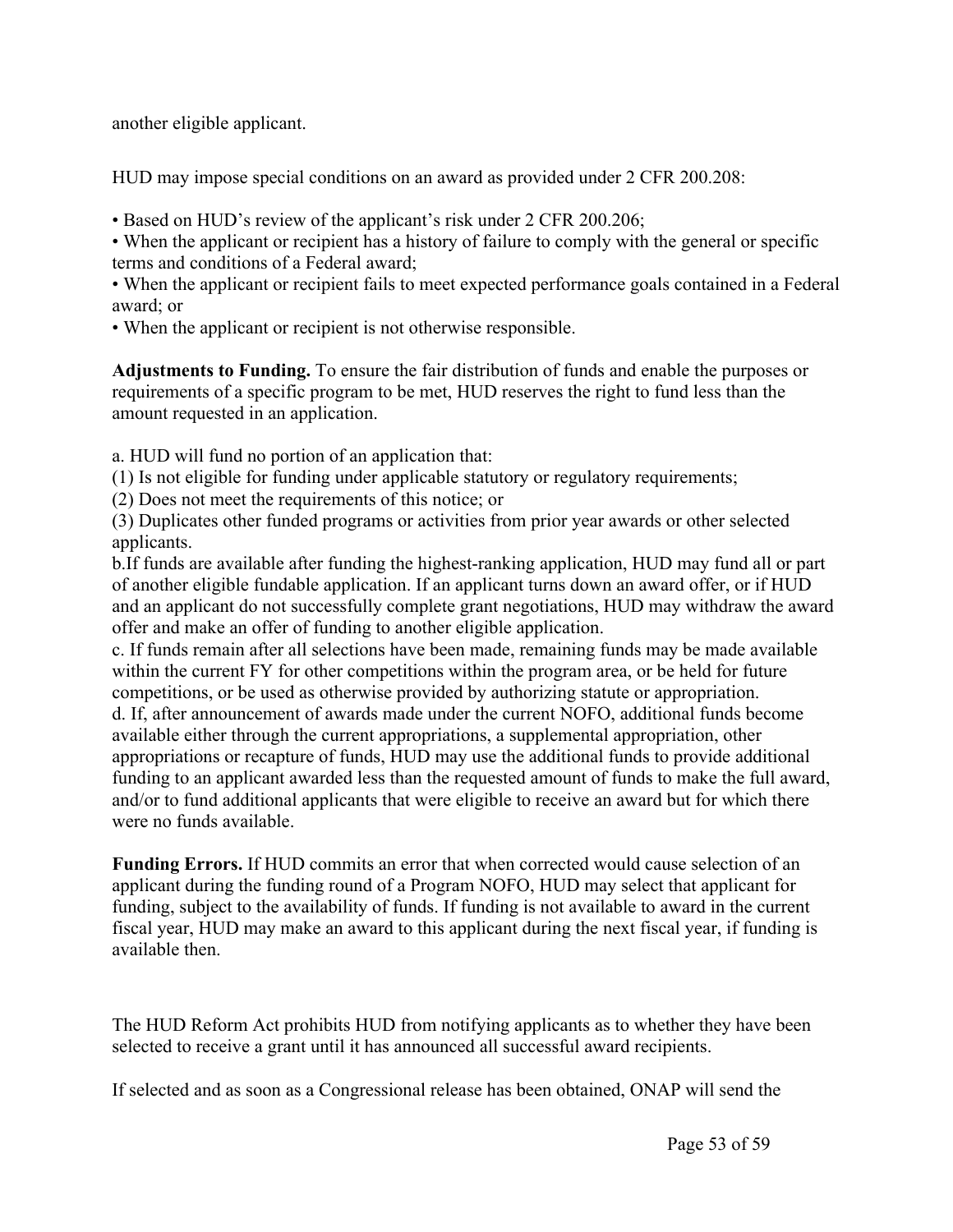applicant an award letter and a grant agreement to sign and return. If the applicant does not already have one, it will have to establish an account in LOCCS so that it can draw down grant funds as needed to complete the Tribal HUD-VASH award. Grantees will also be encouraged to participate in award implementation training offered by ONAP.

All grant awards are conditioned on the successful completion of an environmental review in accordance with the requirements of 24 CFR 1000.18-1000.24, and an environmental review must be completed before funds are released. Applicants must comply with HUD environmental review requirements, in accordance with 24 CFR 1000.18-1000.24. An Indian tribe can assume environmental responsibilities under 24 CFR part 58 or decline to assume environmental responsibilities and request HUD perform the review under 24 CFR part 50, in accordance with 24 CFR 1000.20(a).

An environmental review, all required notifications, and approval of the Request for Release of Funds and Certification when applicable under 24 CFR part 58 or HUD's approval of the project or activity under 24 CFR part 50, must be completed before a recipient may commit HUD or non-HUD funds, or take any other choice limiting action, including but not limited to real property acquisition, demolition, disposition, rehabilitation, repair, new construction, site preparation or clearance, ground disturbance, and leasing. HUD may impose other grant conditions if additional actions or approvals are required, before the use of funds. Any mitigating/remedial measures required by the responsible entity (or HUD) must be carried out. Environmental review resources including training, guidance, forms, sample letters and worksheets are available on the HUD Exchange at:

<https://www.hudexchange.info/programs/environmental-review/>.

#### <span id="page-54-0"></span>**B. Administrative, National and Department Policy Requirements for HUD recipients**

For this NOFO, the following [Administrative,](https://www.hud.gov/sites/dfiles/CFO/images/General%20Administration%20Requirements%20and%20Terms%20for%20HUD%20Assistance%20Awards.docx) National and Department Policy Requirements and Terms for HUD Financial [Assistance](https://www.hud.gov/sites/dfiles/CFO/images/General%20Administration%20Requirements%20and%20Terms%20for%20HUD%20Assistance%20Awards.docx) Awards apply. (Please select the linked text to read the detailed description of each applicable requirement).

1. Unless otherwise specified, these non-discrimination and equal opportunity authorities and other requirements apply to all NOFOs. Please read the following requirements carefully as the requirements are different among HUD's programs.

• Compliance with Fair Housing and Civil Rights Laws, Which Encompass the Fair Housing Act and Related Authorities (cf. 24 CFR 5.105(a)).

• Affirmatively Furthering Fair Housing.

• Economic Opportunities for Low-and Very Low-income Persons (Section 3). See 24 CFR part 75.

• Improving Access to Services for Persons with Limited English Proficiency (LEP) See https://www.hud.gov/program\_offices/fair\_housing\_equal\_opp/limited\_english\_proficiency.

• Accessible Technology. See

https://www.hud.gov/sites/dfiles/OCIO/documents/s508103017.pdf

2. Equal Access Requirements. See 24 CFR 5.105(a)(2)

3. Ensuring the Participation of Small Disadvantaged Business, and Women-Owned Business.

4. Equal Participation of Faith-Based Organizations in HUD Programs and Activities.

5. Uniform Relocation Act – Real Property Acquisition and Relocation Requirements. See 49 CFR part 24.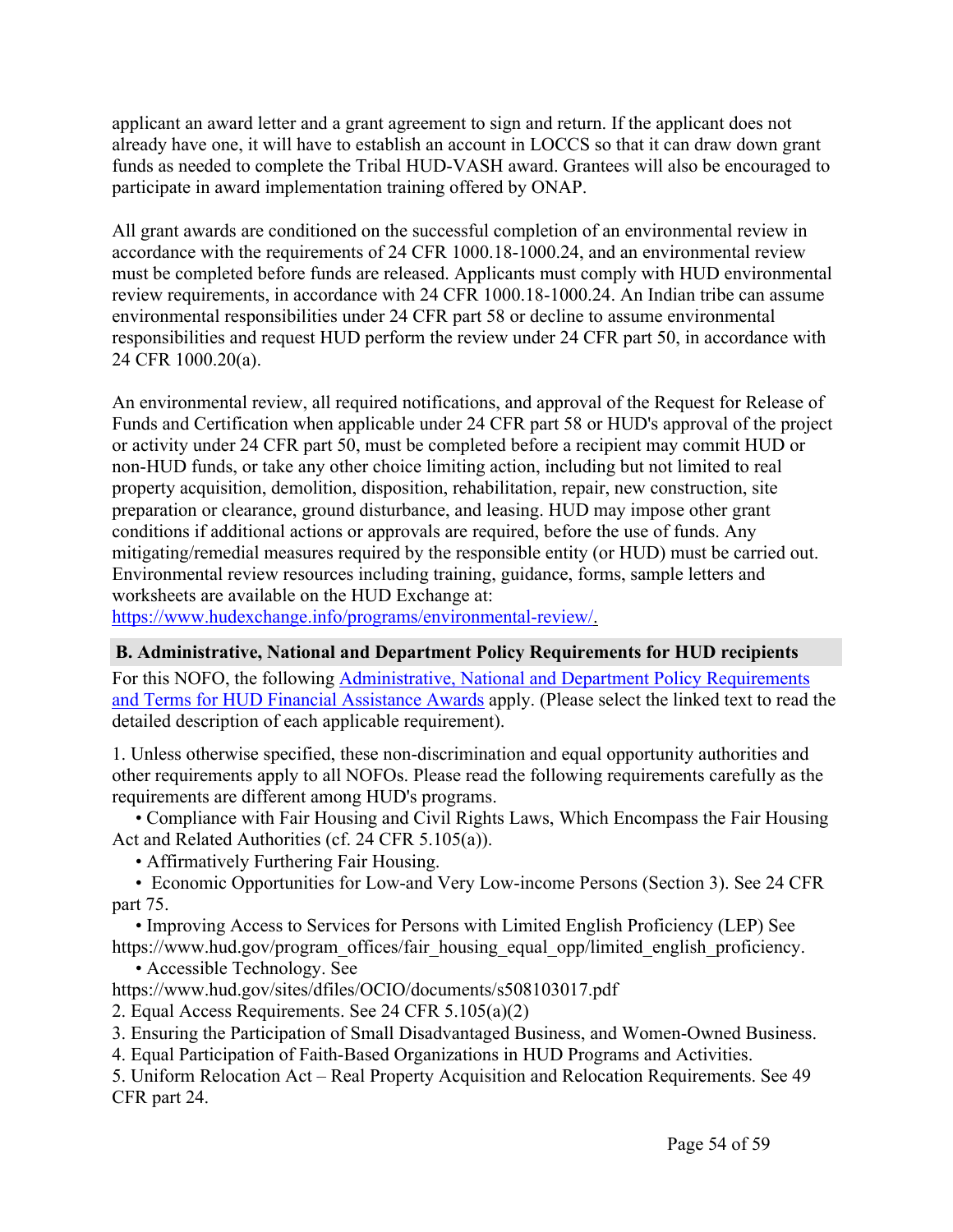6. Participation in HUD-Sponsored Program Evaluation.

7. Uniform Administrative Requirements, Cost Principles, and Audit Requirements for Federal Awards.

8. Drug-Free Workplace.

9. Safeguarding Resident/Client Files.

10. Compliance with the Federal Funding Accountability and Transparency Act of 2006 (Pub.

L.109-282) (Transparency Act), as amended.

11. Eminent Domain.

12. Accessibility for Persons with Disabilities. See

https://www.hud.gov/program\_offices/fair\_housing\_equal\_opp/disability\_overview 13. Violence Against Women Act. See 24 CFR part 5, subpart L and applicable program regulations.

14. Conducting Business in Accordance with Ethical Standards/Code of Conduct.

15. Environmental Requirements, which include compliance with environmental justice requirements under Executive Order 12898.

Compliance with 24 CFR part 50 or 58 procedures is explained below:

Applicants must comply with HUD environmental review requirements, in accordance with 24 CFR 1000.18-1000.24. An Indian tribe can assume environmental responsibilities under 24 CFR part 58 or decline to assume environmental responsibilities and request HUD perform the review under 24 CFR part 50, in accordance with 24 CFR 1000.20(a).

An environmental review, all required notifications, and approval of the Request for Release of Funds and Certification when applicable under 24 CFR part 58 or HUD's approval of the project or activity under 24 CFR part 50, must be completed before a recipient may commit HUD or non-HUD funds, or take any other choice limiting action, including but not limited to real property acquisition, demolition, disposition, rehabilitation, repair, new construction, site preparation or clearance, ground disturbance, and leasing. Any mitigating/remedial measures required by the responsible entity (or HUD) must be carried out. Environmental review resources including training, guidance, forms, sample letters and worksheets are available on the HUD Exchange at: [https://www.hudexchange.info/programs/environmental-review/.](https://www.hudexchange.info/programs/environmental-review/)

2 CFR 200.216 *Prohibition on Certain Telecommunication and Video Surveillance Services or Equipment*

# **Lead Based Paint Requirements.**

When providing housing assistance funding for purchase, lease, support services, operation, or work that may be disturb painted surfaces, of pre-1978 housing, you must comply with the leadbased paint evaluation and hazard reduction requirements of HUD's lead-based paint rules (Lead Disclosure; and Lead Safe Housing (24 CFR part 35)), and EPA's lead-based paint rules (e.g., Repair, Renovation and Painting; Pre-Renovation Education; and Lead Training and Certification (40 CFR part 745)).

When providing education or counseling on buying or renting housing that may include pre-1978 housing under your grant you must inform clients of their rights under the Lead Disclosure Rule (24 CFR part 35, subpart A), and, if the focus of the education or counseling is on rental or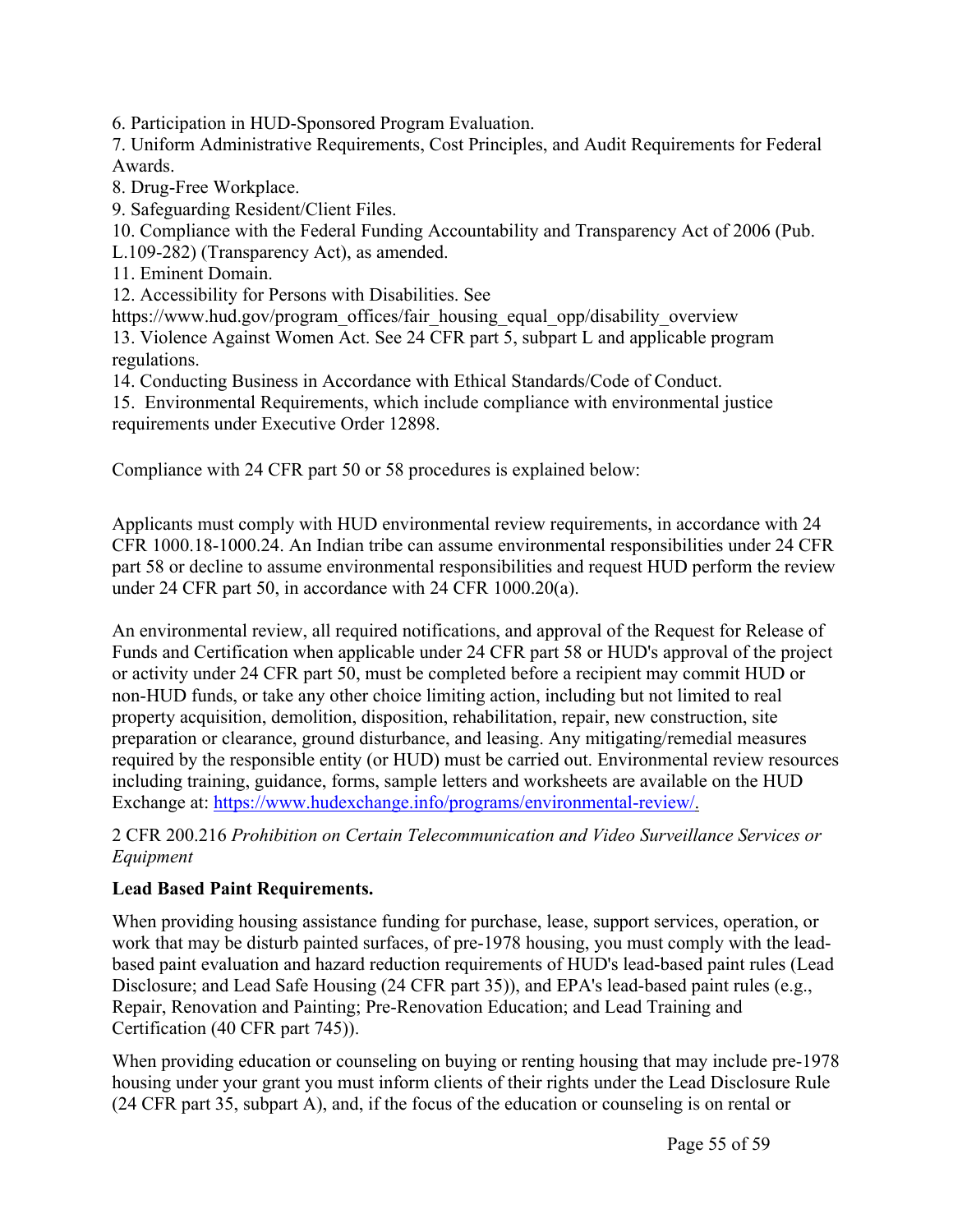purchase of HUD-assisted pre-1978 housing, the Lead Safe Housing Rule (subparts B, R, and, as applicable, F - M).

# <span id="page-56-0"></span>**C. Reporting.**

HUD requires recipients to submit performance and financial reports under OMB guidance and program instructions.

**1. Recipient Integrity and Performance Matters.** Applicants should be aware that if the total Federal share of your Federal award includes more than \$ 500,000 over the period of performance, you may be subject to post award reporting requirements reflected in Appendix XII to Part 200-Award Term and Condition for Recipient Integrity and Performance Matters.

**2. Race, Ethnicity and Other Data Reporting.** HUD requires recipients that provide HUDfunded program benefits to individuals or families to report data on the race, color, religion, sex, national origin, age, disability, and family characteristics of persons and households who are applicants for, participants in, or beneficiaries or potential beneficiaries of HUD programs in order to carry out the Department's responsibilities under the Fair Housing Act, Executive Order 11063, Title VI of the Civil Rights Act of 1964, and Section 562 of the Housing and Community Development Act of 1987.

**4. Compliance with the Federal Funding Accountability and Transparency Act of 2006 (Pub. L. 109-282) as amended (FFATA).** FFATA requires information on Federal awards be made available to the public via a single, searchable website, which

is [www.USASpending.gov.](http://www.usaspending.gov/) Accordingly, each award HUD makes under this NOFO will be subject to the requirements provided by the Award Term in Appendix A to 2 CFR Part 170, "REPORTING SUBAWARD AND EXECUTIVE COMPENSATION INFORMATION," unless the Federal funding for the award (including funding that may be added through amendments) is not expected to equal or exceed \$30,000. Requirements under this Award Term include filing subaward information in the Federal Funding Accountability and Transparency Act (FFATA) Sub-award Reporting System (FSRS.gov) by the end of the month following the month in which the recipient awards any sub-grant equal to or greater than \$30,000. Each applicant under this NOFO must have the necessary processes and systems in place to comply with this Award Term, in the event that they receive an award, unless an exception applies under 2 CFR 170.110.

# **5. Program-Specific Reporting Requirements**

# **Tribal HUD-VASH Expansion: Post-Award and Reporting Requirements**

# **a) Tribal HUD-VASH Rental Assistance Conversions**

After receiving the grant, a Tribe or TDHE may decide to convert from one type of rental assistance to the other for any unutilized grant funds. To do so, the applicant must submit any required information specified in this NOFO and HUD based on the type of rental assistance proposed. HUD will re-rate and re-rank the application with the updated information. If the application is still fundable, HUD will notify the applicant indicating its approval of the rental assistance conversion. However, if the application is no longer fundable after re-rating and reranking the application, HUD will rescind the grant and recapture grant funds.

# **b) Monthly Drawdowns**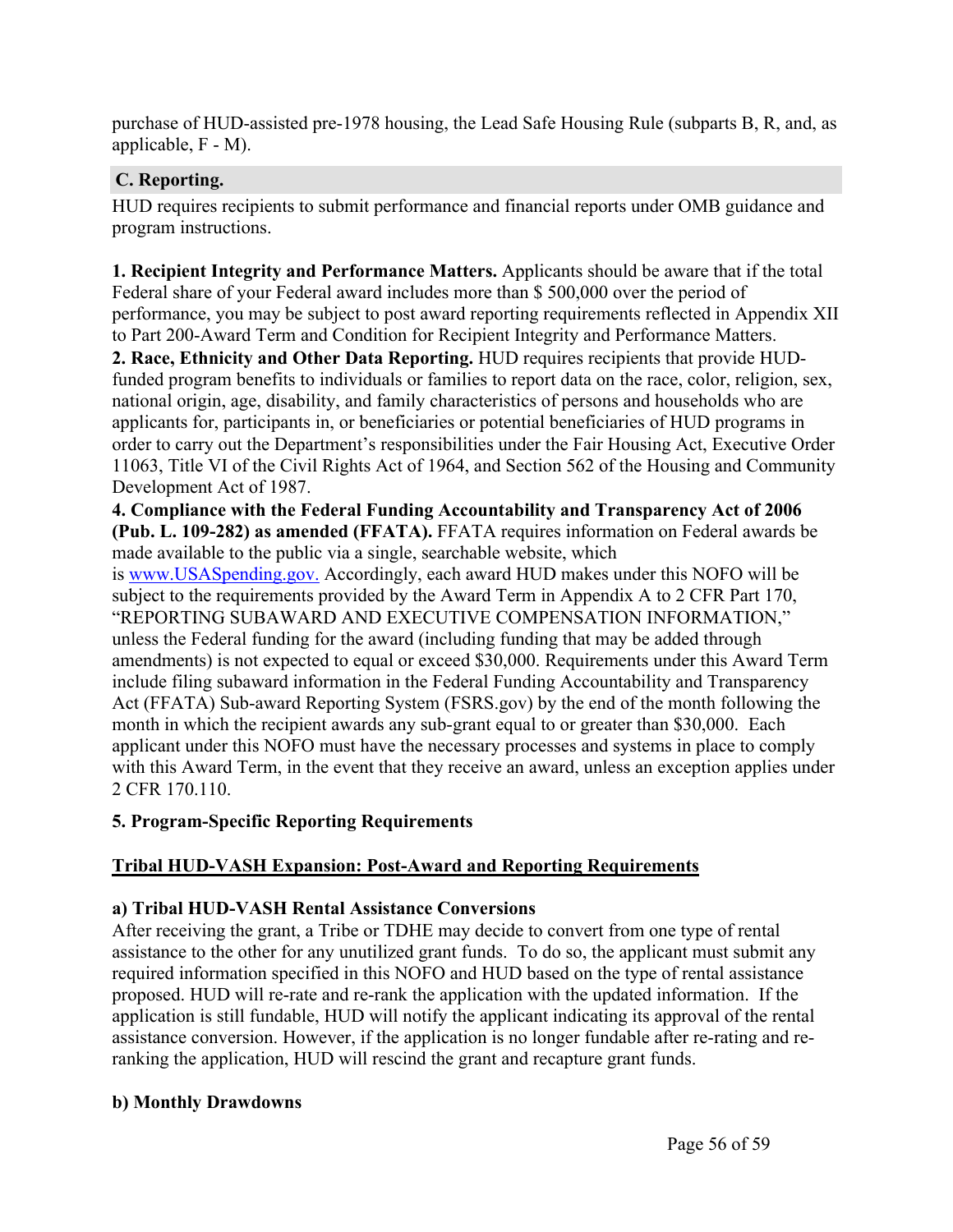Grantees must drawdown Tribal HUD-VASH funds from LOCCS on a monthly basis to cover rental assistance payments and eligible administrative expenses.

# **c) Quarterly Federal Financial Reports**

Grantees must submit a Federal Financial Report (SF-425) to the Area ONAP within 30 days after the end of each quarter. A final SF-425 must be submitted within 90 days after the end of the period of performance identified on the grant agreement. **If applicable, the SF-425 must also show that leveraging resources were received and used for their intended purposes.** The SF-425 remarks section (line 12) must also include the amount of administrative fees spent and explanation for administrative fees usage for the quarter.

# **d) Indian Housing Plan/Annual Performance Report (IHP/APR, HUD-52737)**

Grant funds received under this NOFO must be reported annually in a Tribe/TDHE's IHP/APR. The Tribal HUD-VASH program must be identified separately in the IHP/APR and not with the IHBG formula activities. Existing grantees must report Tribal HUD-VASH activities under the original award and funds received under this NOFO separately in its IHP/APR.

# **e) Yearly Narrative**

Grantees are required to submit a narrative description of progress within 90 days of the end of their program year and within 90 days after the end of the period of performance identified on the grant agreement. This must pertain only to the activities funded under this NOFO. The narrative must address the following areas:

- 1. The progress made towards meeting the project implementation plan and schedule;
- 2. If applicable, any minor modifications to the grantee's workplan, Implementation Schedule, and budget in order to meet the program goals. Note that all modifications must be in accordance with this NOFO and subject to HUD approval;
- 3. If applicable, a discussion of the barriers faced towards program implementation and explanation how the grantee will overcome those barriers to meet program objectives;
- 4. An update of how the project is addressing the needs of the grantee's eligible Veterans;
- 5. Notable program achievements such as stories of Veterans that have graduated from the program, attained self-sufficiency, successful partnership examples, etc.;
- 6. Progress of efforts to implement the project in coordination with the VA, community members, tribal departments, Continuums of Care, Veterans groups, nonprofits, homelessness providers, or other agencies/organizations;
- 7. Discussion of outputs and measurable outcomes achieved to date;
- 8. A report of obligations and expenditures in comparison with remaining funding LOCCS balances, or its successor system;
- 9. If applicable, a status of leveraging resources committed to the project; and
- 10. Explanation and an accounting of how the grantee has used administrative fees to implement the goals of the Tribal HUD-VASH Program. The grantee must also discuss whether any residual administrative fee amounts have been used to provide additional rental assistance to eligible Veterans and their families and provide accurate accounting of all administrative fees that were spent to provide rental assistance. For more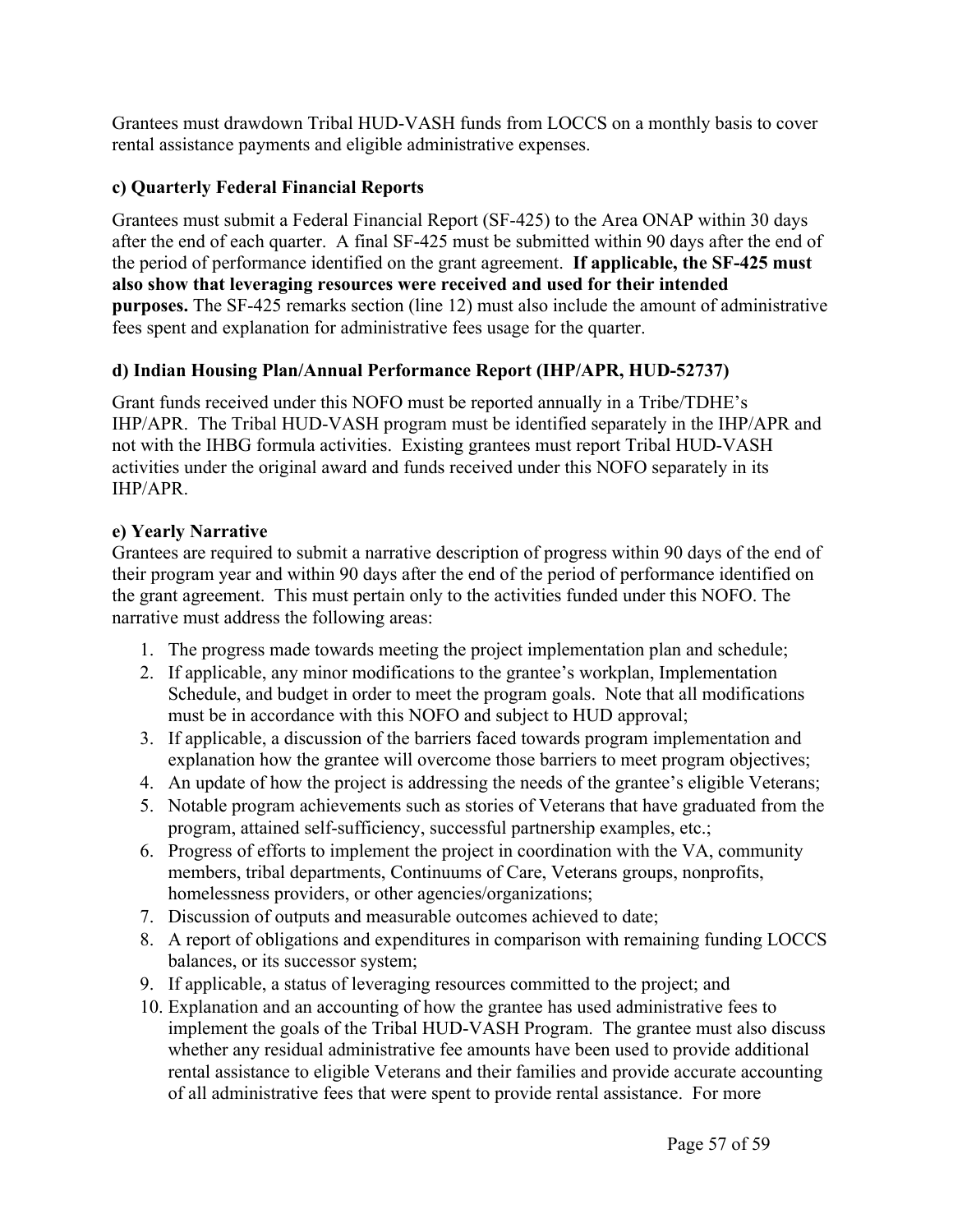information, see the Consolidation Notice, Section VI, "Tribal HUD-VASH Program requirements, Waivers, and Alternative Requirements: M-Administrative Fee and Reserve Account."

# **f) Tribal HUD-VASH Expansion Progress and Performance**

Significant Progress: Failing to make significant progress by September 30, 2022, as evidenced by failing to meet planned activities described in the workplan and Implementation Schedule, may constitute poor performance or substantial noncompliance outlined in the Consolidation Notice, Section VI, "Tribal HUD-VASH Program requirements, Waivers, and Alternative Requirements: T- Reduction and Termination of HUD-VASH Grant Funds, Appeal of HUD Determinations, and Reallocation of Grant Funds."

Recaptured Grant Funds: If, after announcement of awards made under the current NOFO, additional funds become available through the recapture of funds, HUD may use the funds to provide additional funding to an applicant awarded less than the requested amount of funds to make the full award, and/or to fund applicants that were eligible to receive an award but for which there were no funds available. At its discretion, HUD may also use recaptured grant funds to expand to new applicants and/or existing high performing Tribal HUD-VASH grantees with demonstrated administrative capacity and need criteria established in a subsequent NOFO.

# <span id="page-58-0"></span>**D. Debriefing.**

For a period of at least 120 days, beginning 30 days after the public announcement of awards under this NOFO, HUD will provide a debriefing related to their application to requesting applicants. A request for debriefing must be made in writing or by email by the authorized organization representative whose signature appears on the SF-424 or by his or her successor in office and be submitted to the POC in Section VII Agency Contact(s), below. Information provided during a debriefing may include the final score the applicant received for each rating factor, final evaluator comments for each rating factor, and the final assessment indicating the basis upon which funding was approved or denied.

# <span id="page-58-1"></span>**VII. Agency Contact(s).**

HUD staff will be available to provide clarification on the content of this NOFO. Questions regarding specific program requirements for this NOFO should be directed to the POC listed below.

Name:

Phone:

Email:

TribalHUDVASH@hud.gov

Persons with hearing or speech impairments may access this number via TTY by calling the tollfree Federal Relay Service at 800-877-8339. Please note that HUD staff cannot assist applicants in preparing their applications.

# <span id="page-58-2"></span>**VIII. Other Information.**

# **1. National Environmental Policy Act.**